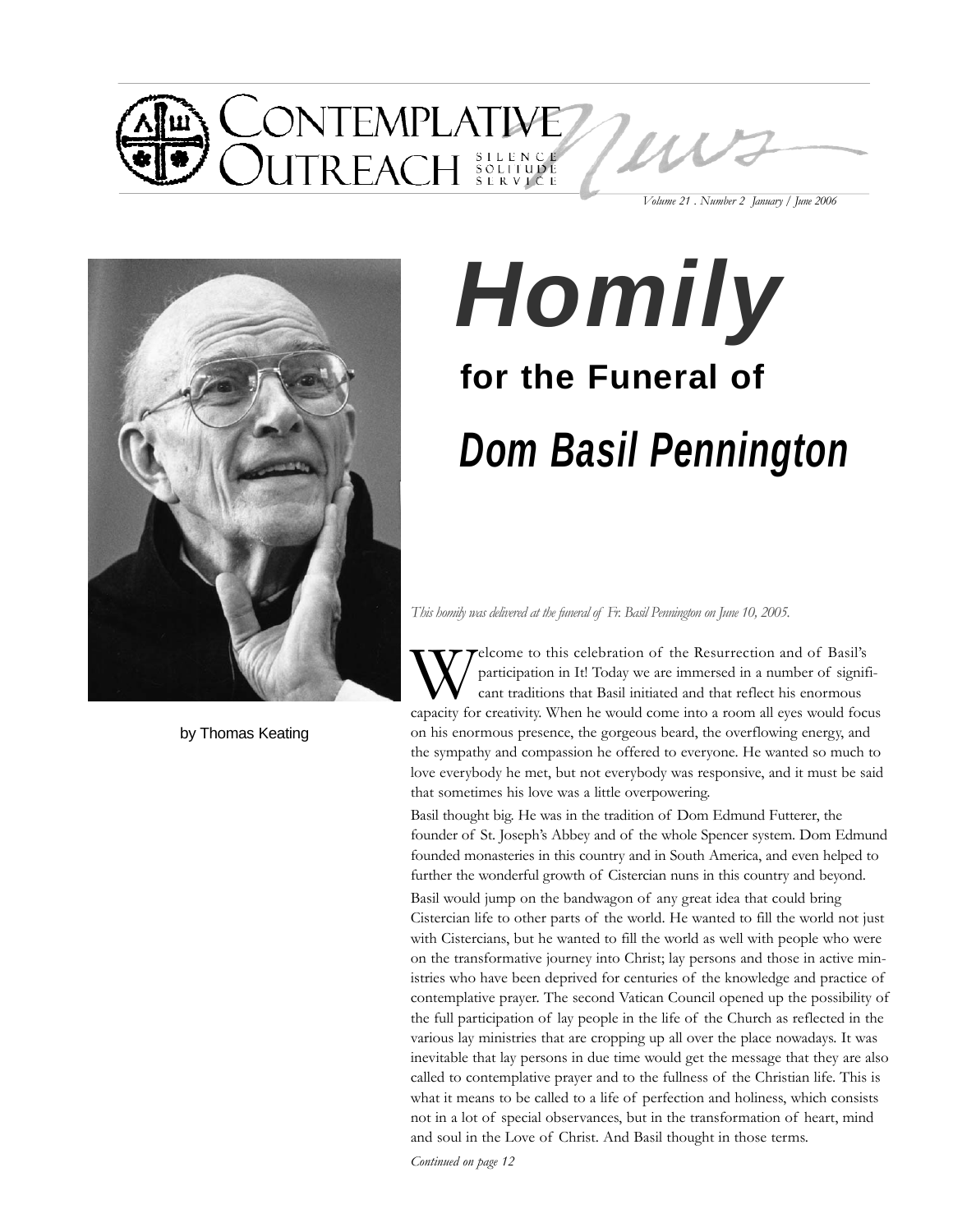# *from the president*

n my article in the previous issue, entitled *Practice, Practice, Practice, and God does the Rest*, I discussed the importance of contemplative practice in daily life. What I sought to illustrate, through my own experience over the years, is that practice becomes a way of life and acts as the daily stepping-stones to a life of prayer without ceasing. Our practices support and guide us, keeping us present to the presence of God moment-by-moment, ever mindful of the indwelling Spirit. We are encouraged to see God in all ordinary activities that make up our lives: cooking meals, driving to the office, taking care of our children, our pets, our gardens, going to the grocery store and so on. We can move from one activity to the next mindlessly or we can make them occasions for prayer. *I*

certain intention for the day or illuminating a certain moment in a new way. Our active prayer sentence keeps our hearts and minds open and in God around the clock.

The more that we call on God



Gail Fitzpatrick-Hopler

*Over time, one of the fruits of contemplative practice is the contemplative life.*  " **Example 19 For the contemplative life.**<br> **We delight in the ordinary!**<br> **Example 19 For the ordinary**<br> **Example 19 For the COM**<br> **Example 19 For the Ordinary life, helping**<br> **Example 19 For the COM**<br> **Example 19 For the C** 

The silence from our Centering Prayer practice permeates the daily routines of ordinary life, helping us to be present, mindful, aware of the sacredness of the ordinary. The Welcoming Prayer gratefully reminds us to 'focus, sink-into, welcome and let go' when the difficulties of persons and situations assert themselves and our emotional programs get triggered. Our word, phrase, prayer or question from Lectio Divina is a guiding Light, perhaps providing us with a

through our various practices, the more God becomes present to us in life — in ourselves and in others. Over time, one of the fruits of contemplative practice is the contemplative life. We delight in the ordinary! Even driving and waiting for the red light to turn green can be a moment when we turn to God. God is our constant companion, one with us and enjoying our life through us.

The contemplative life is also an

# Contemplative life *is a joy!*

integrated life. The divisions and compartments of our lives dissolve. We no longer have a personal life, a professional life, a social life and a spiritual life. We live and enjoy one life in God. We move from the level of 'doing'

> the practices to the level of intimacy with God, in silent conversation and communion. We can experience fewer struggles with the practices – trying to find the time to 'do' them, trying to exact certain results from them, trying to figure out how to stack them on top of everything else in our busy lives. Our practices move from disciplines to ways of relating with God. In this way, there is nothing to do, nowhere to go, nothing to figure out. We can simply and joyfully be.

This year, through The Contemplative Life Program

(CLP), over 1300 of you have focused on the various practices that revealed deepening layers of intention, consent and surrender to God's will and the endless opportunities to let go and welcome the Spirit.

Our CLP team worked together to publish each praxis booklet with love, intention and thoughtfulness. It was much more than a simple writing project; it was an experience of prayer, writing, and surrender to the collective will of God for each of us that eventually manifested in our work together. We were moved by the depth of what each contemplative practice offers — the magnificent transformational depth — and had the experience of contemplative community in action.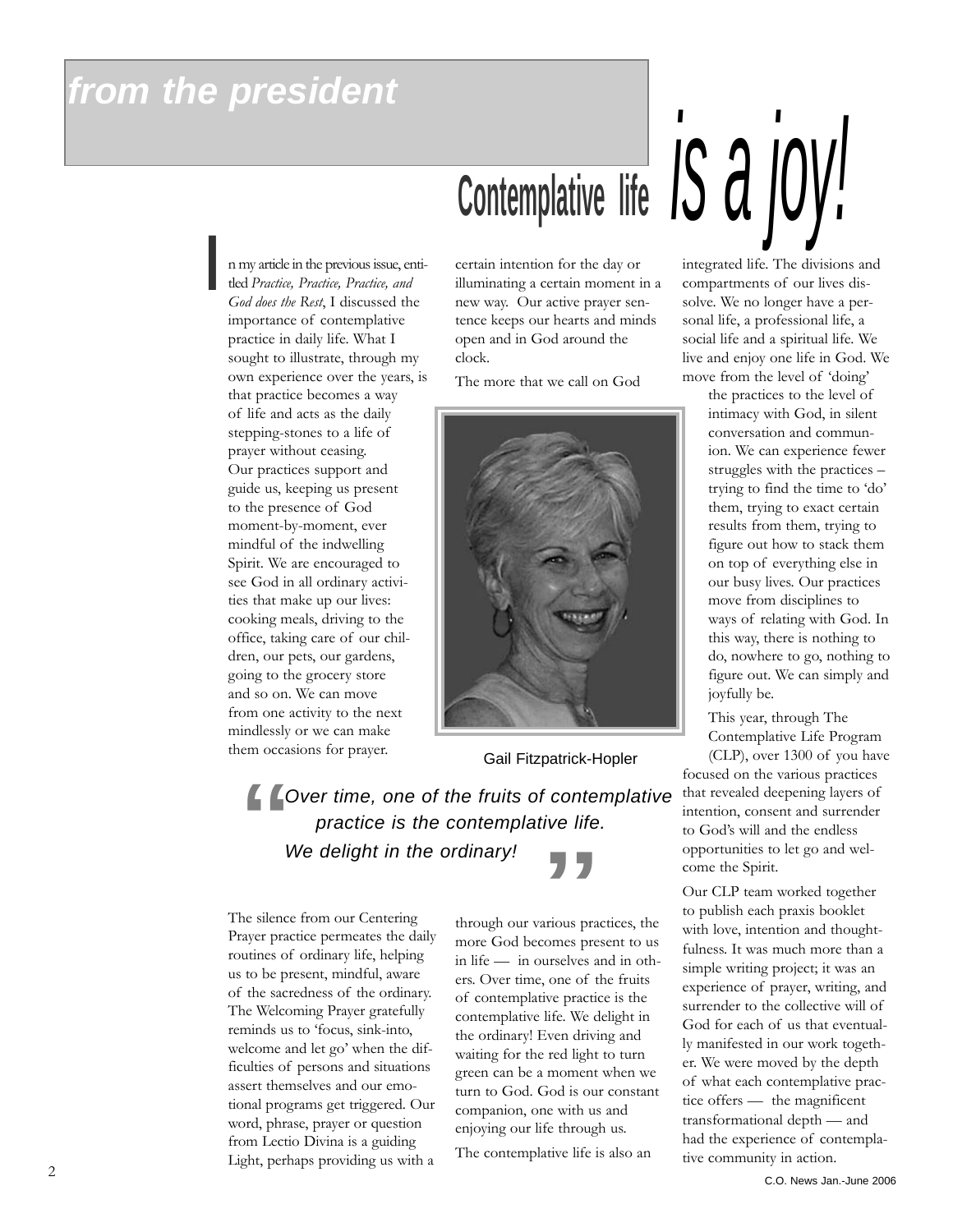Researching, studying, writing, editing and designing were challenging in the face of production deadlines and the pressures of our other duties and responsibilities. We welcomed, we surrendered, we discerned, we prayed together. It was never easy, as God always seemed to be calling each one of us to new levels of consent and surrender. Fr. Thomas is one of our team members and it is a pleasure for all of us to work together. The fruit of the program is apparent, the CLP has created a deep sense of belonging to a world wide contemplative community – invisibly and silently participating in the Body of Christ, sharing and transmitting Divine love.

Some exciting new things have opened up as part of The Contemplative Life Program. Our discernment praxis introduced a new, three-layered contemplative practice: discernment in love, discernment as surrender to God's will and discernment as Presence.

We engaged well over 300 subscribers and participants in a dialin teleconference where Fr. Thomas gave a presentation and then he and I answered many questions sent to us prior to the call. We received rave reviews and are now hosting calls on a regular basis (These calls are open to anyone.) While writing the praxis booklet on forgiveness, I discovered that forgiveness is another word for "people who love poorly." It touched my heart and deepened my understanding that love is always forgiving. Like discernment, forgiveness, has many layers and many opportunities inherent to turn to God for help.

At the writing of this article, the CLP team is currently working on the praxis for Active Prayer and Intention/Attention for the Advent season.

I'd like to acknowledge those of you who have shared your daily way of practice with me. I am touched and most grateful to have acquired many new friends and pen pals. We share a precious gift, a means to enter the heart of God through a contemplative commitment to transformation. We have a responsibility to share this gift with others. One of my pen pals expressed it this way: "If you want to heal cancer, do contemplative practices; If you want world peace, do contemplative practices; If you want to rid the world of terrorism, do contemplative practices." How is this so? Because our commitment to live a contemplative life converts our hearts and in turn the heart of the world. It changes attitudes from the inside out and builds up the Body of Christ.We can cooperate with the healing process by surrendering to God's will on a moment-to-moment basis. Then, we are living a contemplative life in the marketplace and impacting others with kindness, goodness, joy, peace, love, patience, self-control and yes, joy. The contemplative life is a life lived in joy in the fullness of God's abiding presence.

#### *In celebration of this gift of contemplative life, I offer you two invitations:*

#### 1. Join us in continuing to build the Body of Christ

through a committed life of practice by participating in The Contemplative Life Program in 2006. You will find details about the program elsewhere in this newsletter and on our website.

#### 2. Help us to convert the heart of the world

by financially supporting the work of Contemplative Outreach. As an international nonprofit supporting silence, solitude and service in 30 countries, we depend on your donations and financial support to bring our programs and teachings to others like you. If you believe in transforming the heart of the world, make your contribution or tithe to Contemplative Outreach today. We are in desperate need of your financial support to continue our work around the world.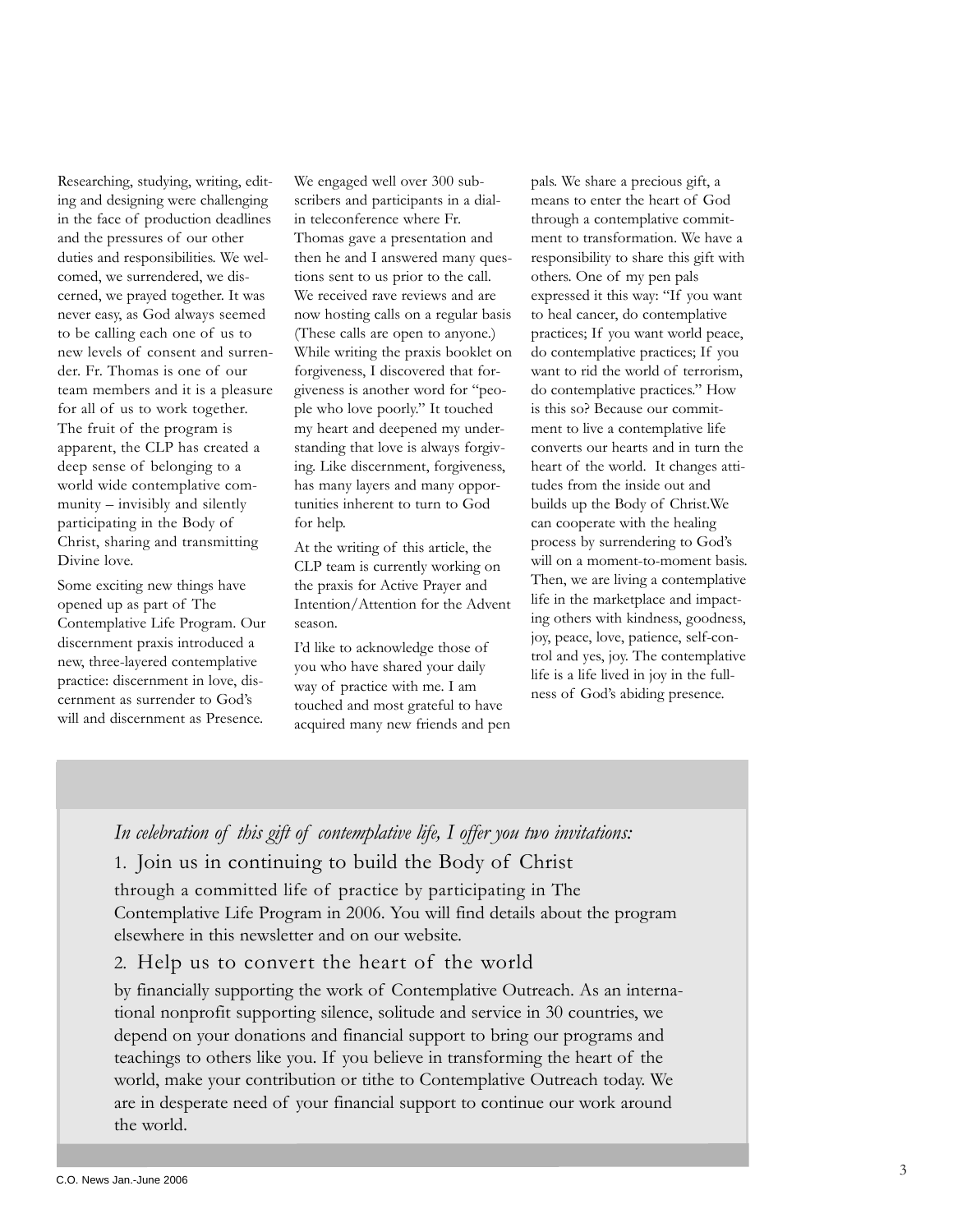

# The Contemplative Life Program

*We invited subscribers to the Contemplative Life Program to share their experiences thus far.* 

*Here are some of the stories we received.*

#### **Deepened Relationship & Sustaining Connection**

practiced Centering Prayer mothan twenty years ago for a period c<br>several years during a particularly di<br>cult time of my life. Amidst the chaos of practiced Centering Prayer more than twenty years ago for a period of several years during a particularly difficaring for a cancer-stricken wife who was slowly dying, Christian meditation offered me great consolation. Unfortunately, because of several watershed experiences, I was beginning to develop spiritual hubris.

The Holy Spirit, in Her great wisdom, removed this from me by taking me into a deep, dry valley of spiritual desert and desolation.

Since that time, I have always been peripherally interested in Contemplative Outreach and have continued to read, study and pray, as best as I knew how. When the Contemplative Life Program was offered to me, I felt I was being called to Centering Prayer once again.

Though the experiences of my earlier years have remained fresh within me, I began the program considering myself a novice. The modules have produced in me a spiraling effect. As the Welcoming Prayer has begun to enhance Centering Prayer and Lectio is likewise becoming augmented by Discernment Practice, I am beginning to view the components as themselves modules of rest and activity. Welcoming is itself an Active acceptance coming as it does after the Passive receptivity required in Centering Prayer, whereas Lectio as Listening seems more receptive to the Active questioning required in Discernment Practice.

I am again within a very difficult time of my life. Learning to pray in the will of God and yet continuing to ask and knock as a disciple of Jesus, I have been gratefully answered as I have received the divine solution to a severe health problem. Listening and waiting in the silence is bearing much fruit, and although I am not quite sure how to pray the Discernment Prayer, I have turned over a problem concerning my daughter to the Lord since I don't have the answer.

I thank God and all the authors of the Contemplative Life Program that I have been given this vehicle to sustain me in my efforts to continue to learn to pray more deeply. The blessings of the Risen Lord on us all!

*John DeSantis*, Bronx, NY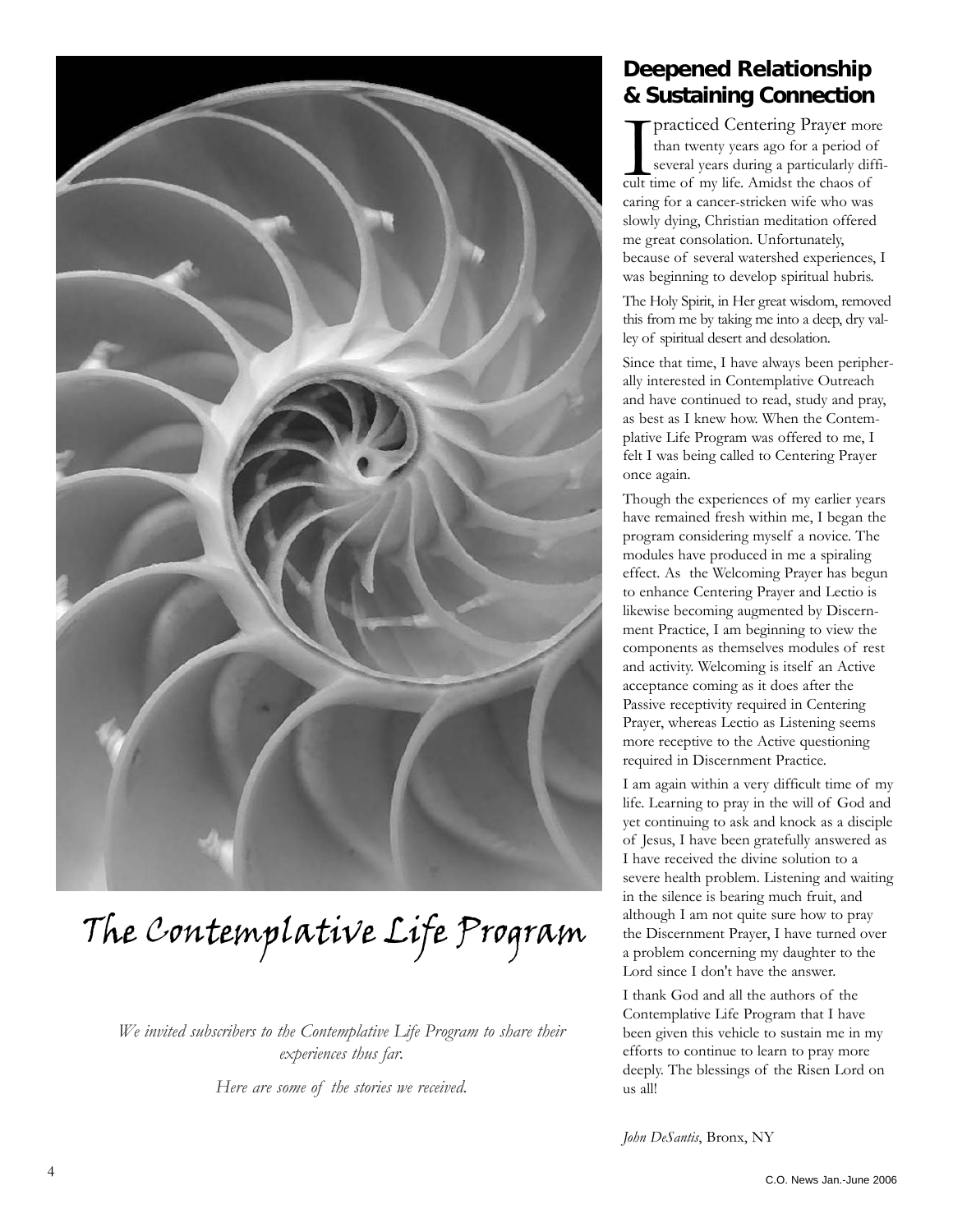"Thank you for the opportunity to share with you one of my experiences over the last five months. There have been more. I feel I am being winnowed like the wheat from the chaff and a lot of chaff is falling away."



Seven Generations by Frederick Franck

#### **Today I need to tell my clean-**<br>
ing lady that I will be clean-<br>
ing my own bathrooms **ing lady that I will be cleaning my own bathrooms**

(all three of them) not because she wasn't doing a good job but because something has changed between us. I vowed a long time ago to keep our relationship professional. I would not make the same mistakes my mother did. While we would sit at one end of the table for lunch, speaking in English, our domestic help would sit at the other end, conversing in Spanish. It was a forced togetherness, to say the least. My solution was to simply not invite my help to lunch. Besides, I reasoned she would probably rather go home for her break.

When my cleaning lady had her second baby, she would move the infant carrier from room to room as she cleaned, including going up and down the stairs. I was impressed how strong she was within a month after delivery. When the baby would cry, I would rock the carrier a few times, but never pick her up to comfort her. That would be over stepping the boundaries and I wanted to maintain a respectful distance.

I needed a cleaning lady because I was doing important things like volunteering at the school and church and responding to the needs of a large extended family. My time, as well as my children's, was too valuable to be spent cleaning bathrooms. For my cleaning lady however, I presumed this was a step up from working the fields from dawn to dusk. She must have been grateful to have a warm, dry house to work in and steady year round employment.

Lately though, I began to notice how she wrapped up a piece of toast that I would 5 C.O. News Jan.-June 2006

have thrown away or rinse out a pair of disposable gloves and hang them to dry. Somehow she kept her dignity intact when accepting the bags and bags of cast off clothes that my family grew tired of, even as I was growing a little embarrassed by the closets that were always full. Someone was cleaning the lens of my eyes.

A transforming process, seeded long ago, was beginning to bear fruit. I first heard a sermon about contemplative prayer from a diocesan priest. Two years later, I sought the spiritual direction of a Carmelite priest who introduced me to St. John of the Cross. I read the entire Collected Works of St. John of the Cross one summer, not in the quiet cell of a monastery but in my car waiting at soccer practices.

"We go by a way we know not…" melded into my psyche. My spiritual director left for Uganda and on my own, I began to allow distractions to pull me away. Three years went by.

When the Contemplative Life Program was offered by Contemplative Outreach, I thought maybe this would help me get back on track. It was just too hard to practice alone. When the fourth book was late, I actually became anxious, afraid I would slip back into my old ways.

Providently, the fourth book arrived on the day I finished an intensive 80 hour Spanish course. I understood how to conjugate verbs but I couldn't speak a sentence in conversation. Determined to master this new skill, I set out to practice with my cleaning lady and something profound occurred. "You say it in English and I'll say it in Spanish," she offered softly and gently. And so began the humbling experience of being led by my new maestra into, not just the language of Spanish, but her separate world. A key was beginning to turn in the lock and I was being admitted into the private place of her culture that could only be accessed by leaving all pretensions behind.

Nothing could pass through the eye of this needle except the essence of one's self. I am being led "by a way I know not…" I now stand before my cleaning lady stripped bare of social, educational, economic superiority and see her as my sister in Christ, my maestra and friend. We will clean this house together; just leave the bathrooms for me and my children to do.

*Mary J. Mcgoffin*, Sedro Woolley, WA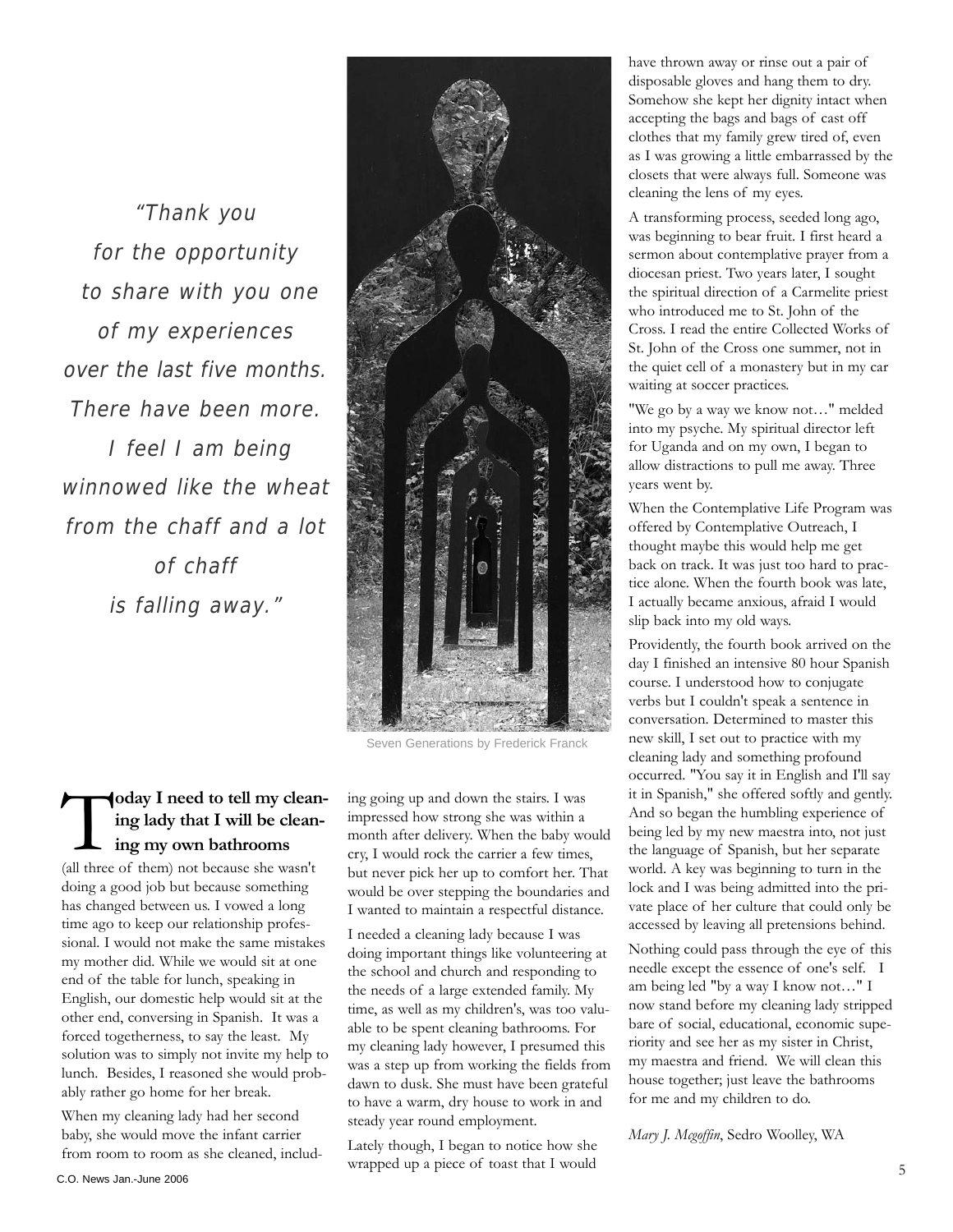#### **A Map and Compass**

A few years ago I found out about Centering Prayer and decided to jump in that boat with the enthusiasm of someone who really has no idea where she was going.

Unfortunately I was alone in that boat, with no map and no compass and eventually dropped out. But I was hooked and came back for more: the CLP allowed me to get more.

Not only did it bring some direction and teaching to my spiritual life but it made it very real in living my daily, ordinary life. Events and circumstances don't seem to hit me as hard as they used to; there is a "built in zone of peace" around me which somehow protects me from going into a spiral like I used to.

Watching the news used to touch me, but in that superficial manner of someone who feels that she is supposed to feel bad, but then move on. I used to think that there was no other way; that violence, wars, hatred were just part of life, were "normal".

Today even though I am not drafting laws, or marching down in the streets to protest, I feel much more involved in other people's sufferings. I feel that there is another way. Centering is a way for me to share in their lives and somehow to make a difference. Centering can change people's hearts not only the practitioner's.

As much as I love the welcoming prayer, I do find it too long when things are happening too fast. I found that coming back to my sacred word instead was very helpful to remain centered. The discerning process: that was a tough one. The first thing to discern was what to discern about! And I had a long list at my finger tips. Eventually it did help me to focus on what I really was supposed to do instead of what I thought I had to do.

As processes kept on being taught I found myself overwhelmed by the amount of material presented, and how or when to use it. This time I was not alone in my boat and got some very helpful answers from Pamela [Pamela Gursoy is the CLP program coordinator] who took the time to share her own personal experiences with me.

Every day when I practice my centering I put a "Don't disturb" sign on my door: almost like my sacred word this is the sign of my consent, and for my children the understanding that being alone with God is a good place to be. I thank CLP for teaching me that too.

*Isabelle Robinson*, Reston, Virginia



Pacem en Terris photo by Cynthia Papelo Seeley

#### **Consent**

Since consenting to participate and deepen our practice through the CLP, I'm aware of being more mindful of God's presence and my motivation for doing whatever I'm doing in prayer, work and in relationship with others. Is my intention one of love for God or am I acting out of self-interest?

We often say how blessed we are in having this connection with Contemplative Outreach to support us on the Journey. We've increased our centering prayer time to an hour most mornings and every late afternoon.

*Anne and Jim Byrne,* Cape May Court House, NJ

#### **I am not alone**

Enrolling in the Contemplative Life Program has renewed my Centering Prayer Practice. The emphasis on the guidance of the Holy Spirit who transcends all bounds has enormous appeal. It reminds me to focus on the similarities among all people.

As I do the practice, I become increasingly aware of my creaturehood and great dependence on God as I simultaneously also become aware of my own divinity and my growth towards Divine Union. The practice tends to bring to awareness the feeling of the presence of God and his promised abiding sense of interior peace.

Oftentimes, the awareness that I am not alone and never have been will surface. This sense often remains throughout stressful situations. It takes the bite out of harsh feelings of anger, hatred, and negativity and leaves them as shells of their former selves which soon collapse and vanish only to rise once again with the false self when challenges must be faced.

This cycle of awareness and unawareness along with the accompanying learning and relearning takes place time and again on the journey until, finally, I learn to trust at profoundly deeper levels in God's Will for me.

Centering Prayer increases my openness to and awareness of other, more complex and evolved states of consciousness which we are able to attain through grace and the overwhelming generosity of God. I like to think about the Goodness, Love, and Mercy of God rather than my own ignorance. I may be, in part, an ignorant creature living in illusions but I am also a divine daughter becoming aware of my union with Christ.

The Kingdom is now. Divine Union begins now. It's our inability to see this that causes so much needless distress. The Contemplative Life Program gives us the tools to enhance our seeing. Along with the enjoyable experiences of life; betrayal, rejection, scandal, sorrow, and pain are also seen as teachers. Reframing with the x-ray eyes of faith, learning to hear more clearly, becoming aware of the simultaneous existence of various levels of consciousness in myself and others are some of the tools of transformation found as I practice.

The Contemplative Life Program joins me with others as I participate in this meaningful and purposeful practice.

*Diana Blaschak,* Windber, PA C.O. News Jan.-June 2006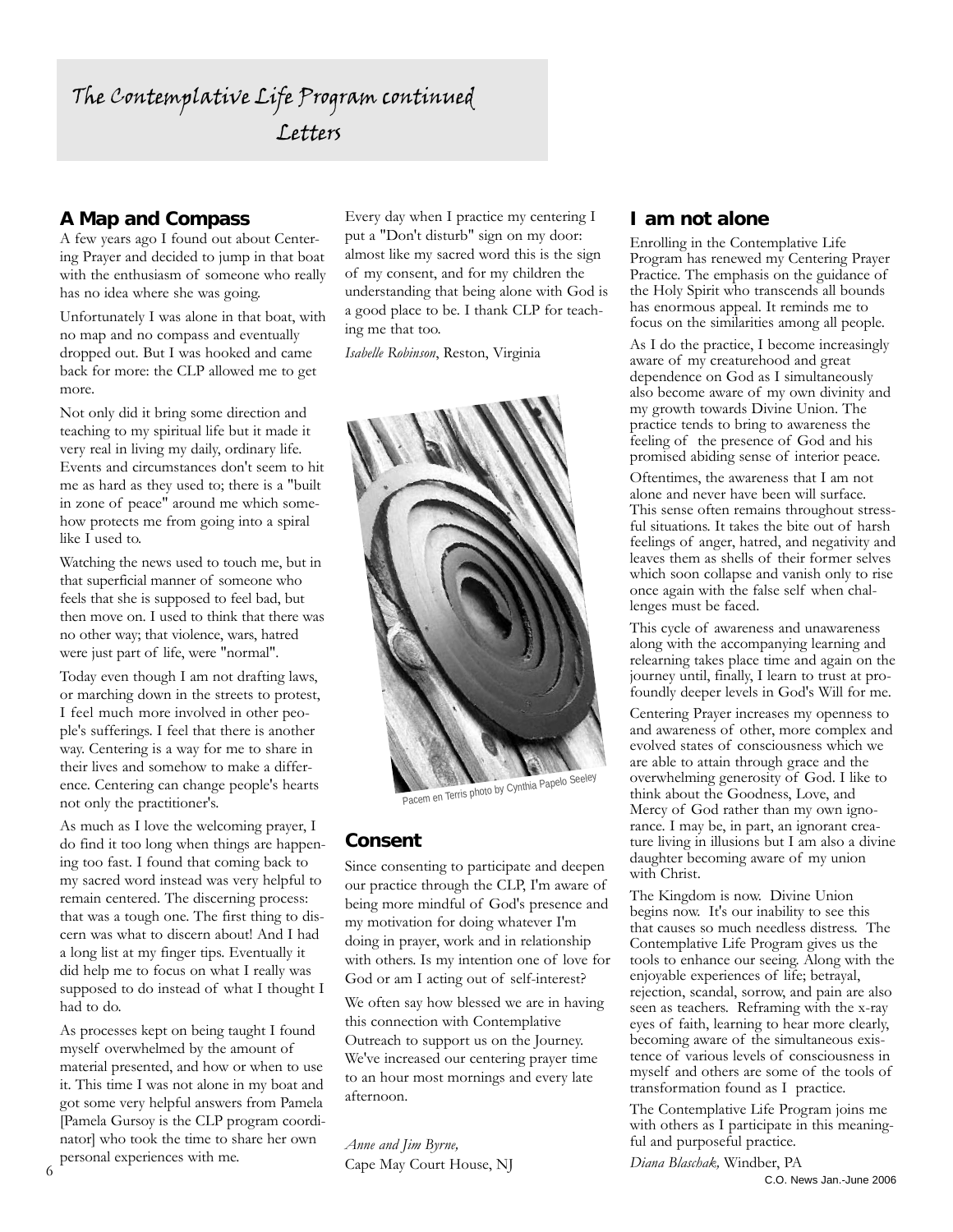#### **The Fruits**

*"Put off your old nature (false self)... and be renewed in the spirit of your minds, and put on the new nature (true self), created after the likeness of God .... (Ephesians 4:22,23).* 

That to me is the heart of the Contemplative Life Program. I rejoice in how the Holy Spirit has worked through this transforming program to free me to love and to live in God.

Centering Prayer is not new to me; I have been meditating daily for 33 years, but through the CLP I have recommitted to doing it twice a day for at least 30 minutes each time.

CP has been the doorway through which I have awakened to the Presence of God at the heart of all being. I'm the type that tends to go mountainclimbing over molehills; CP has helped me to move from being "anxious and troubled about many things" to staying my mind on the "one thing needful".

Through the dark valleys and desert places, it has been a sustaining and strengthening practice that has helped me to grow. The effects of CP overflow into daily life with a sense of resting in God even in the

midst of activity.

In my work as a counselor and spiritual director, CP has helped me to become more aware of the needs and the beauty of each unique self, which is sometimes buried beneath layers of fear, guilt, or resentment, and of the Presence and action of God, loving us into wholeness and divine union.

The Welcoming Prayer is a new practice for me, although God has been teaching me for years to "give thanks in everything". I have found WP to be a wonderful tool for countering the resistance of the false self and accepting life as it is, knowing that God is working through all for our healing and growth. What a relief it is to let go of the strain of trying to manipulate life to meet our needs, and instead to relax into the goodness of God underlying all creation.

Another benefit of this program has been connecting with others on the spiritual journey. I have found a "Partner in Grace" that confronts me when I am wandering off into the past or the future and helps me to live in the eternal Now. It is a joy and a wonderful support to be in contact with

someone who understands the struggles of the soul on the spiritual path.

I am a third-order Franciscan Oblate in The Little Sisters of St. Clare, and part of our mission is "to bring the contemplative spirituality of St. Clare out of the cloister and into our churches, being grounded in

the roots of the past, while finding wings for the future." The CLP is an excellent tool for doing exactly that. Recently, we began offering a Lectio Divina group in our Episcopal Church, and it's amazing how the Holy Spirit speaks to us and through us, bringing new light to familiar Scriptures.

As I start the fourth module of the program, which is on discernment, I am so grateful for this transforming way of life. Thank you so much for providing it for those of us that hunger for the fullness of God.

*Sr. Jeanne-Marie (Karen) Williamson,* O/LSSC, Sequim, WA

**Bloodroot**, a forest floor plant native to the north woods of Minnesota, grows in the natural woods close to my back door. In early spring before the leaves of the canopy emerge, the bloodroot stems poke out of the nearly frozen ground. Leaves are vertical with two sides pressed together shielding the emerging tender buds. As the season progresses. the flowers turn to fruit, and the leaves grow larger and move to horizontal positions ready to capture the sun's rays filtered through a canopy of elderberry, dogwood, Juneberry, and maple leaves.

Through participation in the Contemplative Life Program with the Centering Prayer, Welcoming Prayer, and Lectio Divina modules , I have felt like a bud surrounded by protective leaves. Beginning to let go more fully through the silence of prayer, through the welcoming of feelings and situations, through the Word's formation and shaping—these have been and are the sun, rain, and soil of God's love and mercy.

Now, as I enter the discernment module which addresses major life questions, God will need to grow my leaves more broadly to catch the rays of His love falling on me through the canopy of the world's unceasing tears. I am thankful that I have experienced the shielded season and know it is there with me continually. "Bli kvar i min kärlek (Abide in My love)." *Helen Carlson*, Duluth, Minnesota C.O. News Jan.-June 2006

*Bloodroot*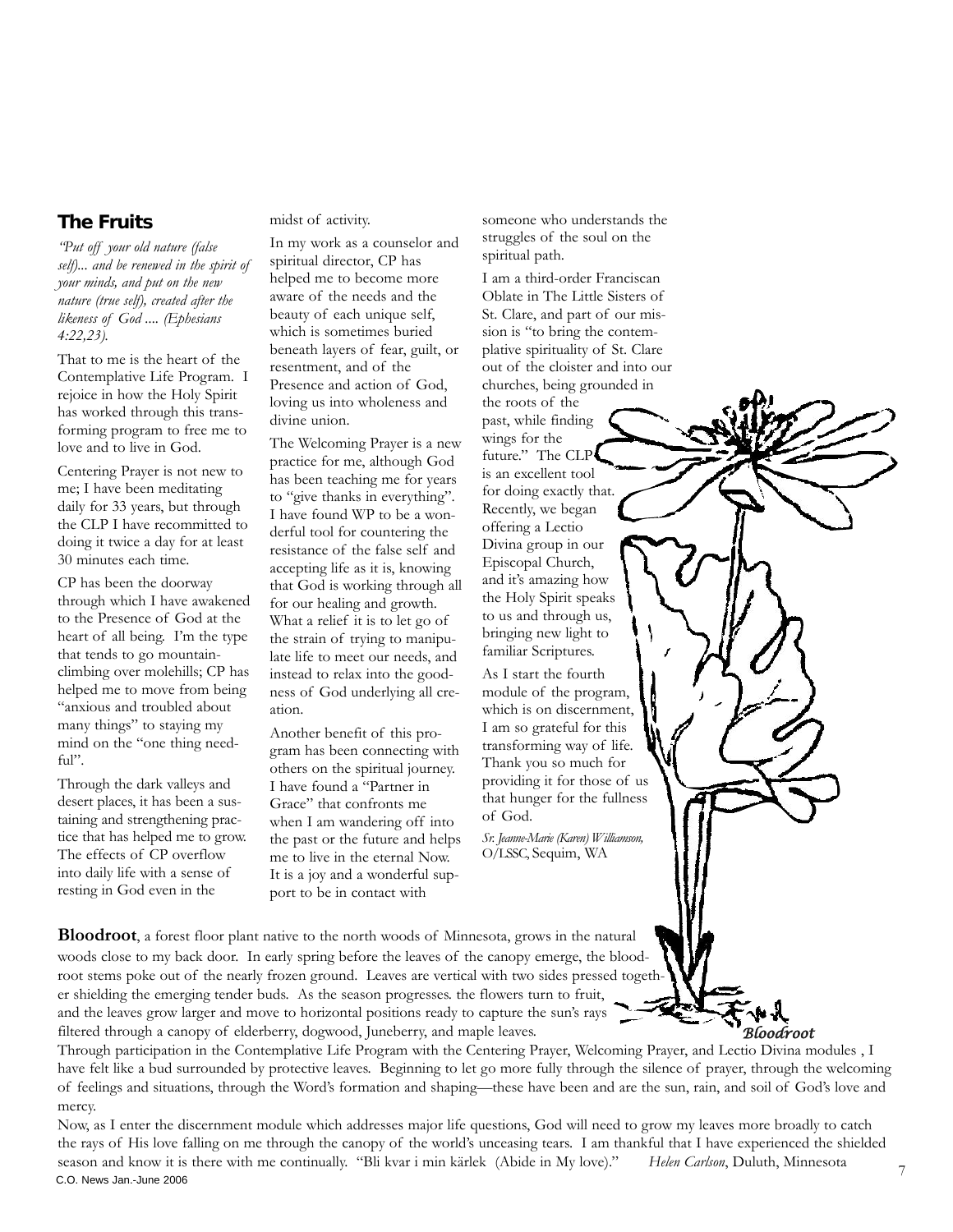## Annual FOURTEENTH **JURTEENTH** United in Prayer lay

Please join us for the 14th Annual United in Prayer Day to be held Saturday, March 18, 2006.

This day has traditionally celebrated the worldwide network of Contemplative Outreach, Ltd., united in a single bond of Centering Prayer around the globe. Please check our website www.contemplativeoutreach.org for further details.

#### **Upcoming "Centering Prayer as an 11th Step Practice" Workshops**

#### *One-day Workshops*

**Irvine ,CA** Feb. 18 *Private home* Contact: Barbara B., (562) 433-7901, *barbmcbrown@charternet.com* **Laguna Niguel, CA** March 11 *St. Timothy's*  Contact: Barbara B., (562) 433-7901, *barbmcbrown@charternet.com* **Long Beach CA** May 13 *St. Bartholomew's*  Contact: Barbara B., (562) 433-7901, *barbmcbrown@charternet.com* **Boerne, TX** April, date pending *Omega Retreat Center* Contact: Myrna T., (830) 981-4151, *jtoohey@ev1.net*

#### *Weekend Workshop/Retreat*

**Atlanta, GA** May 19-21 *Monastery of the Holy Spirit*, Contact: Roberta O., (404) 299-2670, *robertaoster@bellsouth.net* **Portland, OR** June 2-4 *Our Lady of Peace Retreat Center* Contact: Shirley K., (503) 201-4161, *shirleysnjm@comcast.net* **Boerne, TX** August 11-13 *Omega Retreat Center* Contact: Myrna T., (830) 981-4151, *jtoohey@ev1.net*

#### *Other 12 Step Retreats facilitated by individual retreat centers:*

8 Contact: Grace C. (208) 423-6301, *gracec@safari.myrf.net* **Jerome, ID** Feb 3-5 *Monastery of the Ascension*

# Step Outreach

"Sought through prayer and meditation to improve our conscious contact with God, as we understood Him, praying only for knowledge of His will for us and the power to carry that out." **Step 11 of the 12 Step Programs** New York Changes of the Changes of the Changes of the Changes of the Changes of the Changes of the Changes of the Changes of the Changes of the Changes of the Changes of the Changes of the Changes of the Changes of the Cha

> Dedicated teams from a variety of fellowships are willing to bring this precious contemplative practice to those you love. In January an Intensive Retreat will be held at St. Benedict's Retreat Center in Snowmass, Colorado, for people who have attended an Intensive Retreat and who have had significant recovery in a 12 Step program. Many of those who will attend are members of the 12 Step Outreach teams that were organized last January in Snowmass at a 12 Step Formation retreat and workshop. While the retreat is currently full, interested persons may request a brochure from Jenny Adamson, adamsonje@cfu.net or 319-266-8225. Those interested, if they meet qualifications will be put on a waiting list.

If you are a member of a 12 Step Group or are part of a faith community that wants to host an Introductory Workshop or a Weekend Retreat for 12 Step groups, there is a dedicated team from a variety of fellowships who will try to bring this precious gift of contemplative practice to you.

For information or to set up a workshop or retreat, please contact:

*Beth Berkeley*, bethsanders2000@yahoo.com or *Jay Stinnett,* jays@earthlink.net, 310-874-2341(PST)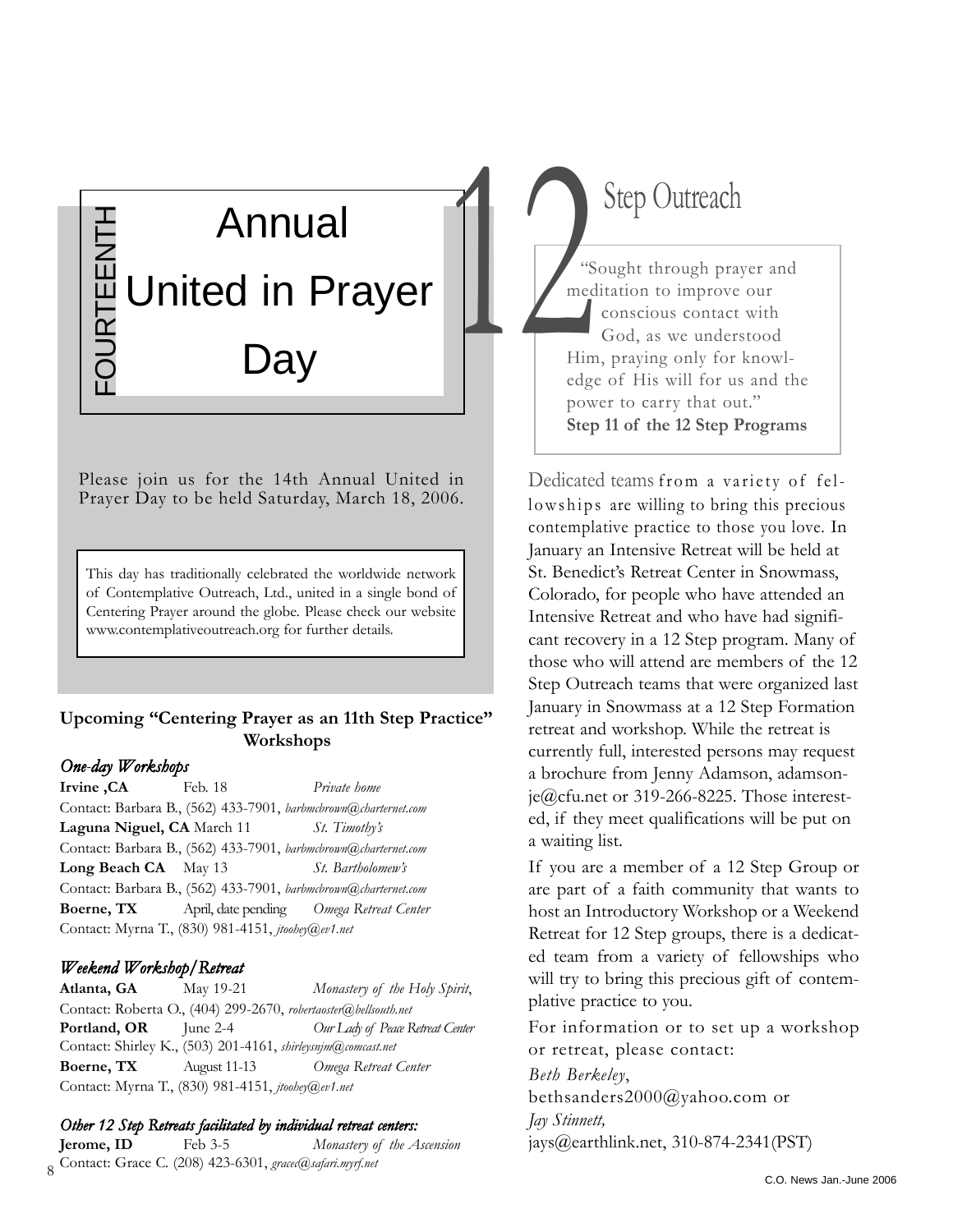#### **20TH ANNIVERSARY FUNDRAISING TOUR: TRANSFORMING THE HEART OF THE WORLD**

**Thank You, Thank You, Thank You**

Our five-year campaign, *Transforming the Heart of the World 20th Anniversary Tour* is coming to a close and what a marvelous experience it has been! We had three main purposes: to strengthen the spiritual network by deepening the membership's understanding of the vision and mission of Contemplative Outreach as an international organism, to surpass our goal of \$2,500,000 and to plant seed for on-going growth and financial support by the membership and their friends.

Fr. Thomas Keating, Gail Fitzpatrick-Hopler, Marie Howard and Fr. Carl send our heartfelt gratitude to the Chapters that hosted our tour. We

are deeply grateful for all the work done by the coordinators, their committees and the many (hundreds) of volunteers (throughout the network) who helped with the planning and execution of the weekend events. You made the events of 2005 a real blessing across the country: in Austin, Santa Barbara, Oakland, San Diego, Los Angeles, St. Paul, Pittsburgh/Greensburg, Washington, DC, St. Louis, Atlanta, Phoenix, Portland, Cincinnati, New Jersey and northern Kentucky.

> *Carl Arico*, Fundraising Co-Chair

#### **esterday I did not welcome**

Yesterday was Holy Thursday. On Wednesday, Sammi my secretary called me in the Goshen office and said, "Dr. Ferro - did you see tomorrow's schedule? You start at 9 AM and you go to 6 PM without lunch and you have some double bookings."

**Yesterday I did not welcome.....**

Wednesday night my answering service called me, "Dr Ferro you have a consult to do tomorrow, at your convenience." But I had no convenient time on Thursday....

**Yesterday I did not welcome.....**

Thursday dawned and I was in a hurry. I had to get to the hospital and do the consult, then off to the office, see the patients quickly and in an efficient, concise way - regardless of their problems.

**Yesterday I did not welcome.....**

The patient studded marathon, however, did not occur. Patients missed their appointments and some "free" time opened up to do paper work. Relaxation began to settle in and the question arose, "Why do I let the 'external' drive my 'internal' welcome?

Then the last consult came in for "after" office hours. When I arrived in his hospital room Mr. WJ remembered me from an office visit one and a half years before, " I remember you Doc, you said you could not help me, you said I was too old..." How could I have given no hope?

**Yesterday I did not welcome.....**

Yesterday was Holy Thursday. When I got home my wife Emily suggested that we pay a visit to our Parish Church. It was 11:15 PM but the church was staying open till midnight. We prayed - witness to the Last Supper and the beginning of Christ's last hours alive before his passion and death. He died because He loved too much - more than the rules and laws allowed. I realized life is not about a busy schedule to get through, but about a love of the gift of life and a love of our relationships and relationships of love. I said to myself, "John, stop thinking so much, stop worrying so much, start loving and living. Start to welcome each moment and open up to them. Feel and be free of your thoughts."

**Last night I began to welcome once again.**

*Dr. John Ferro*, Congers, NY, CLP Program C.O. News Jan.-June 2006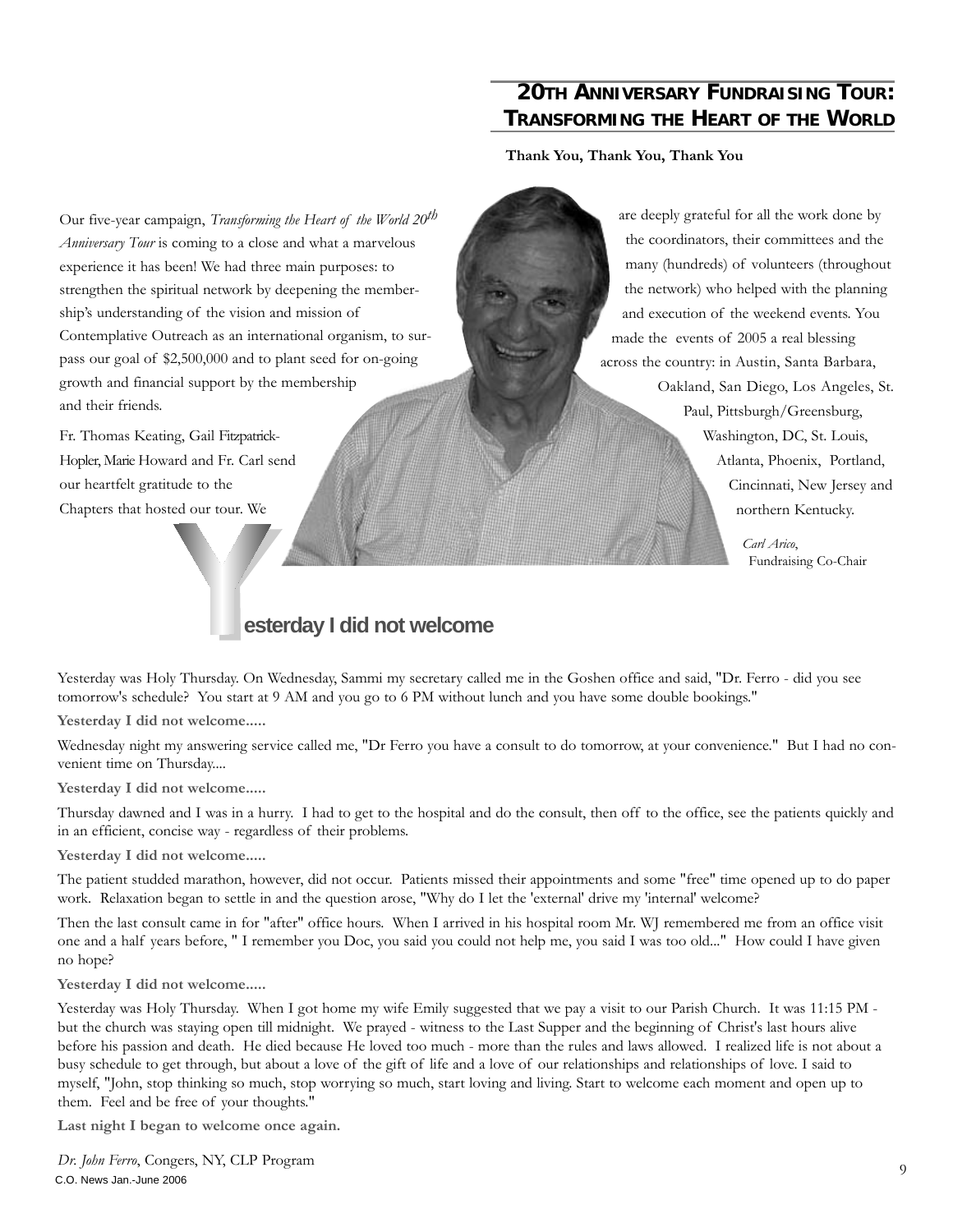# *Readers' Reflections*

**A Dry Spell**

by Carol Schindler, New Jersey



Sooner or later it happens to all of us who practice Centering Prayer — **a dry spell.** This is a period of time when one no longer feels much comfort in the practice.

Okay, that's putting it mildly. It's a period of time when you feel alone, all alone. Like you're out in the desert without your camel or stranded on an island without any paper to write your message in a bottle or no bottle for that matter. Yes, this is the time when you begin to wonder what you are doing sitting silently for 20 minutes at four in the afternoon when you could be watching Oprah. Suddenly you find yourself thinking: "Hey! Is anybody out there? Cause I'm really beginning to think it's just me here and I don't like my company."

Oh yes, the old dry spell. Why is it so hard to take? Well for one reason, before this dry period one's centering prayer practice was comforting or nice or even peaceful. Although we all realize the practice is not about any of these things, yet, these things might have been there, especially at the beginning. You remember a time when you felt good about your sits even if it was just plain old quiet with the occasional repeating of your sacred word, it was pleasant. And now it's twenty minutes of itching, twitching, squirming, leg cramping, mind wandering, irritation. And even this would not be so bad if you didn't feel so gosh darn guilty and worried about the whole thing. What am I doing wrong? Is God mad at me? I should be feeling something and I'm not? Maybe I should quit? I'm a failure at the prayer. God must not like me. I can't do this.

A dry spell sneaks up on you too. It takes a while for you to notice that all is not well in your practice. Then you realize that you seem to have a lot more discomfort than you used too. Your mind wanders far, very far away and you spend 19 and a half minutes thinking about Donald Trump and "The Apprentice" before you remember to say your sacred word. When these experiences begin to accumulate, you are deep in a dry spell. So, what do you do? I have no idea. But here is a bit of information that may help.

**You ARE NOT alone.** It may feel like God has gone to the Bahamas for a little vacation but God is still there very present within you. Believe me, if God ever decided to leave you'd be a spot of grease on the floor. So even though you FEEL like God is gone, God is there.

**Realize this happens to everyone.** Everyone who practices centering prayer will at some time go through a dry spell. This information may not help you out of your spell, but it is a bit comforting to know that others experience this as well.

**It will pass.** Yes, just like a kidney stone it will pass. The process may be a bit painful but eventually your dry spell will be over and you will be wet again. Or whatever.

**God is busy working.** We may feel like a lump, but God is very busy teaching us things that we could never learn unless we were going through this dry spell. Trust me, once you give God your intention for His presence and action in your life, He gets busy. What He does and how He does it, is a mystery. And you ain't no Agatha Christy. So relax.

Have a little faith. Remember faith? It's hard to remember it in a dry spell cause up until this time faith has always felt good. Now God is asking you to demonstrate faith without feeling and that's a little like going to the Grand Canyon and keeping your eyes shut.

**Enjoy the Dry Spell.** Yes you read that correctly. This is where you are for this period of time so be there; surrender to the moment. Don't wish it away. Don't wait for things to get better. Accept where you are. Did you ever hear Jesus complain about his situation? No way. He was able to totally surrender to *what is*. So enjoy your dry spell or at least be willing to accept it.

And finally remember what Father Keating says: "The subtler and more spiritual the experience of grace, the less we perceive it." *(Intimacy with God, p. 95)*

Now, I don't know about you, but if this is true, then all I can say is,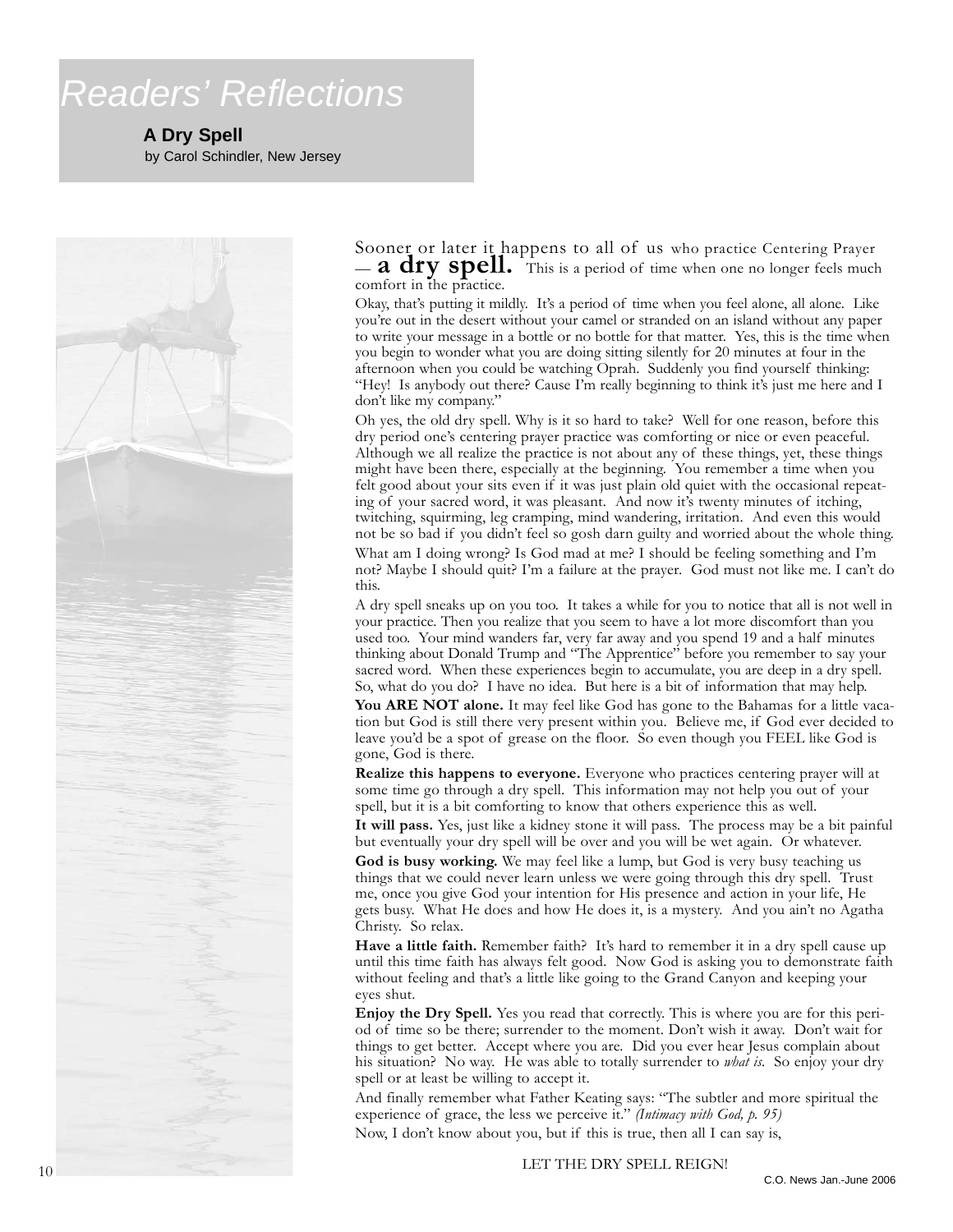

#### **Meeting the Divine Therapist in Centering Prayer**

Billie Trinidad, published in the Philippine Star, Manila

It was 16 years ago, that I first met the Divine Therapist in Centering Prayer. I still remember that day very clearly. It was a workshop being given by a Trappist monk, named Father Thomas Keating. It was, they said, "a divine therapy." More therapists? I had had my fill of them already. No one could quite still that restlessness in me that just couldn't or wouldn't go away. But a Divine Therapist? God was my therapist?

Intrigued by that thought, I found myself agreeing to go. I remember coming away from that workshop with such a feeling of peace I had never felt before. I had gone into it, full of doubts, fear, and was just about ready to give up on every day, everyone and most especially myself.

And so began 16 of the most challenging years of my life as I held on to the prayer. Being in the journey meant being very much in the "every dayness" of life. No mystical experiences, no fantastic out of this world experiences. Just the daily, constant practice of 20 minutes of silent prayer. Sometimes the 20 minutes would whiz by, but most of the time, not.

How does this silence heal? How does the Lord work as a therapist? It's about the harmony of my effort and God's grace. My effort and consent are all He asks for. Once I said yes to the Lord, He took me very seriously.

God's first language is silence. Silence is magic. Beautiful things happen in the quiet. Flowers bloom, stars twinkle, grass grows, snow falls, but most of all ... Our Lord was brought forth in silence.

Sitting in prayer, patiently waiting, there is sensitivity and healing that comes about. As I come to God in prayer, everyday, twice a day, and for the rest of my life, grappling with my thoughts regularly, I realize that my silence is really saying, "Yes Lord, do with me as you will." And I know hears me.

Today, my life has not changed much. No miracles have happened. The storms and turmoil of my life are still there. But with one difference. There is a strong and silent presence that holds my life together; again, whether I know it or not. There is a quiet strength that keeps me going in spite of my not knowing who I am or where I am going. I just know, that this God of mine will not let me down. And if I should waver for even a moment, I know He will be here to pick me up and urge me on again and again and again ...

#### **Centering Prayer - A Beginner**

**I sit with back straight, feet firmly planted and timer set. Then I sink into silence. A melting within, a closing without. Soon a tantalizing thought, or an agony of itches, or a cough begging for release. Then the gentle word and a return to the still point. Over and over and over these little surrenders that empty me of self, drop by drop. Someday perhaps the longed for place beyond space and time; the total surrender; the loss that gains. But until then this transcendence of frustration will have to do and maybe that's enough for now.**

**Ceci LaDuca, Tampa, FL**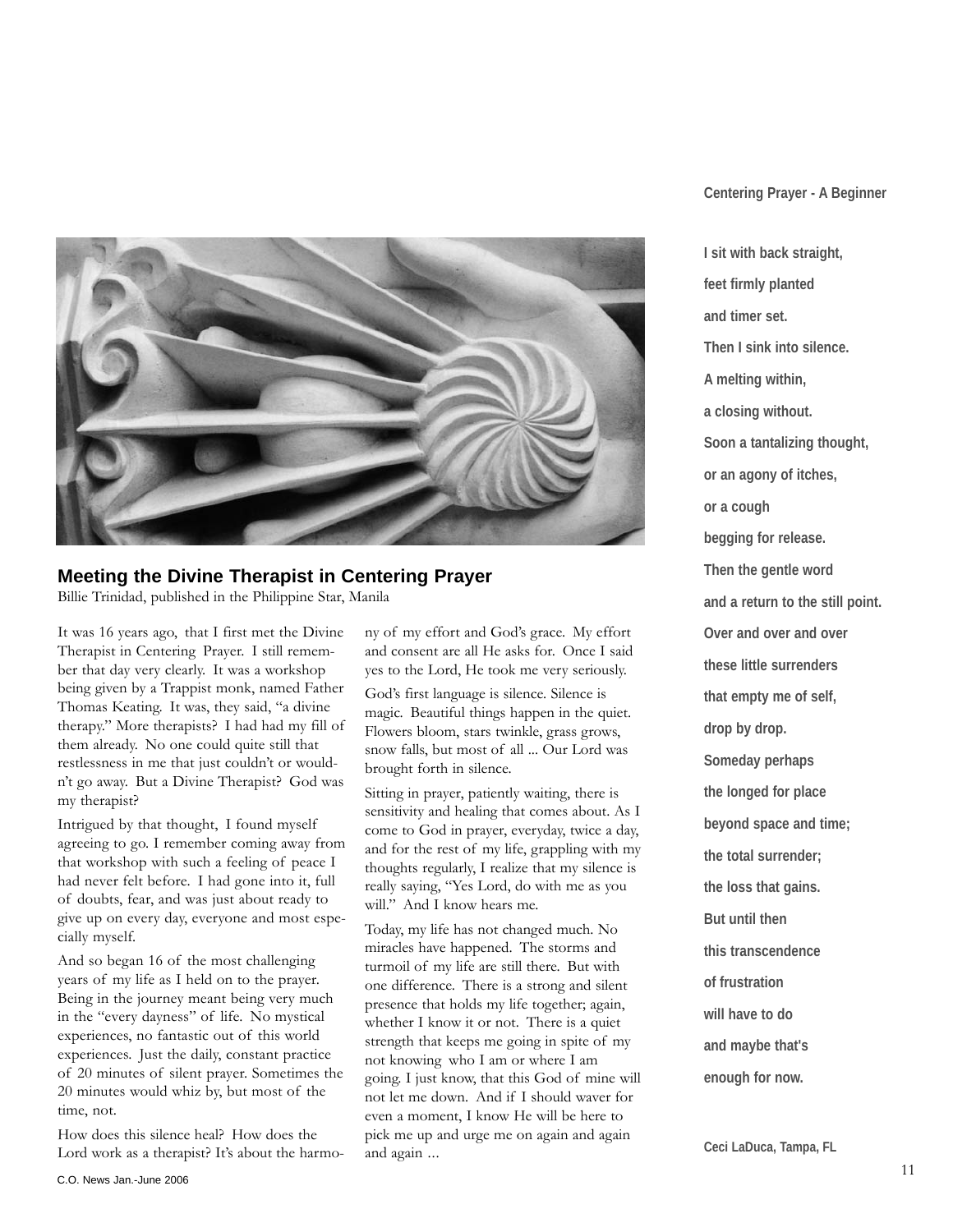e brought with him to all of these projects and to his own monastic Life an exuberant and sometimes exaggerated response to what needed to be done. At the very least he was always there whenever you wanted to get something done. He was a tremendous help to me in the early days of my abbatial experience in which I was in the process of making many serious mistakes. He protected me from at least a few of them through his knowledge of canon law. He had degrees in both theology and canon law, and he was prepared to have a degree in anything that would be useful for the growth of the Church.

He regarded Dom Edmund as his spiritual father. Thinking big was one of the great qualities of Dom Edmund. He was a person-centered Abbot, a spiritual father in the fullest sense of the word, and he was Basil's model. Both of these great men were naturally gifted in what, in corporate language, might be called "empire building". They were prepared to bring the experience of Spencer to all its foundations both of men and women.

Dom Edmund was a leader who recognized his own limitations and could delegate enormous responsibility to what he called "his team." This was the model that Basil was imitating, at least, so it seems to me.

There were four major figures that we should never forget when we think of the efforts that went into the building of this monastery and all of its foundations. The first one was the gifted Brother Leo Gregory who raised the money for these immense undertakings. He was a genius in reaching the hearts of people who could contribute. At the same time, he was a significant witness to monastic life and blew most people away when they first ran into him as a profoundly prayerful monk.

There was Brother Blaise Drayton, who was also a genius, brilliant in every way, especially in architecture, liturgical art and organization. Brother Blaise designed all the monasteries, especially this one with the help of experts in the Cistercian tradition like Father Lawrence Bourget.

There was Brother Gerard Bourke who built the new monasteries. He served as hands-on construction boss of Spencer and of the monasteries in Snowmass and Azul, Argentina.

The fourth member of this team was Father Owen Hoey who upheld the regular monastic regime in the midst of all the burgeoning expansion and accompanying activity. None of this could have happened without those four men. Dom Edmund found in these monks a very dynamic group of people, unquestionably moved by the Spirit of God. Basil represented a potential second generation of similar people. He took a big part in the events surrounding the Second Vatican Council and all the reforms that followed from it in the Cistercian Order and in the community.

But Dom Edmund left behind more than just a series of accomplishments. At the peak of his expansion program he was in a serious airplane accident and a few years later resigned as abbot of Spencer. After several brief stops, he settled at the foundation in Argentina where he spent the rest of his life. There he experienced the diminishment of his enormous capacities to



in that dark night.

I suspect this is what happened to Basil as well. His enormous creative abilities needed the purification process that he evidently underwent in the last few years of his life, when his desires to be a spiritual father in the mold of Dom Edmund and to bring contemplative practice into the world of lay persons were reduced to nothing. These noble desires had to be brought into contact with the humbling process of being just another human being.

Basil, it seems to me, presents each of us, especially monks who are called in a unique way to transformation into Christ, with a profound paradox. The teaching of his last days seems to me to run along these lines: "You have to let go of everything that you've treasured and loved, whether in your ministry, in your talents, or in your aspirations."

#### **Father Basil Pennington**

Cistercian priest, monk and Abbot Emeritus of Holy Spirit Abbey in Conyers, Georgia; author of numerous books and articles on Centering Prayer, Lectio Divina, and many facets of contemplative living. Fr. Basil passed away on the third of June as a result of serious injuries sustained in an automobile accident.

build, to create, and to bring gifted people into vital mutual interaction to produce enormous results.

You know what happened to Dom Edmund during his last years. He suffered incredible interior trials. First of all, he couldn't learn Spanish. He experienced, as he told me, the withdrawal of all spiritual consolations. He endured the diminishments of self that Teilhard de Chardin speaks about. In other words, God gave him the grace of experiencing not just the satisfaction of great accomplishments, but the purification of his enormous creative energies and talents. The ultimate best use of talents seems to be to sacrifice them. You may not like to hear this but I'm afraid that is the truth. It's in letting go and allowing the divinely inspired process of humiliation and the growing sense of powerlessness to enter our lives. Dom Edmund died

Jesus emphasizes this truth in a wonderful wisdom saying, which I think has been weakened in some translations. The North American Bible translation formerly used in the liturgy and which I prefer says: "One who seeks to save his life (accomplishments, talents, self-image) will bring himself to ruin. But one who brings himself to nothing, will find out who he is".

Some are calling Basil's last sixty-seven days his purgatory. Frankly I think it was not purgatory, but Hell that he went through, crushed as he was in body and mind beyond repair in the car accident. Two weeks before his death he was present at a conference with Abbot Damian and other monks regarding the medical plan that was proposed for him. There was little hope of his recovery and even doubts about his capacity to walk again, or breath normally, Father Owen Hoey who upheld the regular ess to enter our lives. Dom Edmund died or to talk. He fully accepted all this and the C.O. News Jan.-June 2006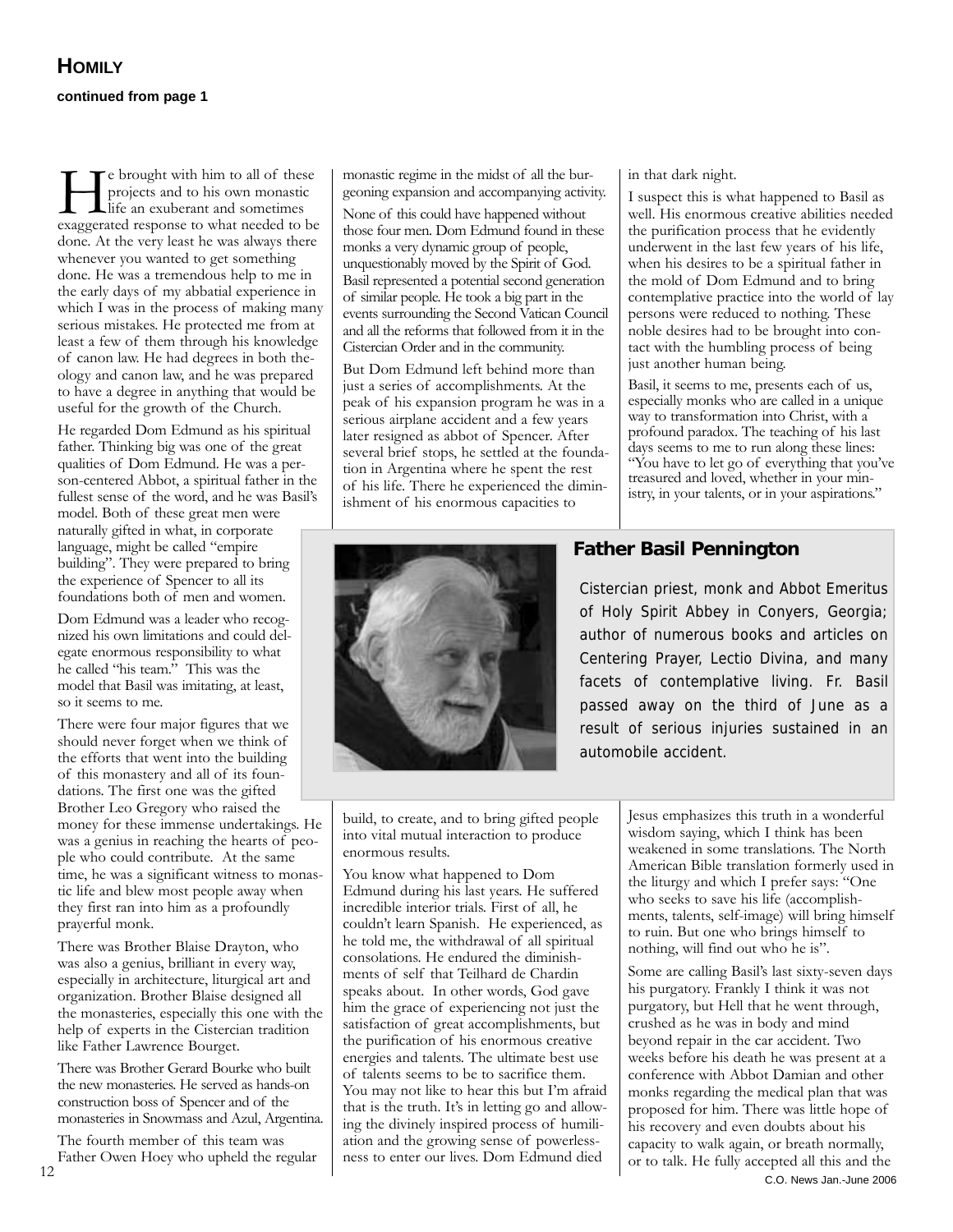prospect of endless rehabilitation. One of the monks told me that at this conference he said: "I turn myself over completely to Jesus and Mary and to God's will for me."

Towards the end, his surgeon performed a tracheotomy. That meant he couldn't speak any more. Can you imagine what that was for a man who was a kind of artesian well of wisdom in every direction, to not even be able to say "Boo"? Here's a man with such tremendous physical energy, lying on a bed for 67 days, virtually unable to move.

His was not an ordinary sickness. Neither was the illness of Lazarus, a portion of which we read in today's Gospel. Lazarus wound up where? In the tomb. What images does this conjure up? Utter powerlessness, death, loneliness, loss of everything loved, including friends. Nobody is

It's the re-enactment of our original struggle to be born into this world. The more difficulty in getting through that birth canal of dying, the greater the share there is in the divine life. In losing everything - his talents and even the possibility of speaking - Basil entered into the fullness of his capacity for leadership. And perhaps we'll see in the future a greater appreciation of his books and tapes and ministry, which extended into Asia, Australia, and Africa. He was ready to go anywhere, even into Antarctica, but nobody invited him there.

What Basil is modeling for us now is the most sublime kind of leadership, the kind of leadership that flows from Christ's passion, death, and please don't forget it, descent into Hell. This last phrase is in the Creed, so we can never take it out of there. It hints that there's a place worse than

Drawing from ancient prayer practices of the Christian contemplative heritage, Fr. Basil joined with Fathers Thomas Keating and William Menninger at St. Joseph's Abbey in Spencer, Massachusetts during the 1970s to distill Centering Prayer into a simple method. This was to become one of Fr. Basil's most cherished interests during the last decades of his life. His frequent sessions and workshops throughout the world made a lasting impression upon those who participated in them. We are grateful for his presence and his efforts to help us on our contemplative journey together.

going to join you in a tomb. The damp, dark nature of a tomb is not appealing to the living. All of these images suggest the pain of facing one's own interior corruption and the intimate purification that divine love brings about in those who, like Basil, have the courage to say an unmitigated "yes" to whatever happens.

His last words on the day of his death, when the doctor offered him another operation to try to preserve his life were: "I've had enough. Take out the ventilator". He knew this meant certain death. To me these words suggest coming to the very bottom of interior desolation, loneliness, depression, perhaps the feeling of despair - the powerlessness for which there are no human words to describe.

Death is the birth canal into eternal life.

life. Some people are in that place even now through terrible trials like mental illness, oppression, poverty, violence and all the horrors associated with them. There's an interior side to such external trials that seems to be recapitulated in Basil's last words; "I've had enough." They must be balanced with what he said two weeks earlier: "I give myself over completely to God's will and to the love of Jesus and Mary," for whom, as you know, he had great tenderness. This state of utter interior poverty is a sublime participation in the sufferings of Jesus and Mary. He was well prepared to enter that state through his grasp of lectio divina, his lifelong practice of meditation, and his will to serve the church and the whole world.

death that we can participate in even in this

What's left in the tomb, when all of one's self-identities such as one's role, one's

beloveds, one's talents, one's thoughts, one's feelings, one's body, are no longer possible to identify with? Now there's just you, the true self, whoever the hell you are. To be able to accept that is to enter into eternal life, trusting with boundless confidence in the infinite mercy of God. As far as I can see, there is no other possession in this world worth having compared to that one. If we have the infinite mercy of God, we don't need anything else.

Basil's invitation is to follow him, as he followed Dom Edmund, into the purgatorial fires, and even a real brush with the interior desolation or hellishness of the feeling of alienation from God and the inner paralysis that can't make any acts of love or think of God. Basil now enjoys the fulfillment of his desires to be a spiritual father that were somewhat frustrated during

> his life, at least to the extent that he envisaged it. What he now enjoys is servant leadership, the capacity to lead out of powerlessness. And this, I suggest, is or will be the most effective form of leadership in the world of the future. People have had enough of pride, pretension, power, and especially violence.

In this way, as Jesus destroyed violence by submitting to it, Basil enters into the fullness of the grace of the children of God. As a cell in the Mystical Body of Christ, each of us has the total program of transformation in Christ through the Holy Spirit, the divine DNA, so to speak,

manifested in the exercise of the theological virtues and the fruits and gifts of the Spirit. This spiritual empowerment is within us through the grace of Baptism. We just think it isn't there. But it's there, ready to be activated through contemplative prayer and the service of others.

Basil invites us into the depths of purification, which is especially intense for very talented people, but which frees their gifts and enables their fullest possible expression in what we call eternal life and resurrection. We celebrate Basil's transition, transformation, and final liberation. Let's invite all the deceased members of our beloved community at Spencer, and everybody who has benefited from its spiritual riches, to join us with their prayers to make of this experience today a corporate celebration of the great men who have served Saint Joseph's Abbey.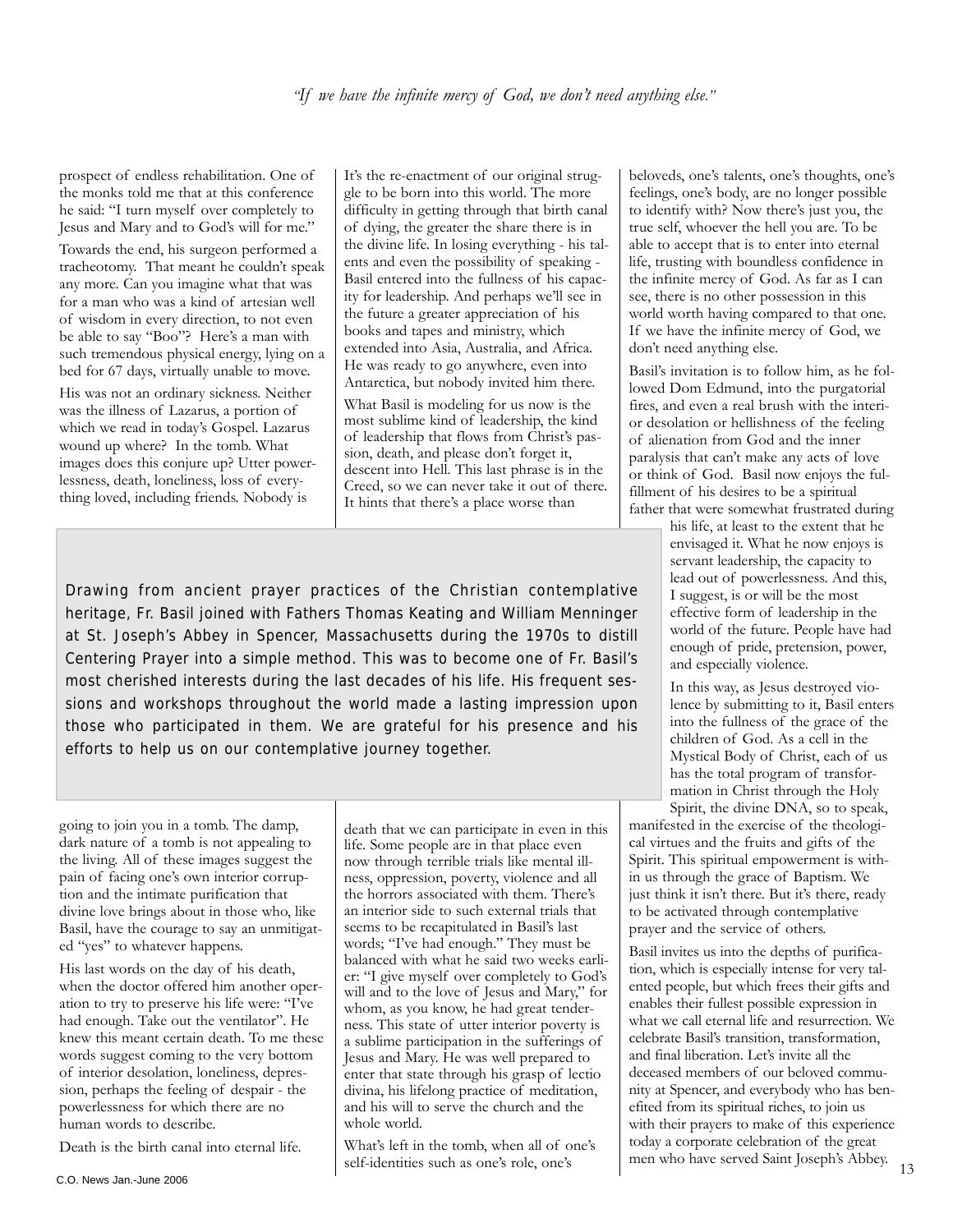#### *Books on my shelf*



*A look at the distinct nuances of the Centering Prayer Method and an explanation of its potential for transformation. #B-50 \$13.95*

#### **Centering Prayer and Inner Awakening**

*reviewed by Cathy McCarthy & others*

*It was my intention to write a review of Cynthia's book until during the Ten Day Post Intensive Retreat here at St. Andrew's in Walden, New York. I began listening to many of the comments from those who have read CP and Inner Awakening, and realized how much more meaningful it would be if the review came from a variety of experiences. Their eagerness to share their comments with the reader says everything about the significance of Bourgeault's work.* 

*Thanks, Cynthia . . . keep the challenges coming!!!* 

**"I especially enjoyed the chapters on Attention of the Heart.** It is in these chapters that Cynthia reminds us that the heart of Centering Prayer is receptivity and consent. As we embrace a basic mode of receptivity, we are invited to consent to God's love being poured out upon us moment by moment. Through our willingness to receive God's love, God's ongoing process of healing, purification and transformation continues to unfold as the heart and center of the spiritual journey. Bill Sheehan, omi, *Lowell, MA*

"Recently, after a period of Centering Prayer, I found myself pondering the surprising new experience of prayer that had just taken place. Re-reading Cynthia's chapter **"Spiritual Non-Possessiveness" helped me hold the experience lightly**—letting go of trying to capture it in words or concepts and simply trusting God's action in me."

Carol Eckerman, *Chapel Hill, NC*

**"Reading this book is refreshing and stimulating.** An aspect of Cynthia's reflection and analysis which I especially appreciate is where she carefully expands the understanding of Centering Prayer beyond the metaphor of divine therapy … seeing human darkness not as a disease but 'as the raw material of our transformation. This perspective sharpens the focus on Centering Prayer as a particularly powerful form of solidarity and intercession. For me, one of the great riches of Centering Prayer is that it offers a way to hold with God the pain of the world while simply surrendering in trust. Because of Bourgeault's perceptions, I now know why I experience it that way." Catherine Gibson, *Gaithersburg, MD*

"**. . .Brings in her own experiences, as a woman,** on the heels of Fr. Thomas … Cynthia spells out the significance of Centering Prayer and the parallel relevance of the Welcoming Prayer in daily life." Rosemarie Endrizzi, *Maspeth, NY*

**"I found Cynthia's book so incredibly powerful which was quite a surprise to me** since I thought we already had available all there was to know about Centering Prayer. Chapter 10, "From Healing to Holiness", has stimulated some thoughts about the focus of Centering Prayer as well as affirming that it is first and foremost prayer. My favorite is the chapter on the Welcoming Prayer … "a false self system is a system working at a low level of being, which is why it remains so mechanical and viciously self-reinforcing." Strong words, but she doesn't leave us there ... "In the Welcoming Prayer the energy normally bound up in identification is suddenly vitally freed." Cathy McCarthy, *St. Andrew's, Walden, NY*

**"Cynthia takes the core gesture of Jesus' life,** KENOSIS or self-emptying, and draws the reader's attention to how the faithful practice of Centering Prayer patterns the self-emptying gesture into us. The uniqueness and richness of this book flow from the author's integration of Centering Prayer practice and her training in the classic building blocks of inner transformation: attention, conscious presence and the development of a witnessing presence that enabled her, in her own words, "…. to glimpse the deeper potential of Centering Prayer at the service of inner awakening." In easily readable terms, Cynthia has given me a glimpse of many new and deep dimensions of Centering Prayer. I will draw insight and nourishment from this book for a long time."

Theresa Mintern, *Syosset, NY*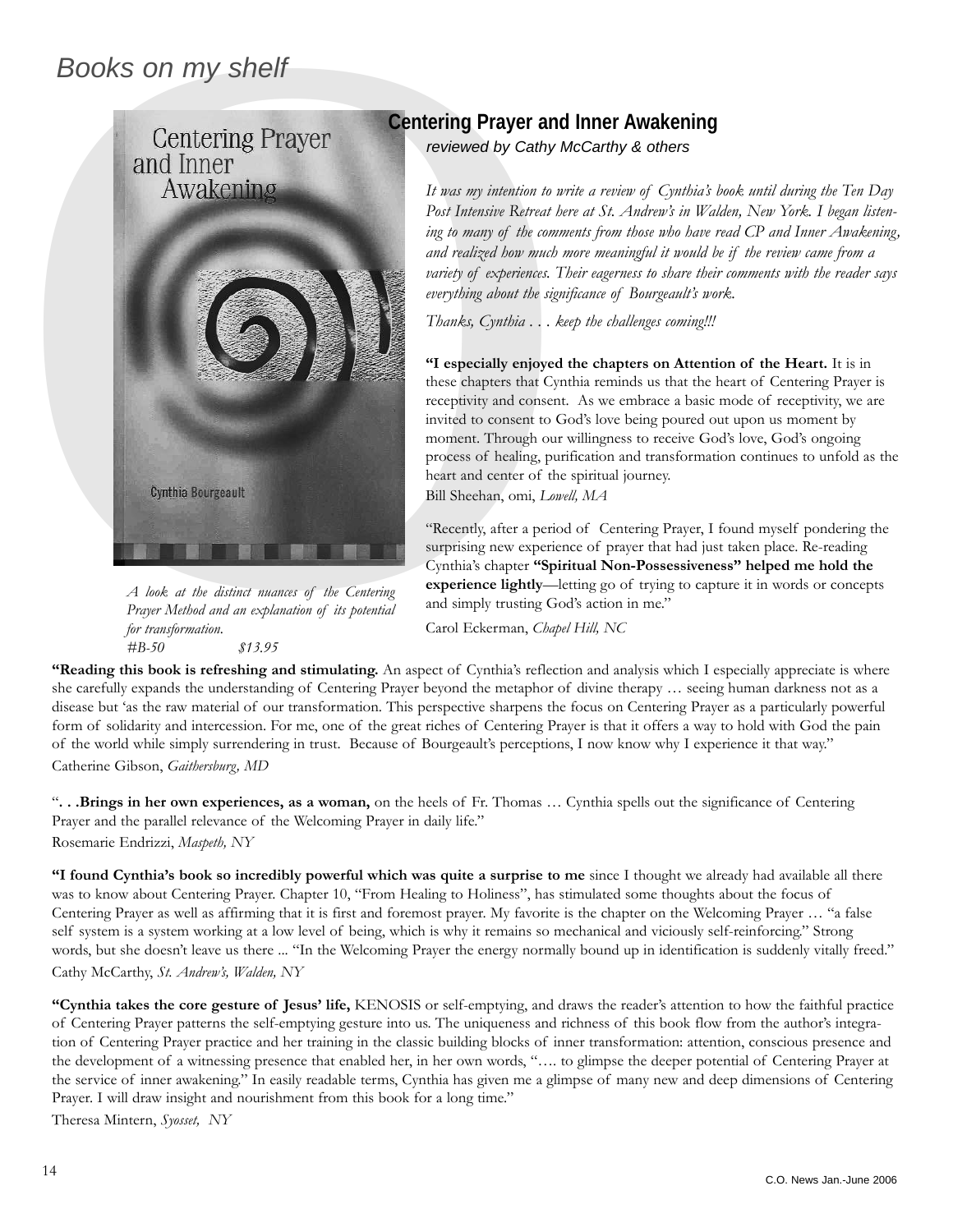#### **Visit our website**

**www.contemplativeoutreach.org** for a complete listing of resources offered by Contemplative Outreach

**Fax** order form to **570-822-8226**

**Phone 800-608-0096** to place an order

**Online** order from the webstore where you can see a list of all the resources and order from the online bookstore, **www.contemplativeoutreach.org**

#### **Mail** your order to

Contemplative Outreach Orders 375 Stewart Rd., P.O. Box 1211 Wilkes-Barre, PA 18773-1211

#### *The Contemplative Life Program Study & Practice in Community*

Over 1300 people from all over the world are currently participating in The Contemplative Life Program, which is aimed at exploring how to be a practicing contemplative and deepen relationship with God in the midst of a busy, modern-day life. In 2006, there will be two opportunities to participate:

#### **Year One: Practice** *For new subscribers, this program includes seven journeys through the core contemplative practices*

Each booklet includes excerpted teachings, inspirational quotes,

#### **Year One**

\*Centering Prayer \*Welcoming Prayer \*Lectio Divina \*Discernment \*Forgiveness \*Active Prayer \*Intention/Attention

scripture, beautiful images, practices and suggested readings. Booklets will be mailed to subscribers approximately every 50 days. Cost: \$140

#### *Year Two:*

\*Spirituality of **Money** \*Contemplative Service \*Silence and Solitude \*Simplicity \*Prayer \*Hospitality \*Faith: An Advent Companion

#### **Year Two: Developing Contemplative Attitudes through Practice** *For current subscribers to The Contemplative Life*

*Program wishing to deepen their practice and their relationship with God in every day life. This program continues the focus on practice by exploring contemplative attitudes and dispositions that emerge from the contemplative life.*

Current subscribers will recognize the same beautiful, prayerful booklet format as was presented in the Year One program. Cost: \$100 for current subscribers (\$140 for new subscribers)

R**esources**

# New

# **Manifesting God**

#### *New Book by Fr. Thomas Keating*

Manifesting God is about the principles of contemplative prayer—the retreat into the "inner room" mentioned by Jesus in Matthew 6:6, where the individual is able to meet God. In the inner room, the silent space in which God unloads the burdens and false selves that govern our individuality and our daily lives, God acts as a divine therapist, healing us and forcing us to recognize how many barriers we put up between ourselves and an



authentic relationship with God. An exploration of what it means to enter the inner room and the transformation that takes place there. It explains the guidelines of centering prayer and offers advice on how to develop the relationship more deeply.

Paperback #B-52 \$14.00



## **Inner Room**

#### *New CD with Fr. Thomas Keating*

Taize / Contemplative music featuring Fr. Keating reading scripture for Lectio Divina at the beginning of each composition. The CD also features Soprano soloist Rebecca Gale combined with the

Spiritus and Aunyx Choruses. Each of the 6 selections are beautifully orchestrated and arranged for over 64 minutes of contemplative music. Produced by Jonathan Blair at Aunyx Productions, Broomfield, Colorado

 $\text{CD}$   $\text{#CD-120}$  \$12.00



**10 CONDARTATIVE DO PROGRAM** CENTERING PRAYER **To subscribe** to the Contemplative Life Program Phone 800-608-0096 US & Canada, 570-822-8899 International,

or order online at http://www.coutreach.org/clp.htm

*Gift subscriptions* are available.

*E-subscriptions* are available at a reduced rate for all international participants.

**Help develop a scholarship fund!** Donations are encouraged to provide scholarships for those who, at this moment in time, cannot afford a CLP subscription. Please indicate your desire to donate when you subscribe.

*— This perforated page can easily be removed for your convenience —* 15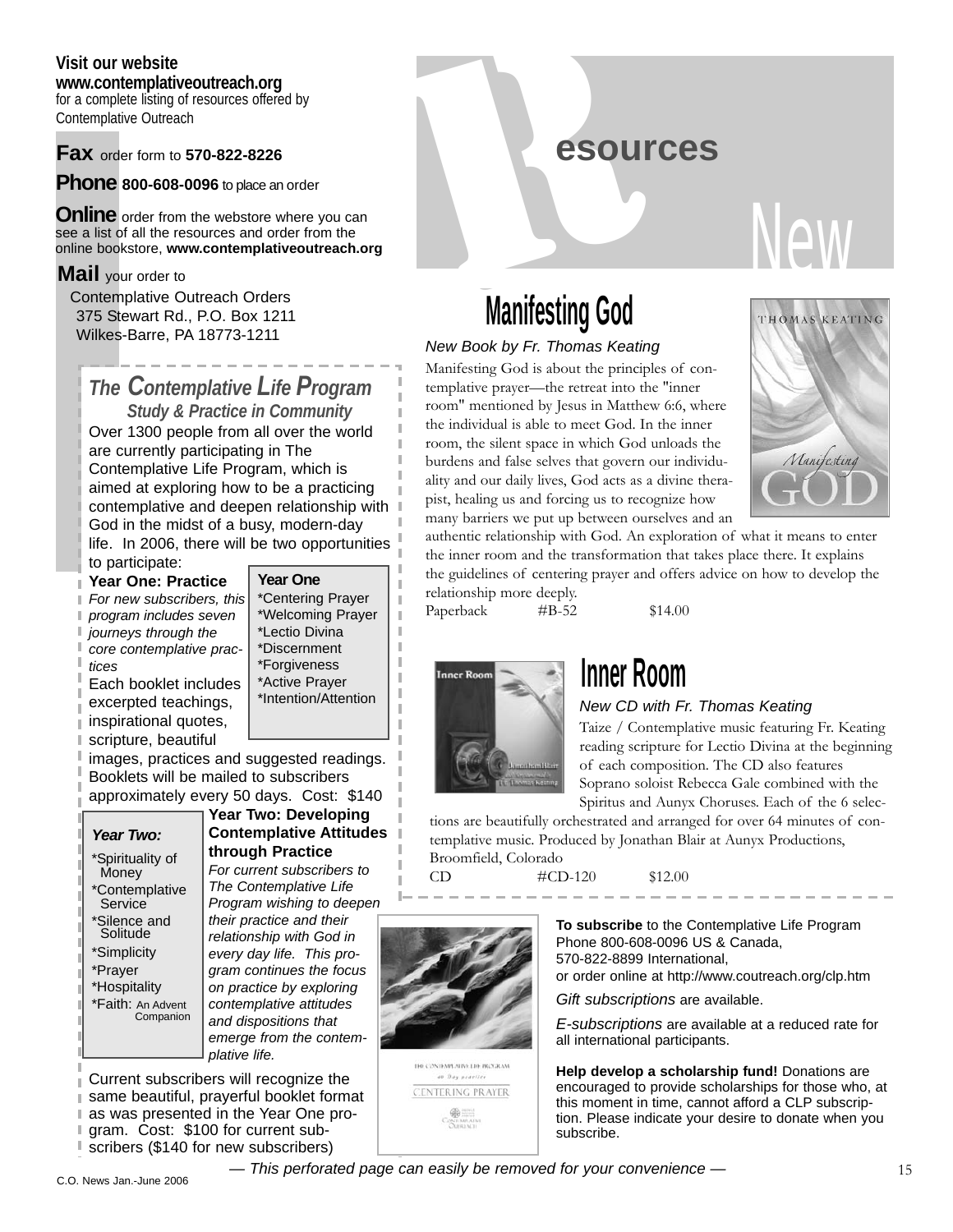

for Canada, Hawaii, or Alaska *add \$10 to Standard Shipping Fee above*

#### **International Shipments:**

**Air:** (4-10 days) add \$20 to Standard Shipping above **Surface:**(6-8 Weeks) Add \$10 to Standard Shipping

Additional Air/Surface Shipping Charge \$ **Grand Total** 

ı

I I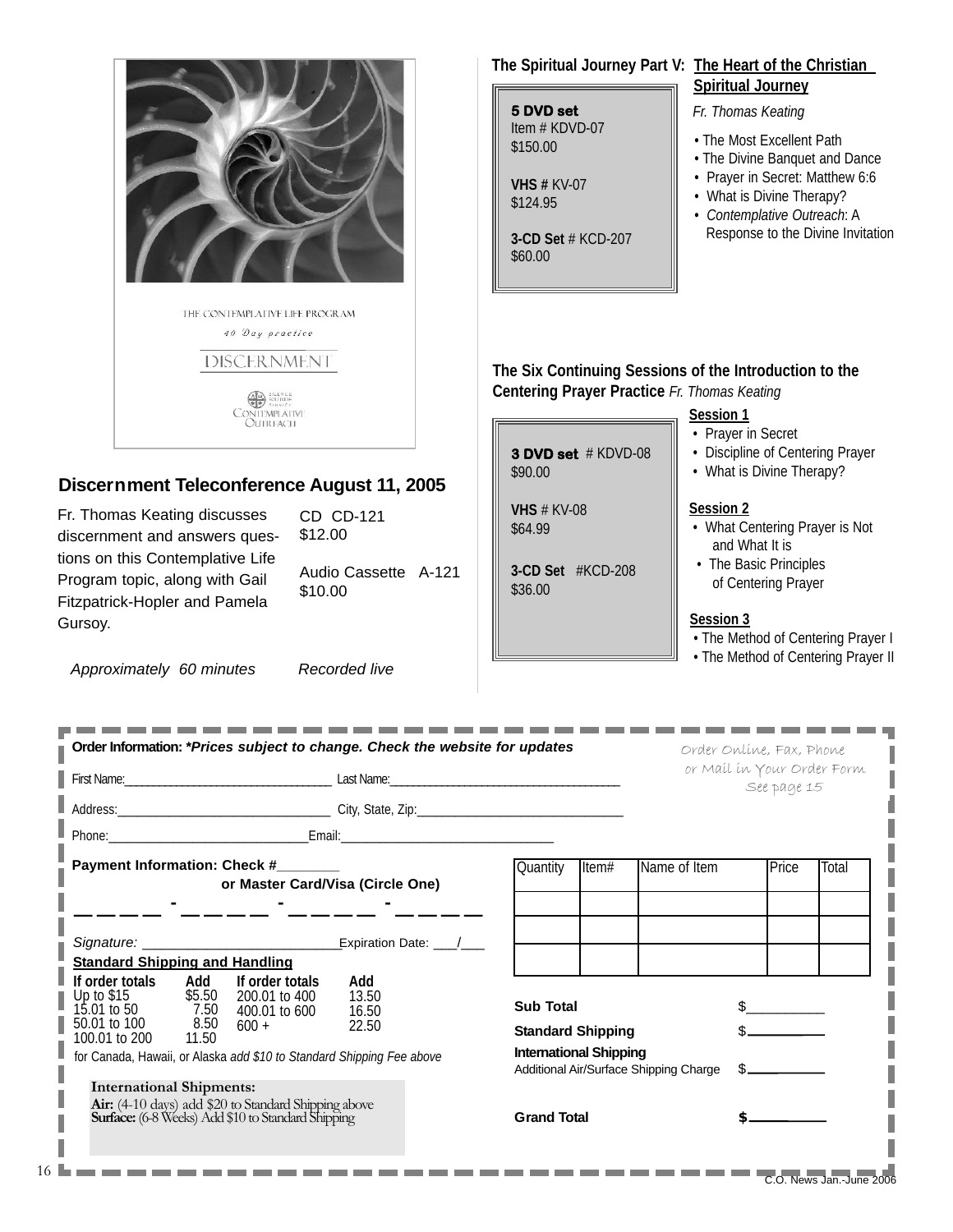#### **Reaching Out**

**to Children,**

**Parents** 

**& Teachers** 

**in El Salvador** 



by Leila de Membreño

We are teaching prayer and silence to children in a public school in El Salvador (5th to 9th grade), their teachers and parents. What a job and what a goal, but the Lord has His ways and in His name we can do wonders.

Last year we presented a prayer program to our parish priest. He said, "No way! If you want to teach at the school it will be religion class with our texts." We argued we were not religion teachers, but it was: take it or leave it.

We humbly got down on our knees, took the teachers' training and worked all of 2004, with the 5th to 9th grades. No parents, no teachers. 2004 went by. What an experience ! Along came 2005.

We went to our priest and asked if we would be allowed to teach. He said, "Yes, but you will teach them HOW TO PRAY ! The Lord had answered our prayers ! It was angels' music to our ears!

Our approved program included a workshop of Lectio Divina and another of Centering Prayer. The Lectio Divina Workshop was presented to the parents. We called it, "Prayer With the Word."

We were given two hours early on a Saturday morning because of working parents. My God! How could we squeeze a six-hour workshop into two hours? I was ready to phone Fr. Carl Arico for help, no matter where in the world he might be! We got it all down to an 8"x11" page. The four moments of Lectio and Mt.6-6, some other biblical quotes and the meditated Our Father.

The morning of the workshop arrived. We had prepared handouts and refreshments for 350 parents. To our surprise 450 turned up, out of a total of 460. When I stood before them on the platform, tears welled up my eyes. I could hardly speak on the microphone, but said to them, "Do you believe in miracles? Do you believe when prayers are not answered immediately that the Lord does not hear them? *Well, He always does—sometimes He takes His time to answer*, but we must go on in faith, waiting for His time. For all of 2004 our contemplative groups have been praying to reach you with this workshop, so you can teach and help your children in praying and to pray together." The four of us from the contemplative group stood on that platform, looking at their eager and smiling faces, with tears streaming down our own.

At the end, the parents asked to have other prayer workshops. So, besides the program for the children, we now have two-hour workshops for parents. The children and their parents belong to a very low income level. Some are almost illiterate. We ask your prayers as we count on the Lord to enable us to show them through silence and prayer a more profound way to reach union with our Creator: Father, Son and Holy Spirit.

#### For information in Spanish

C.O. News Jan.-June 2006

San Francisco, CA **Cristóbal Padrón** 415-759-0943 San Diego, CA Cherie Herrera 858-453-8662 *cherieherrera@SoftHome.net* San Diego, CA Cristina Romero 858 457-4120 *cgr@san.rr.com* San Dimas **Acelia Ledesma** 909-592-2428 Merritt Island, FL Adalberto Henriquez 321-453-8040 *adahenri@msn.com* Altamonte Springs Ilse Reissner 407-767-8271 *ireissner@juno.com* Miami Ricardo Lopez 305-223-7329 *ricardol@camilo.com* Miami Isabel Castellanos 305-673-6206 *castella@fiu.edu* Atlanta, GA Teri Gagnier 404-321-7385 *t-t@mindspring.com* Portland, OR **Hilda Smith 503-639-6664** San Antonio, TX **Homer A. Bain** 210-492-1306 *hbain@satx.rr.com* Milwaukee, WI Fr. D. Shields 414-224-7565 *dshieldssj@hotmail.com*

*Para Informes en Español ...Resources Translated in Spanish*

*Extensión Contemplativa, the branch of Contemplative Outreach serving our Spanish-speaking members, handles the sale of books translated in Spanish. Contact Maria Lopez at (305) 223-7329 for a complete listing or to place an order.*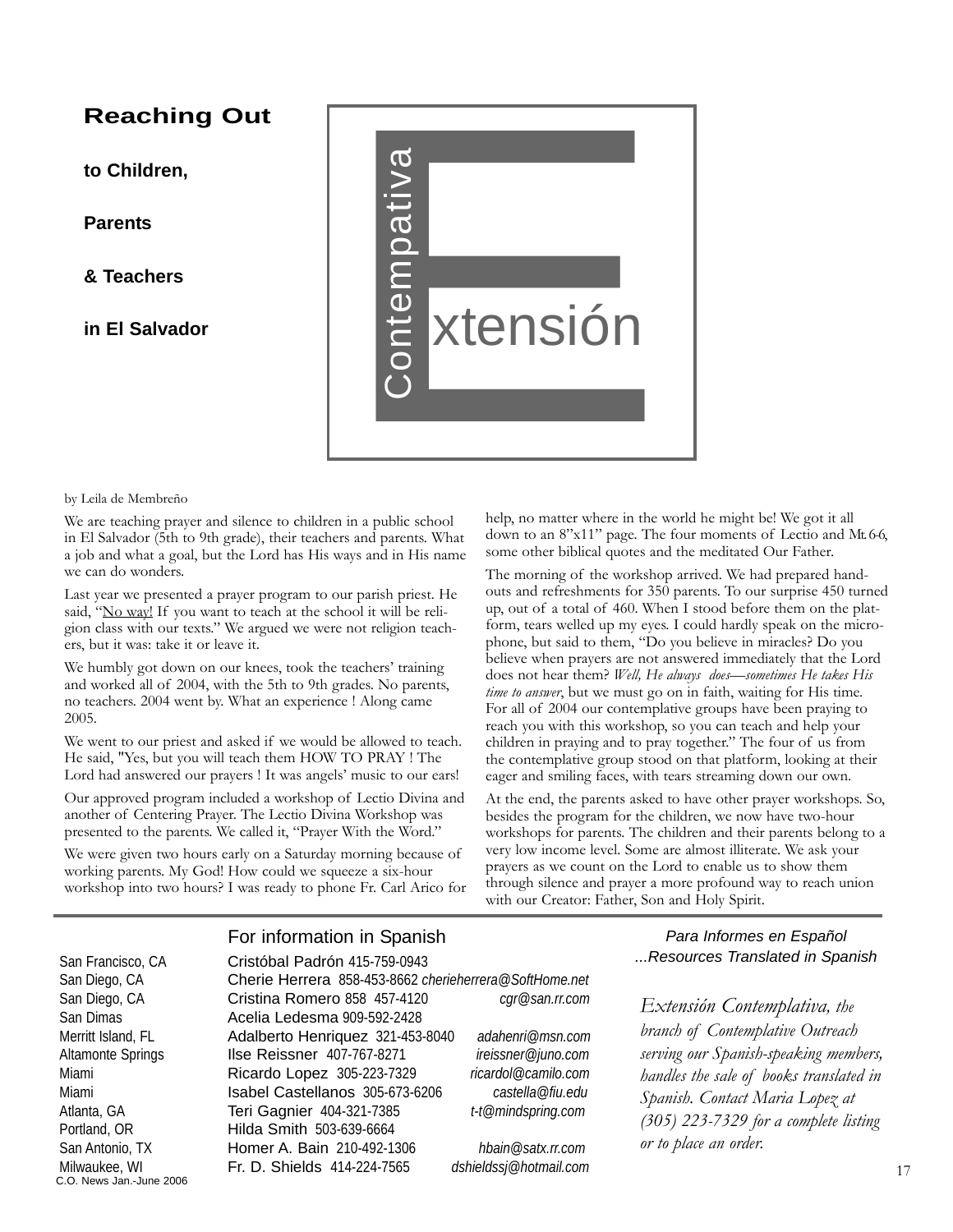#### **THE SPANISH CORNER**

by Ilse Reissner

*We plant the seed, and the Holy Spirit blesses it and makes the soil rich to produce strong plants that bear abundant fruit! It never ceases to amaze me!*

#### *This is just a sampler*

**Nicaragua:** Our coordinator in Nicaragua, Aida Maria Herdocia, received a request from the Cardinal in that country that went beyond our wildest expectations. He wanted the theme of the annual retreat for all clergy members in September to be on Centering Prayer and Contemplation this year! All participants are priests and seminarians, and they asked us to send two representatives to give the retreat. In the Latin American countries the clergy has a big say-so. To obtain their approval can sometimes be very difficult and no teaching can be introduced without it. So, Fr. G. Walker, who has been living and teaching Centering Prayer in Cuba for the last couple of years, and Dr. Adal Henriquez, a Board member, went the third week of September. They also made a stop in Costa Rica for a retreat on the week-end before, and another stop in Honduras for a retreat the week-end after. God bless them for their dedication.

#### **Formation for Service Workshops: In El Salvador:** Leila Membreño and Ilse

Reissner were on staff for this workshop at the end of May in El Salvador. We had 9 participants, two from Puerto Rico, one from Costa Rica, one from Honduras and five from El Salvador, plus two from El Salvador trained as staff members. This increases the number of trained presenters in Central America and Puerto Rico, greatly needed.

**In Mexico:** This will be our second formation for service workshop in Mexico, and it will be conducted by Judith Bernal and Ilse Reissner, probably in the northern part of the country. Depending on the number of participants we may need another person on the staff. Also in Mexico, our local coordinators, Judith and her husband Julio, held a Centering Prayer and Lectio Divina retreat for 100 nuns in May.



Isabel Castellanos, received her training to be on staff at the Formation for Service Workshop in Houston, Texas, that started on July 31st and ended August 5th. Gail Fitzpatrick-Hopler and Timothy Koock were the instructors on this workshop, where the Refined Essentials were used, and Isabel was added to the staff while on training. Isabel had her Formation training back in 2002, and has been giving many Introductory workshops in the Miami area. She is co-coordinator for South Florida, a member of the Board of Extension Contemplativa, and a nominee for the Board of Cont. Outreach.

#### **Revised Essentials Workshop in**

**Spanish:** After the Annual Conference in Austin a Formation Workshop with the Refined Essentials was offered to all our Spanish certified presenters that came. There were approximately 35 people staying those extra 3 nights for this special training. Instructors were Vicky Acra from Santo Domingo, Isabel Castellanos from Miami, Fr. John Martin from Mexico, and Ilse Reissner from Orlando.

#### **Videos and DVD's now available:** We

have completed the project of reproducing the follow-up sessions where Dr. Hugo Mejia dubbed Fr. Keating's presentations, so that our viewers can see Fr. Keating talking but are listening to his words translated into Spanish.

A big and heartfelt "Thank You" to Hugo for this enormous labor of love in his busy schedule, which will help so many people to get started on the Spiritual Journey.

We have also finished Sessions O, 1, 4 and 5 of the First Part of The Spiritual Journey in Spanish (translates "Travesía Espiritual"). They are now available and will also be offered for sale at the Austin Annual Conference. We are searching for funds to continue this project.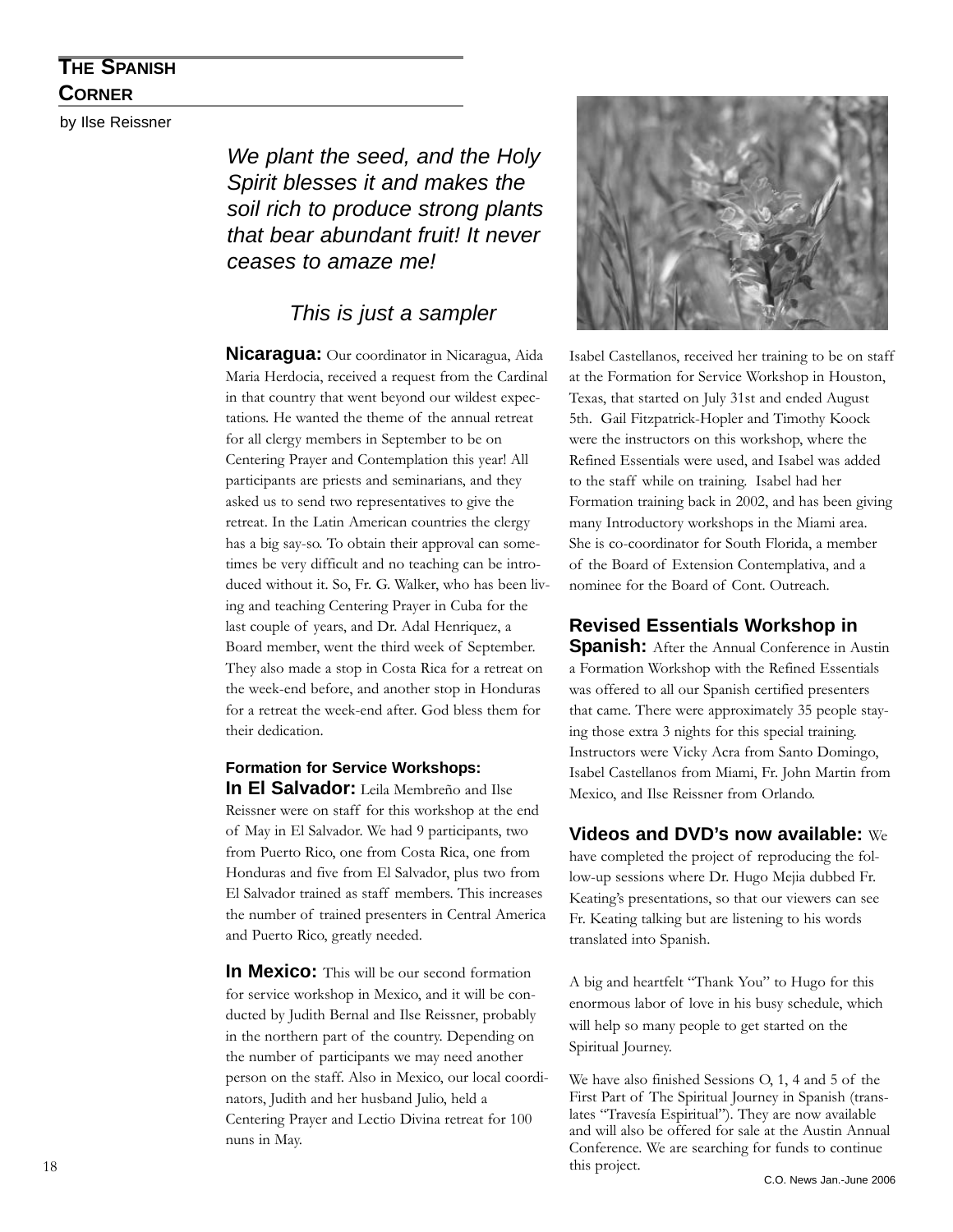**CHAPTER UPDATES Did you know . . .** you can receive the **Contemplative Outreach newsletter via email?**

#### *California, San Diego*

We are anticipating a very exciting year of spiritually enriching events. In addition to holding at least four Introductory Workshop Programs, we have

invited some excellent speakers. Cherry Haisten will present on the Welcoming Prayer and Fr. Justin Langille on "Unmasking the False Self with Compassion, Part Two.". We are also planning a meditative Labyrinth Walk and a viewing of the video "From San Diego to Snowmass with a side trip to St. Meinrad" filmed by Co-coordinator Chris Hagen.**Sue and Chris Hagen, Co-coordinators, 706-745-8860, sue.hagen@sbcglobal.net**

#### *Colorado, Denver*

January through June is a vibrant time for our Center for Contemplative Living. We begin our second trimester of Spiritual Journey classes with an Introduction to Centering Prayer Workshop on January 21. Attendance at

Choosing electronic delivery helps to preserve our natural resources, while saving Contemplative Outreach the cost of printing and mailing your newsletter. Best of all, your newsletter won't get lost in the mail! If you'd like



e-delivery for your newsletter, simply fill out the form on our website: http://www.coutreach.org/guestreg.htm

#### *Help save a tree!*

the intros continues to break records. Our very popular Thursday Evening Specials- one session classes on a variety of topics related to the contemplative experience-continue through the winter/spring terms. Our retreat schedule kicks off with Yoga and Centering Prayer, Jan. 12-15, 2006. Fr. Carl Arico returns to Denver February 10-12 to present another Commuter Retreat which allows attendees to work the individual sessions into their busy schedules. The Lenten staff retreat at St. Benedict's Monastery in Snowmass, CO is a long standing tradition, as is Fr. Thomas Keating's appearance at our Annual Contemplative Conference on March 25. This year, Fr. William Menninger will join Fr. Thomas to further explore the contemplative dimensions of Christianity. Our summer weekend Intensive June 2-4 at the St. Malo Retreat Center is the last before the Center closes for the summer. Through out the winter and spring, classes, special events and programs such as our Half Days of Prayer and Immersion Experiences reflect the attentiveness of our servant leadership teams and volunteer staff to the needs and desires of those who seek to live the contemplative dimension of the Gospel. **Sr. Bernadette Teasdale, 303-698-7729, srb@contemplativeoutreach-co.org**

*Colorado, Colorado Springs*

The Spiritual Journey videos were completed by 15 participants in 2004-2005, followed by an Intensive weekend retreat at Benet Pines Retreat Center. Three new staff members were added in September, after attending the Presenters Training Program; Sally Bowman, Sally Logie, and Jim Graven. Besides interning as a teacher in Introductory and weekly sessions, Sally brought Centering Prayer and Lectio Divina to her home church, First

United Methodist in Colorado Springs. Jim Graven and Susan Logie also assisted at Benet Hill and facilitate weekly Centering Prayer classes at the Territorial Prison in Canon City, CO. Two Intensive Centering Prayer weekends will be offered at Benet Pines Retreat Center in the Black Forest area between Denver and Colorado Springs. Dates are: January 20-22, 2006 and April 21-23, 2006. The cost is \$160. There are several weekly prayer groups active in the area. Spritual Journey classes began in September and run through May. **Sr. Therese O'Grady, 719-473-6184**

#### *Georgia, Atlanta*

Roseanne Havird's term as coordinator of CO-A came to a close after four years of dedicated, selfless service. Roseanne has been instrumental in the "extraordinary" growth of the Centering Prayer practice all over Georgia. She has been an active participant and leader in our local chapter, our Mid-south cluster, and CO-

Ltd. Roberta Oster, our current co-coordinator, will be joined by Cathy Hightower. Mary Joyce and Vernon Dixon are contact persons for North Georgia. During 2005, five additional prayer groups were established; requests for introductory workshops continued to come in; and churches of all denominations took turns in hosting "Saturday Mornings of Silence." Other events included a Centering Prayer presentation for the "Center for Positive Aging;" participation in the annual "Eucharistic Congress;" a Centering Prayer presentation at the Monastery of the Holy Spirit for the "11th Step Retreat;" "Centering Prayer As An 11th Step Practice" 7-session introductory program; a 5-day Intensive and Post-Intensive Centering Prayer Retreat at the Monastery of the Holy Spirit; and the 20th Anniversary Fundraising Tour with Father Keating and other CO-Ltd. staff members. Susan Komis will be back for our second "Visioning Day"as we continue to open our minds and hearts to the Spirit, the vision, and the principles of Contemplative Outreach and contemplative service. **Roberta Oster, 404-299-2670, robertaoster@bellsouth.net**

#### *Illinois, Chicago*

Chicago Chapter's leadership team of six has a focus on leadership formation. In May the SE Wisconsin and Chicago chapters held a weekend formation event for presenters of the Seven Session Introductory Program in Centering Prayer. Two day-long sessions, with modeling and practicums, are being held for those unable Six presen-

ters-in-training are now updated in the latest revisions of the essentials. September through May is the second Living Flame I series. In 2006-2007 Living Flame II will be offered. A Leadership Enrichment Day. was held in November. We look forward to having our first Post Intensive (yes, without intensive participants) in July 2006. A Northern Midwest Cluster Enrichment weekend is being planned for April 22- 24, 2006 around the theme of Contemplative Life Values. **Margie Tomlinson, coordinator, 847-391-0997, matomlinson@comcast.net**

#### *Louisiana, Lake Charles*

Our ninth year of Centering Prayer in Lake Charles was blessed by a four day retreat led by Fr. Keating. Our group meets on the third Tuesday each month for a day of prayer and reflection at Saint Charles Retreat Center. Recently our outreach has grown and there are two additional small groups meeting now. Fr. Bill Sheehan was here for a

November weekend retreat. Each month we view the Spiritual Journey tapes, and although this is our third time to see them, we always come away with new insight and inspiration. **Barbara Tomme, 337-855-4239**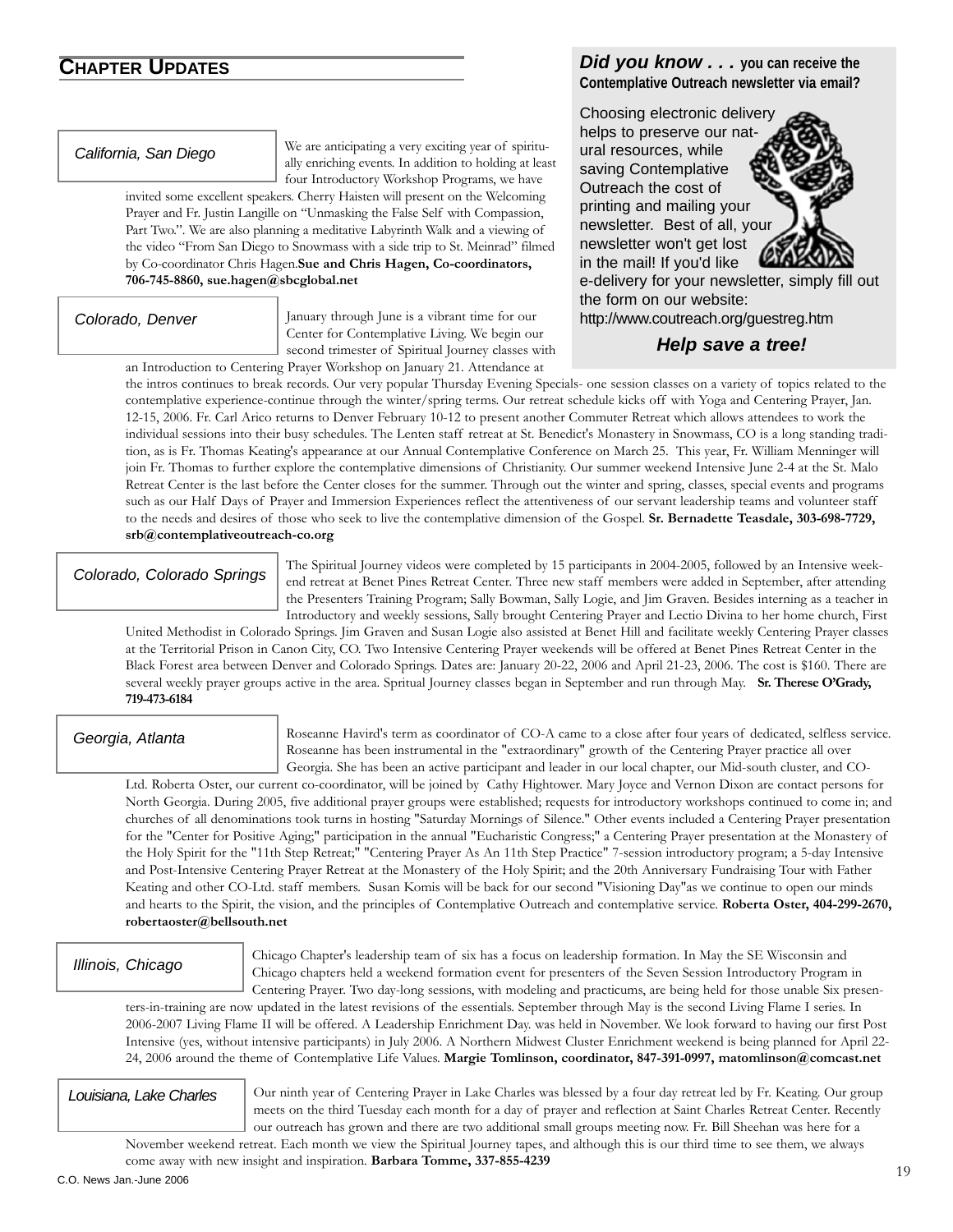#### **CHAPTER UPDATES CONTINUED**

#### *Louisiana, New Orleans*

Contemplative Outreach, New Orleans is now a group of Katrina Pilgrims, far from home, but still on the journey. We will join in with our Centering Prayer partners in Baton Rouge and Lake Charles, Louisiana whenever we can. Ed and I have found the Welcoming Prayer and Discernment modules from the CLP that we brought along with us very helpful in the day-to-day. We thought what we needed was a module about Noah and the flood...! Actually, the Welcoming Prayer and

Discernment Modules cover the territory well. Our thanks to all for your prayers and support. **Vivien Michals, 504-944-4000, vived2@cox.net**

#### *Mexico*

The Holy Spirit has opened doors for us with the Cardinal of Mexico City, Cardinal Norberto Rivera, and five bishops in the cities of Toluca, Monterrey, Morelia, and Acambaro, as they have welcomed us into their diocese. In May we gave the first Introductory Workshop for Centering Prayer and Lectio Divina to priests in Mexico City, with the assistance of

25 priests. The first Intensive Retreat ever held in Mexico was also held in May. Ilse Reissner and Maru Ladron of Guevara took part, helped by 20 others from different parts of the Mexican Republic. Our first retreat was held in April, attended by 100 contemplative nuns. From the two May events, we were asked to offer another similar workshop and retreat. The second workshop was held in Mexico City in October. The Bishop sent approximately 50 priests. The second retreat was held in November, again attended by around 100 contemplative nuns. A second Formation Workshop was given in November. Our activities have also included six Introductory retreats to lay persons in different cities of the Mexican Republic, with the respective follow-up workshops. **Judith- Julio Bernal de Amodio, 55-2167- 6728, Pelusa\_ju@hotmail.com**

#### *Michigan*

In West Michigan a Day of Enrichment was held at the Dominican Center, Grand Rapids, in December. Two psychologists, Dr. Terrilyn Kreuger of Kalamazoo and Dr. Judith Kuiper of Grand Rapids, spoke on the psychological, spiritual and healing fruit of Centering Prayer. Terri has studied the health benefits of meditation and Judy has written a doctoral dissertation on the benefits of Centering Prayer. The United in Prayer Day was observed at the Dominican Center. The De Sales Center, Brooklyn, MI offers a day of prayer, generally on the third Saturday of each month. And they conduct weekend Centering Prayer retreats in March and November. The De Sales Center was also host to a Formation for Contemplative Outreach Service led by Anne Mazza, Therese Saulnier, David Muyskens and Ardis Gardella. In August, Fr. Thomas Keating visited us at Sacred Heart Church in Dearborn, speaking on the contemplative dimension of the Gospel and offering a practicum on Centering Prayer. A meeting was held for developing interest in the formation of a Chapter in the Detroit area. In November, Fr. Carl Arico conducted a retreat in Grand Rapids on the "The Cloud of Unknowing", applying the wisdom of the 14th century spiritual classic to life in the 21st century. **David Muyskens, 616- 452-2234, jdavidmuyskens@cs.com**

#### *New Mexico*

We are pleased to report that more and more Centering Prayer groups are forming around the state. We will be hosting the second Contemplative Outreach pilot retreat,. "Praying from the Heart - Praying with the Body Retreat", July 21 to the 29th. This retreat will be held at the Sangre de Cristo Center in the mountains outside of Santa Fe. It has been very well received by seasoned Centering Prayer practitioners. The annual meeting of CO, Ltd. will be a retreat this year and we hope to share some of this retreat with those in attendance in Austin. **Susan Rush, 505-466-4527, susrush@aol.com**

#### *New York, Walden* St. Andrew's Retreat House

The retreats and programs offered here at St. Andrew's continue to be an ongoing source of nourishment and support for those committed to living a contemplative lifestyle. In May we were privileged and awed by Cynthia Bourgeault in a Six Day retreat based on her book, "Centering Prayer and Inner Awakening." All who attended are looking forward to

the next event with Cynthia at St. Andrew's which is actually already in place. Cynthia will be one of the presenters at the 21 Day Centering Prayer Immersion Retreat, June 3-23, 2006 along with Thomas Keating and Therese Saulnier. As part of the Contemplative Outreach of Orange County commitment to spreading Centering Prayer and the contemplative prayer practices in the Hudson Valley, Fr. Thomas Keating spoke at Mt. St. Mary's College in Newburgh, NY in October. The committee provided information on Workshops and Enrichment Programs available in the area to introduce and support the Centering Prayer practice for those unable to attend weekend or longer events at St. Andrew's. It is an exciting time of growth and change!!! We invite you to visit our website www.centeringprayernys.org. We continue to be grateful to God, Contemplative Outreach and the Sisters of Our Lady of Charity who make it all possible. Much love and thanks to all who come to St. Andrew's and support us in known and unknown ways. **Cathy McCarthy, 845 778-2102, cathymc@frontiernet.net**

#### *New York, Westchester*

Contemplative Outreach of Westchester (COW) continues to present programs to introduce the method of Centering Prayer. Additionally, we offer an annual Forgiveness Prayer Workshop in September to commemorate 9/11, a Centering Prayer Weekend Retreat in October, and an upcoming April 2006 Welcoming Prayer Weekend Retreat. COW supports

two outreach programs: Prison Outreach and 12-Step Outreach. Chapter members bring Centering Prayer to the Bedford Women's Prison and the men at Sing-Sing in Ossining, New York. A member of our chapter developed a model for an Eleventh-Step Meditation Meeting that includes the Saint Francis Prayer, 20 minutes of silence, a talk on the eleventh step, and group sharing. This meeting is open to all 12-step programs. We offer seasonal Saturday Prayer Days on the second Saturday of the month. 2005 and 2006 mark our first Founders' Days. Judy Blanchard-Young presented a contemplative program in November 2005, and Tom Skinner will lead another Founders' Day Program in 2006. We honor our roots and appreciate all the efforts of those early followers of Father Thomas Keating and Mary Mrozowski. In October 2005 chapter members Tom Skinner, Steve Standiford, Diane Harkin, and Stephanie Iachetta attended a Train-the-Trainer Workshop in the new Essentials of Centering Prayer. They will assist the Faculty in updating presenters in the Northeast Cluster. Stephanie Iachetta received the essentials of Lectio Divina from Sister Mary Tasto, OSB, to prepare her as a presenterin-training for Lectio Divina. Senior members mentor those in their prayer group who subscribe to the Contemplative Living Program. 20 C.O. News Jan.-June 2006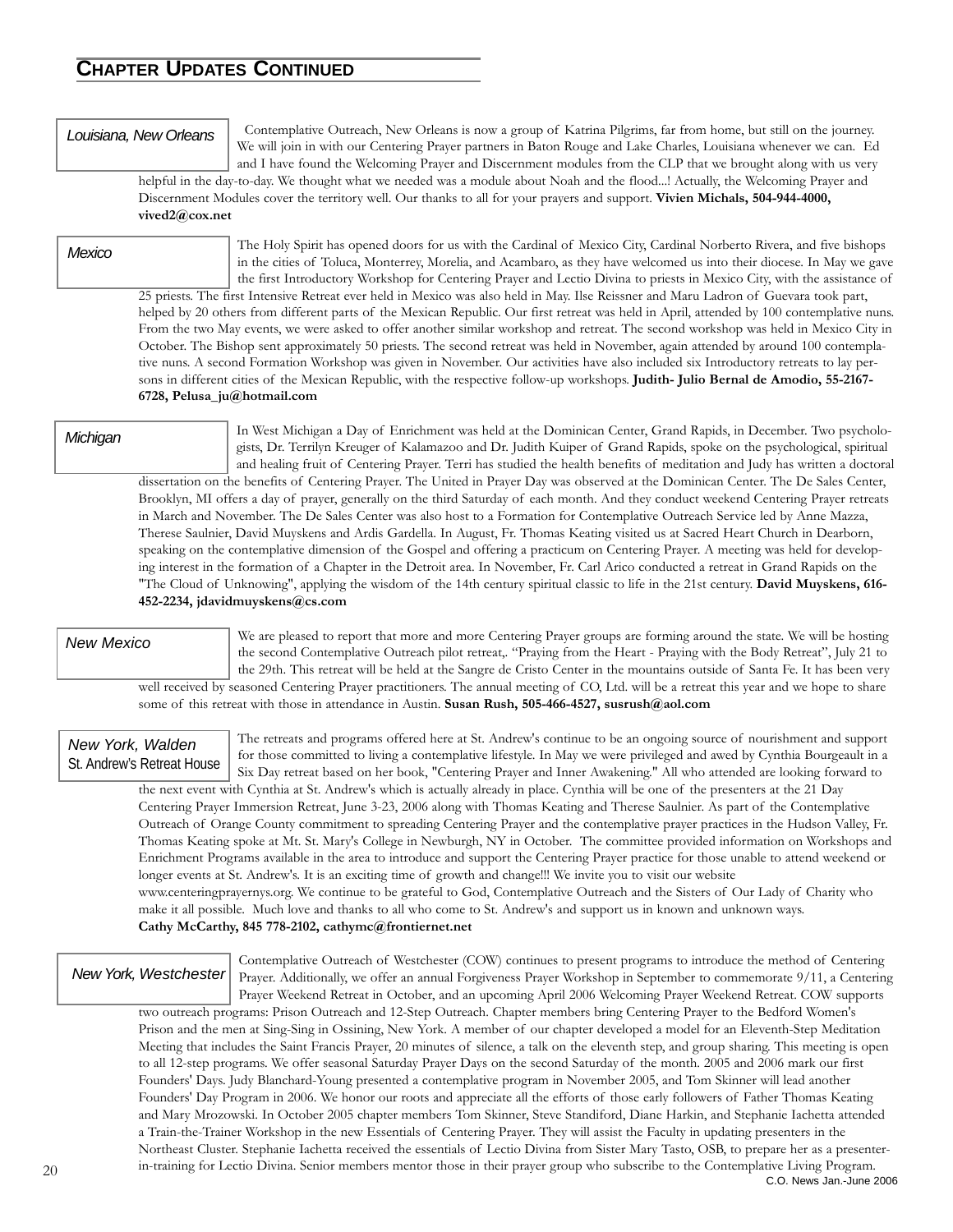Most groups participate in and support the Basket Program. Special thanks to our Leadership Team and to our Facilitators for their devoted service. For information about our upcoming events, check our Link on the National Website. **Stephanie Iachetta, 914-921- 3264, stef60@aol.com (this email address blocks unknown mail so call first for clearance)**

Oregon started off the new year with a big bang! The 20th Anniversary Fundraiser was held at the end of January and was a resounding success. Over \$30,000 was raised by the efforts of the 70 to 80 volunteers. Our thanks goes to them and to Fr. Keating and Marie Howard who helped make the events such a pleasant and meaningful experience. The Couples Retreat in February, led by Fr. Carl Arico and Ruth and Mark Dundon, was also a success, with seven couples participating. Fr. Carl reports that, "the theme was a pilot project to minister to couples who are in a contemplative marriage - this means that they are faithful to Centering Prayer each day and Lectio Divina. One of my dreams is to discern what are the characteristics of a contemplative marriage and to make retreats available to couples throughout the country." Our task is to refine the retreat experience and to meet again next year, February 24 to 26, 2006. **Shirley Krueger, shirleysnjm@comcast.net** *Oregon, Portland*

In July CO Philippines celebrated its 15th Anniversary with Fr. Thomas Keating in Manila. The message of "Living Ordinary Life with Extraordinary Love" and "Deepening Our Relationship with God through Prayer" was imparted by Fr. Thomas to more than 3,000 people both, lay and religious. Despite his full schedule in Manila, Fr. Keating made time to pay a courtesy visit to the Papal Nuncio, Msgr. Antonio Franco, as well as the Archbishop of Manila, Arch. Gaudencio

Rosales. Both occasions gave Fr. Keating an opportunity to know more about the Church in our country with its unique concerns and strengths. We pray that we may be fervent and committed in our work of spreading centering prayer in our country, of becoming agents of peace in a divided country and world, and of living with utmost charity in our daily lives. **Tess Colayco, 632-817-9499, tesscolayco@mydestiny.net**

Maria Tasto presented a Lectio Divina workshop for our Spring Retreat. It was a blessing along the Spiritual Journey of all who attended. Phyllis Thompson from Nanaimo, B.C. gave the St. Martin Oblat Retreat in October. Her themes were seeking God through Centering Prayer, the Benedictine Spirituality of work, and the challenge of being peace-*South Dakota, Rapid City*

makers in today's world. During Retreat, Oblate Geri Konenkamp gave her report on her trip to the Oblate World Congress held in Rome in September. Fr. Mark McCormich, Rapid City, is joining with Sister Marmion Howe to invite the public to join us at St. Martin Monastery every Thursday night for an evening of Centering Prayer and Lectio, 7:00 to 8:30 p.m. This is a new venture, and will continue for a year, and, if there seems to be a need, it will continue on. Sister Marmion Howe will visit Rome, and other areas of our spiritual heritage, including places where St. Benedict started out, eg. Monte Cassino and Subiaco. **Sr Marmion Howe, 605-343-2688, srmarmion@aol.com**

We are fortunate to have a new Executive Director at **St. Mary's Sewanee** (formerly St. Mary's Retreat and Conference Center), Fr. Doug Schwert. Fr. Doug has served as a parish priest and has been Executive Director of Incarnation Center in Connecticut prior to his arrival in Sewanee. With his help, St. Mary's Sewanee will be able to expand the number of contemplative retreats offered in a year. This fall, St. Mary's will begin offering 1-Day Retreats each month for those who would like to set aside a day each month to pray in community. We continue to offer "Quiet Saturdays" one day a month in Nashville and Chattanooga. We are also hoping to offer ongoing facilitator support for our 33 support groups in Middle and East *Tennessee, Mid & East*

Tennessee. **Carol Wray, 615-373-0613, carolwray@aol.com**

On May 7, 2005, Susan Komis led our Chapter in a Visioning Day to explore the Organic Model for Chapter Growth and Development, to discern our Chapter's strengths and challenges, and then form Service Teams to address the most urgent needs. We determined that the principal need was to expand our trained Presenters so that we can meet the increasing demand for additional workshops in Centering Prayer and Lectio Divina. On June 11, 2005, our Facilitators and Leadership Team met to instill and share the Vision Statement of Contemplative Outreach, Ltd. After a discernment process led by Mike Potter, Coordinator, and Elizabeth Vaughn-Neely, Contact Person for Jackson, Tennessee, Service Team Leaders and members stepped forward in service to the Chapter in the areas of Formation and Facilitator/Group Support, Publicity/Communications, and Resource Management (Books, Tapes, etc.) The Formation Service Team has been meeting since then and has announced that a Formation for Contemplative Outreach Service Training will be held at a beautiful new retreat center in Dancyville, Tennessee (one hour from Memphis) from November 17-22, 2005. It will be led by Anne Mazza. For more information, contact **Elizabeth Vaughn-Neely, 731-421-1669**

Our Centering Prayer groups continue to grow. We meet weekly, practice Centering Prayer and Lectio Divina. We view Fr. Thomas' videos, along with reviewing the Contemplative Life Program. We had a great gathering on The United in Prayer day in March and enjoyed sharing that day with practitioners from our neighboring city of Fort Worth. In May we completed a Centering Prayer Workshop with about 25 people in attendance. Just about everyone in the Dallas prayer groups have Stephanie Iachetta's book *The Daily Reader for Contemplative Living.* We had a surprise visit with Stephanie at one of our groups this summer; and yes, she autographed our books for us. Finally, we were all saddened by the death of Fr. Basil Pennington. He will be missed by all of who read and share his books. We would especially like to say thank you to Fr. Thomas and all of the staff for the wonderful work you do to heal a broken world. **Sandy Guancial, 972-722-6029.**

*Philippines*

*Tennessee, West*

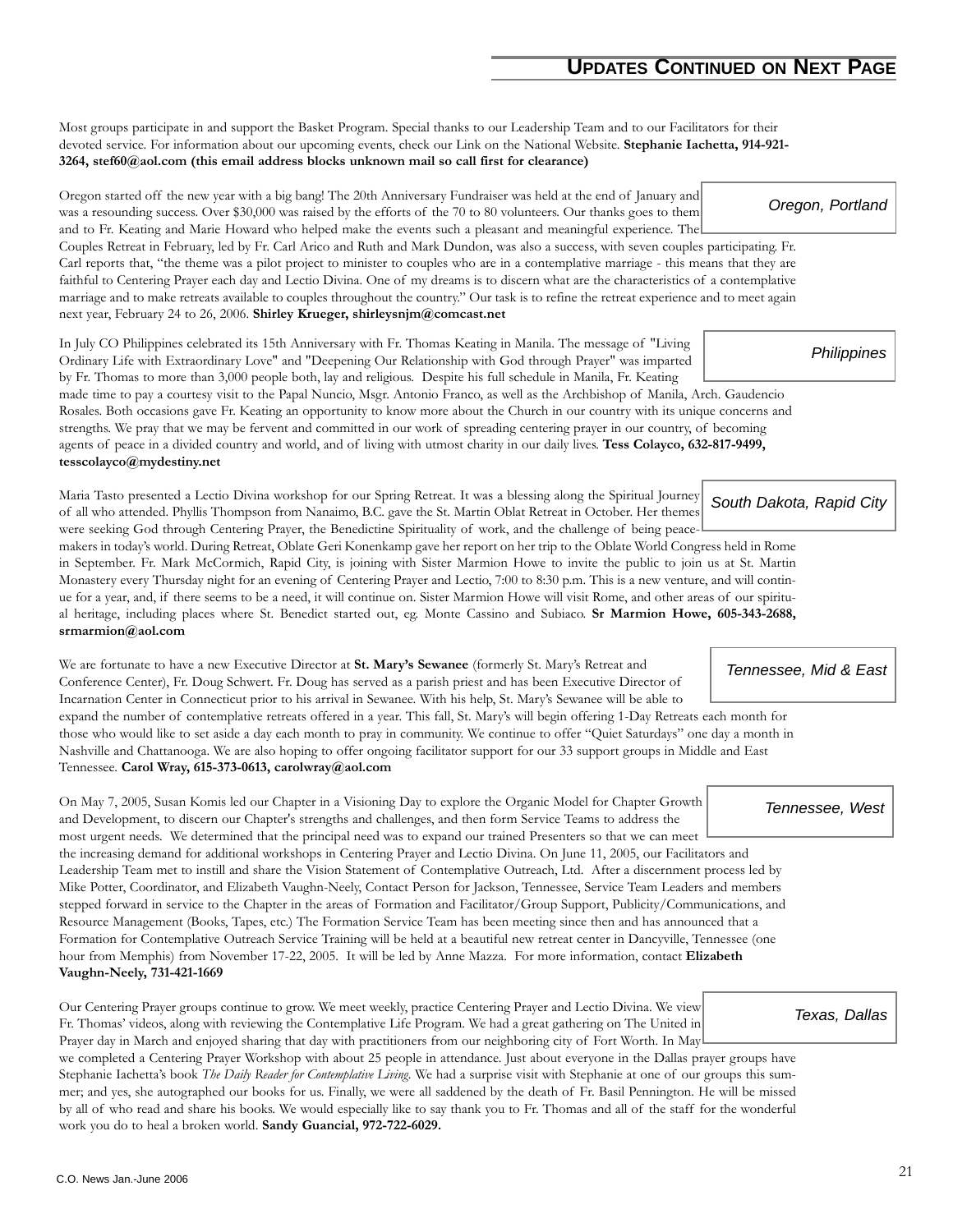#### *Ongoing Programs*

*Living Flame*. The<br>*Living Flame* is a<br>mational program<br>**Allen Contract Contract Contract Contract Contract Contract Contract Contract Contract Contract Contract Contract Contract Contract Contract Contract Contract Contr** Living Flame is a national program on contemplative issues, designed to heighten the awareness of the dynamic of Centering Prayer in the context of the Spiritual Journey, offering guidance needed to stay faithful to the practice. It's an opportunity to receive and share conceptual background at a deeper level, as well as experiential insight, building a faith community committed to the Centering Prayer practice. Meets one Saturday a month during seven consecutive months. The Living Flame Program is flourishing in chapters all across the country! To schedule this program in your area for 2006 call Marge Rafftery, 727-345-7908, *mraffter@tampabay.rr.com*

*External Study Program.*<br>
The Contemplative<br>
Outreach Ltd. External<br>
Study Program in the<br>
Contemplative Tradition is a twelve we<br>
course divided into two parts; covering The Contemplative Outreach Ltd. External Study Program in the Contemplative Tradition is a twelve week course divided into two parts; covering contemporary expressions of the Christian contemplative tradition, reaching back, during the last six weeks, to the beginnings of the systematic practice of contemplative prayer among the desert monks of Syria, Egypt and Palestine. The objectives include facilitating a deeper understanding of the Christian contemplative tradition and the chance to engage beyond the intellectual level to personally interact with the living tradition in everyday life. For more information, call Bonnie Shimizu 970-927-0331, *bjs@rof.net*

#### **CHAPTER UPDATES** *continued*

We are the only Centering Prayer group in a rather large area in the southeastern corner of Washington State. We meet faithfully every Tuesday at noon in the chapel of

*Washington*

*Washington, DC*

the Congregational Church in Walla Walla. Our group is very small, but hopefully will grow as a result of Barbara Huston's presentation in September on Centering Prayer. **Pamela Jarboe, 509-525-2512,pjarboe@mailstation.com**

Since Fall 2005, our chapter has joyfully focused upon preparing for a 20th Anniversary Tour visit to the D.C, Northern Virginia, and Maryland metropolitan area.

The preparation came to a splendid climax during May 21-22, 2005, when Frs. Thomas and Carl, and Marie Howard, spent the weekend with us. By all accounts, our 20th Tour visit was enriching:financially, spiritually, and in the growth of servant leadership and of our chapter overall. Our leadership group, group facilitators, and other servant-leaders look forward to the upcoming year, as we work together to support the emergent initiatives -the "sproutings

of the Spirit" - that are resulting from our Tour experience. We feel gratitude toward our visitors, volunteers, and the hundreds of people who attended or otherwise participated in the weekend. We look forward to doing our part to help the workings of the Spirit in the months ahead. **Ronald Barnett, Coordinator, rbarnett@mindspring.com, 240-401-3068**

The Alta Retreat Center suspended formal programs last September. In an effort to "meet the signs of the time" ARC has been able to re-vision its mission. Rev. Sandy Casey-Martus has a

*Wyoming*

new position at All Saints Episcopal Church in Austin, Texas. Susan Chernak and Beverly Charette will continue coordinating Contemplative Outreach offerings out of St. Francis in Alta. Br. Selby Coffman, OSB and Ken Eklund will be leading programs now hosted at the Benedictine Priory in Jerome, Idaho. The Priory is centrally located and served by the Twin Falls Idaho airport, which is only fifteen minutes away. A December 05 Intensive Retreat is already scheduled. Registration can be made online at www.altaretreatcenter.org or by calling the Priory at 208-324-2377.

#### **COORDINATOR SERVANT-LEADER FORMATION WORKSHOP**

Holy Spirit Retreat Center Encino, California

January 24-29, 2006

This program offers anyone who is in service to Contemplative Outreach, Ltd. (coordinators, contact persons, presenters, facilitators) a unique opportunity to come together in prayerful community to discuss in-depth issues of Contemplative Outreach chapters and the spirituality of servant-leadership.

For more information, contact Susan Komis - toll free 1-888-350- 5088 or email: susankomis@charter.net

### *Let's stay in touch*

Every year we lose track of many subscribers who move. Help us stay in touch with you by ensuring we have your email address. Of course, we respect your privacy and won't rent or sell any of your personal information to anybody. To help us stay in touch, simply fill out the form on our website, http://www.coutreach.org/guestreg.htm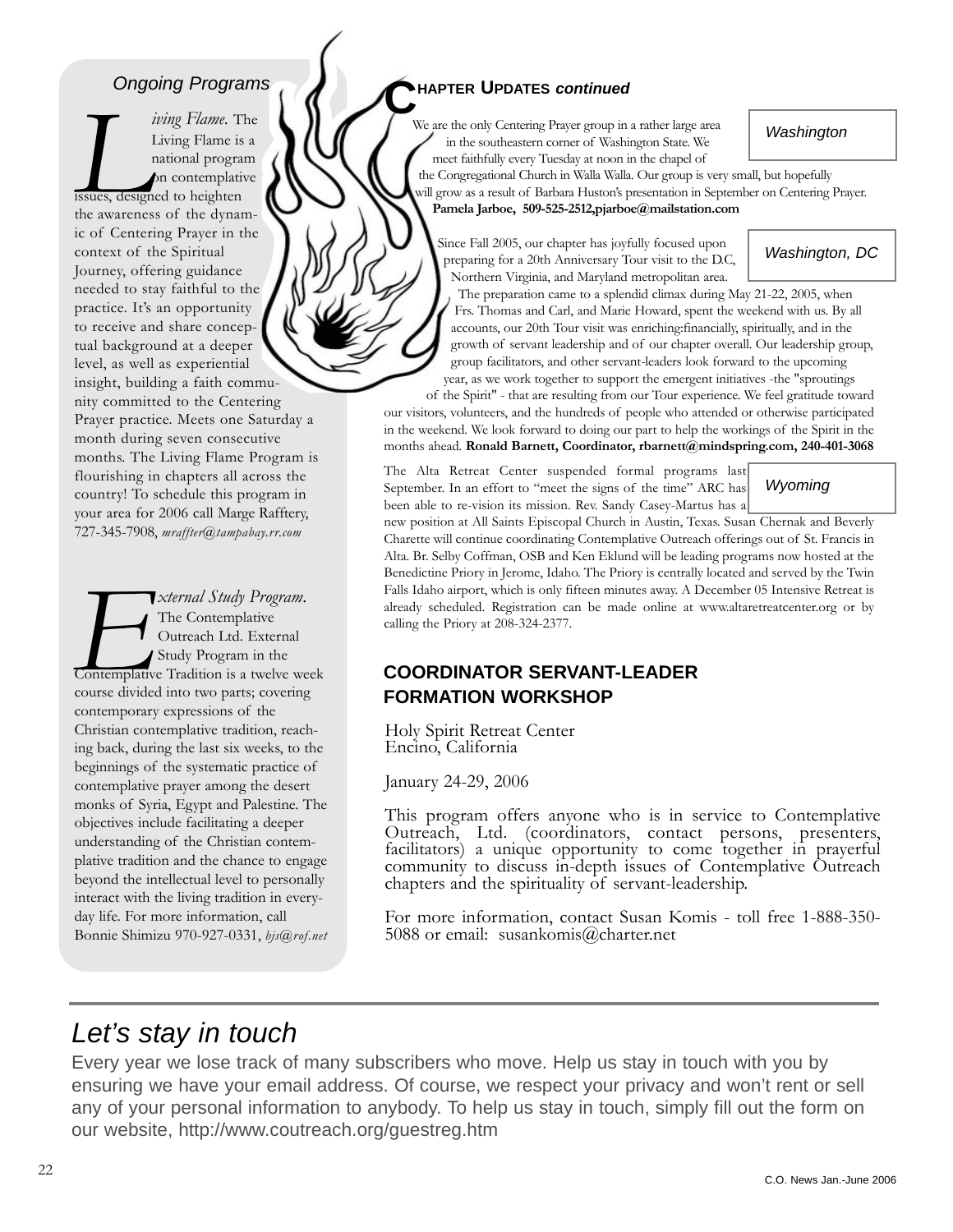#### **CALENDAR OF EVENTS** *JANUARY - JUNE 2006*

|               | Centering Prayer Introductory and Weekend Retreats                                                        | Includes conferences renewing or introducing the method of Centering         |
|---------------|-----------------------------------------------------------------------------------------------------------|------------------------------------------------------------------------------|
| Date          | Prayer and a moderate amount of Centering Prayer in common.<br>Place                                      | Contact                                                                      |
| $1/6 - 1/8$   | <b>Boerne, TX</b><br>Omega Retreat Center<br>Fr. Carl Arico - <i>Dark Nights<br/>of John of the Cross</i> | Sr. Mary Agnes Zinni<br>830-249-3894<br>cosat@satx.rr.com                    |
| $1/7 - 1/8$   | Tamuning, Guam<br>Our Lady of Kamilin<br>House of Prayer                                                  | Sr. Bemadette Marie Leon Guerrero<br>671-646-7246x308<br>bernielg3@yahoo.com |
| 1/12-1/15     | Frenchville, PA<br><b>Bethany Retreat Center</b>                                                          | Nicole Fedder<br>814-263-4855                                                |
| $1/13 - 1/15$ | Denver, CO<br>Ctr for Contemplative Living<br>CP Retreat w/ Yoga                                          | Sr. Bernadette Teasdale<br>303-698-7729<br>srb@contemplativeoutreach-co.org  |
| $1/13 - 1/15$ | <b>Manchester, NH</b><br>Joseph House Contemplates<br><b>Retreat Center</b>                               | Sr. Mary Anne<br>603-627-9493<br>srmaryannel@aolcom                          |
| 1/20-1/22     | Colorado Springs, CO<br>Benet Pines Retreat Center 719-473-6184                                           | Sr. Therese O'Grady<br>stogosb@gbronline.com                                 |
| $1/27 - 1/29$ | Cullman, AL<br>Benedictine Conf. Center<br>Intro                                                          | Gloria Garrison<br>256-734-8302                                              |
| 1/27-1/29     | Baranquitas, PR<br>Casa de Retiro Sagrado Corazon 787-857-3131                                            | Sr. Maria Milagro Carbonell                                                  |
| 1/27-1/29     | Litchfield, CT<br>Wisdom House                                                                            | Registrar<br>860-567-3163                                                    |
| $2/3 - 2/4$   | Washington, DC<br>National Cathedral<br>Rev. Carlyle Gill                                                 | Rev. Carlyle Gill<br>202-363-8286x201                                        |
| 2/10-2/12     | Manchester, NH<br>Retreat Center                                                                          | Sr. Mary Anne                                                                |
| 2/10-2/12     | Denver, CO Sr. Bernade<br>Ctr for Contemplative Living 303-698-7729<br>Commuters Retreat                  | Sr. Bernadette Teasdale<br>srb@contemplativeoutreach-co.org                  |
| 2/12-2/13     | Tamuning, Guam<br>Our Lady of Kamilin<br>House of Prayer                                                  | Sr. Bemadette Marie Leon Guerrero<br>671-646-7246x308<br>bernielg3@yahoo.com |
| 2/24-2/26     | Great Falls, MT<br>Uruline Centre                                                                         | Doris Boyle<br>406-788-8185<br><i>dorismbp@strainbld.com</i>                 |
| 2/26-2/28     | Sewanee, TN<br>St. Mary's Sewanee                                                                         | Carol Wray<br>615-373-0613<br><i>carolwray@aol.com</i>                       |
| 3/3-3/5       | Santo Domingo, DR<br>Manresa Loyola<br>Lent                                                               | Vicky Acra<br>809-566-5909<br>lic.acra@verizon.net.do                        |
| $3/3 - 3/5$   | Rancocas, NJ<br>Francis House of Prayer                                                                   | Sr. Marcy Springer<br>609-877-0509<br>FHOP@pics.com                          |
| $3/3 - 3/5$   | St. Joseph, MN<br>Spirituality Center<br>St. Benedict's Monastery                                         | Sr. Rita Budig<br>320-363-7115                                               |
| $3/3 - 3/5$   | Phoenix, AZ<br>The Cornerstone                                                                            | Therese Wagner<br>602-276-6418                                               |
| $3/9 - 3/12$  | Ava, MO<br><b>Assumption Abbey</b><br><b>Trappist Monastery</b>                                           | Mary Loraine Fromme<br>417-823-8359                                          |
| $3/10 - 3/12$ | <b>Manchester, NH</b><br>Joseph House Contemplates 603-627-9493<br>Retreat Center                         | Sr. Mary Anne<br>srmaryannel@aol.com                                         |
| 3/10-3/12     | St. Louis, MO<br>Marianist Rétreat Center                                                                 | Annette Stamm<br>314-918-8288                                                |
| $3/11 - 3/12$ | <b>Tamuning, Guam</b><br>Our Lady of Kamilin<br>House of Prayer                                           | Sr. Bemadette Marie Leon Guerrero<br>671-646-7246x308<br>bernielg@yahoo.com  |
| $3/24 - 3/26$ | Cullman, AL<br>Benedictine Conf. Center                                                                   | Diane Tschache<br>205-991-6964<br>tschached@bellsouth.net                    |
| 3/31-4/2      | Encino, CA<br><b>Holy Spirit Retreat Center</b>                                                           | Sr. Linda Snow<br>818-784-4515<br>srlinda@adelphia.net                       |
| $3/31 - 4/2$  | Albuquerque, NM<br>Spiritual Renewal Center                                                               | Sr. Amata Dawson<br>505-877-4211<br>domreths@juno.com                        |

#### 3/31-4/2 **Melbourne, KY** Moye Spiritual Life Center Sr. Micki Martin 859-441-0679x321 *Centering Prayer Retreats continued Date Place Contact*

| 3/31-4/2                 | Immaculate, PA<br>Villa Maria<br><b>Spirituality Center</b>          | Sr. Margaret Gradl<br>610-644-1152<br>tantemargo@worldnet.att.net            |  |
|--------------------------|----------------------------------------------------------------------|------------------------------------------------------------------------------|--|
| 4/2-4/4                  | Sewanee, TN<br>St. Mary's Sewanee                                    | Carol Wray<br>615-373-0613<br><i>carolwray@aol.com</i>                       |  |
| 4/7-4/9                  | <b>Rapid City, SD</b><br>St. Martin Monastery                        | Sr. Marmion Howe<br>605-343-2688<br>srmarmion@aol.com                        |  |
| 4/8-4/9                  | Tamuning, Guam<br>Our Lady of Kamilin<br>House of Prayer             | Sr. Bemadette Marie Leon Guerrero<br>671-646-7246x308<br>bernielg@yahoo.com  |  |
| 4/3-4/7                  | <b>Santo Domingo, DR</b><br>Casa Oracion Centrante<br>l ent          | Vicky Acra<br>809-566-5909<br>lic.acra@verizon.net.do                        |  |
| 4/14-4/16                | <b>Manchester, NH</b><br>Joseph House Contemplates<br>Retreat Center | Sr. Mary Anne<br>603-627-9493<br>srmaryannel@aol.com                         |  |
| 4/21-4/23                | Colorado Springs, CO<br><b>Benet Pines Retreat Center</b>            | Sr. Therese Grady<br>719-473-6184<br>stogob@gbronline.com                    |  |
| 4/21-4/23<br>5/5-5/7     | Winnipeg, Canada<br>St. Benedict's<br>Retreat House                  | Sr. Catherine<br>204-338-4601<br>stbens@mb.symapatico.ca                     |  |
| 5/5-5/7                  | <b>Manchester, NH</b><br>Joseph House Contemplates<br>Retreat Center | Sr. Mary Anne<br>603-627-9493<br>srmaryannel@aol.com                         |  |
| 5/13-5/14                | Tamuning, Guam<br>Our Lady of Kamilin<br>House of Prayer             | Sr. Bemadette Marie Leon Guerrero<br>671-646-7246x308<br>bernielg@yahoo.com  |  |
| 5/19-5/21                | Durban, South Africa<br>Coolock, House                               | <b>Felicity Nicholson</b><br>27-39-695-0065                                  |  |
| 5/19-5/21 &<br>5/26-5/28 | Uitchuizen,<br>Netherlands                                           | Sr. Anje or Sr. Debbie<br>0595-436500<br>deboracommunteit@zonnet.nl          |  |
| 6/2-6/4                  | Walden, NY<br>St. Andrew's Retreat House<br>Fr. Carl Arico           | Cathy McCarthy<br>845-778-2102<br>cathymc@frontiernet.net                    |  |
| 6/2-6/4                  | Allenspark, CO<br>St. Malo                                           | Sr. Bernadette Teasdale<br>303-698-7729<br>srb@contemplativeoutreach-co.org  |  |
| 6/2-6/4                  | Manchester, NH<br>Joseph House Contemplates<br><b>Retreat Center</b> | Sr. Mary Anne<br>603-627-9493<br>srmaryannel@aol.com                         |  |
| 6/9-6/11                 | Melbourne, KY<br>Moye Spiritual Life Center                          | Sr. Micki Martin<br>859-441-0679x321                                         |  |
| 6/10-6/11                | Tamuning, Guam<br>Our Lady of Kamilin<br>House of Prayer             | Sr. Bemadette Marie Leon Guerrero<br>671-646-7246x308<br>bernielg3@yahoo.com |  |
| 6/23-6/25                | Albuquerque, NM<br>Spiritual Renewal Center                          | Sr. Amata Dawson<br>505-877-4211<br>domreths@juno.com                        |  |
| 6/23-6/25                | Manhasset, NY<br>St. Ignatius Retreat House                          | Barbara Sullivan<br>516-481-0472<br>sullivan2@adelphi.edu                    |  |

*Welcoming Prayer 5 Day Immersion and Weekend Retreats* A spiritual practice of "letting go" of feelings, emotions, thoughts and body sensations into the present moment during the ordinary routines of daily life. 5-Day is an in-depth introduction, review and immersion into the Welcoming Prayer Practice as a way of healing the woundedness of the human condition and deepening our relationship with God. Prior Centering Prayer experience necessary.

| $4/25 - 4/30$<br>5 Day | Walden, NY<br>St. Andrew's Retreat House<br>5 Day Immersion Retreat          | Cathy McCarthy<br>845-778-2102<br>cathymc@frontiernet.net |  |
|------------------------|------------------------------------------------------------------------------|-----------------------------------------------------------|--|
| $5/5 - 5/7$            | <b>White Plains, NY</b><br>Divine Compassion Center<br>for Spiritual Renewal | Sr. Rose Vermette<br>914-961-1559<br>vermettercd@aolcom   |  |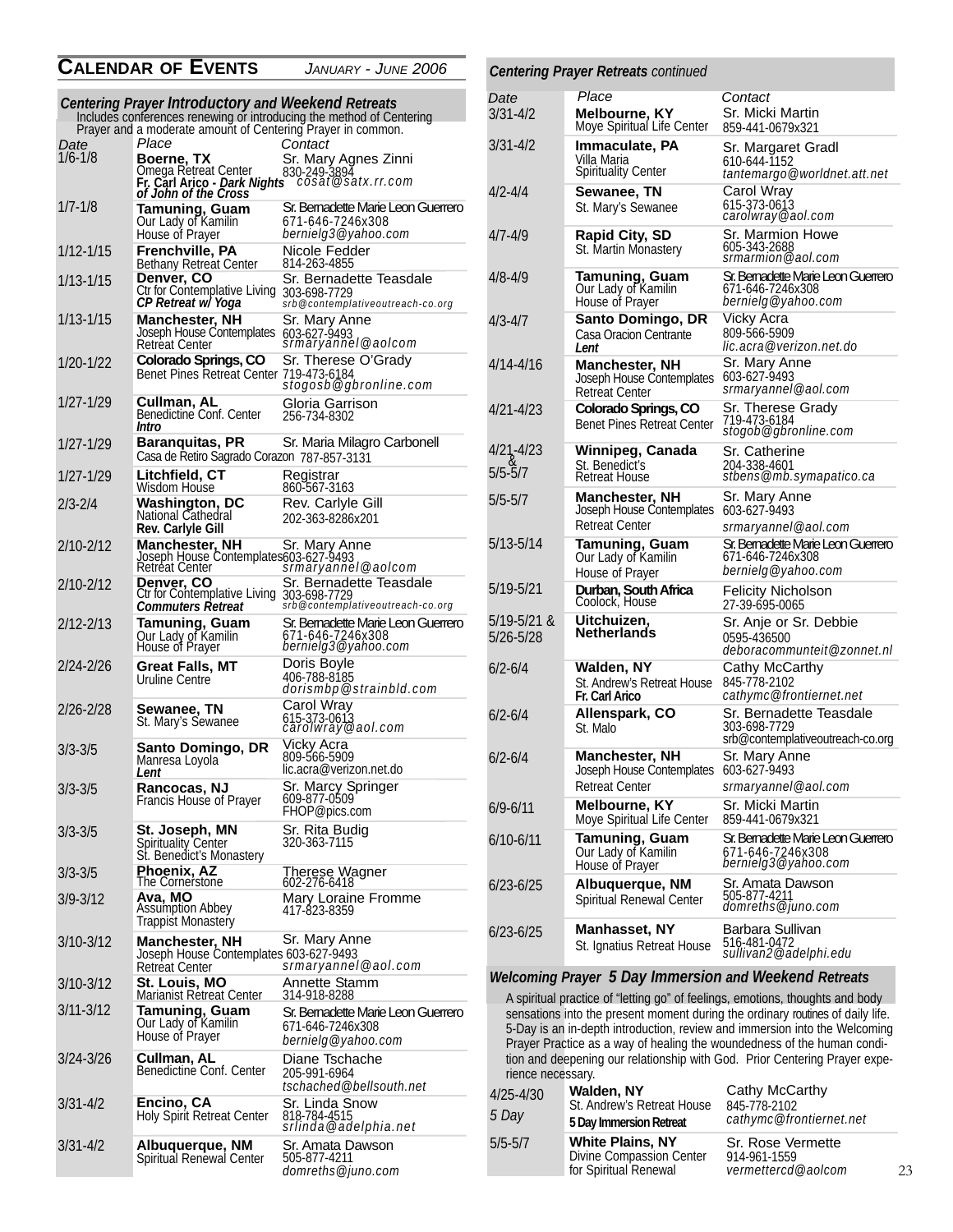|    |                       | Lectio Divina Introductory and Weekend Retreats<br>Conferences and practice introducting us to the most traditional way of cultivt-<br>ing a friendship with Christ. |                                                                                                                                        |  |
|----|-----------------------|----------------------------------------------------------------------------------------------------------------------------------------------------------------------|----------------------------------------------------------------------------------------------------------------------------------------|--|
|    | Date<br>$1/27 - 1/29$ | Place<br><b>Mexico City, Mexico</b><br>Judith Bernal de Amodio                                                                                                       | Contact<br>Judith Bernal de Amodio<br>011525521676728                                                                                  |  |
|    | 1/27-1/29             | <b>Manchester, NH</b><br>Joseph House Contemplates 603-627-9493<br><b>Retreat Center</b>                                                                             | Sr. Mary Anne                                                                                                                          |  |
|    | 2/10-2/12             | <b>Toluca, Mexico</b><br><b>Intro, Patricia Sandoval</b>                                                                                                             | srmaryannel@aolcom.<br>Patricia Sandoval<br>011527222148911                                                                            |  |
|    | 2/24-2/26             | Acambaro, Mexico<br>Intro, Ma. Del Camen Rangel 011524171721856                                                                                                      | Ma. Del Carmen Rangel                                                                                                                  |  |
|    | $2/24 - 2/26$         | Manchester, NH<br>Joseph House Contemplates 603-627-9493<br><b>Retreat Center</b>                                                                                    | Sr. Mary Anne<br>srmaryannel@aolcom                                                                                                    |  |
|    | $3/3 - 3/5$           | <b>Monterrey, Mexico</b><br>Intro, Mercedes Carmelo 011528183355072                                                                                                  | Mercedes Carmelo                                                                                                                       |  |
|    | $3/3 - 3/5$           | Cd. Juárez, Mexico                                                                                                                                                   | Ana Margarita Bermudez                                                                                                                 |  |
|    | $3/11 - 3/13$         | Intro, Ana Margarita Bermudez 011526566871424<br>Durban, South Africa<br>Coolock House                                                                               | <b>Felicity Nicholson</b><br>27-39-695-0065                                                                                            |  |
|    | $3/17 - 3/19$         | <b>Ferdinand, IN</b><br>Kordes Retreat Center                                                                                                                        | Vanessa Hurst<br>800-880-2777<br>kordes@thedome.org                                                                                    |  |
|    | $3/17 - 3/19$         | Cd. de México, Mexico<br><b>Intro, Guadalupe de Trevino 011525525918517</b>                                                                                          | Guadalupe de Trevino                                                                                                                   |  |
|    | 3/24-3/26             | <b>Manchester, NH</b><br>Joseph House Contemplates 603-627-9493<br>Retreat Center                                                                                    | Sr. Mary Anne<br>srmaryannel@aolcom                                                                                                    |  |
|    | 3/31-4/2              | Morelia, Mexico<br>Intro, Rafael Becker                                                                                                                              | Rafael Becker<br>011524433202687                                                                                                       |  |
|    | 4/26-4/28             | Uitchuizen.<br><b>Netherlands</b>                                                                                                                                    | Sr. Anje or Sr. Debbie<br>0595-435600                                                                                                  |  |
|    | 4/28-4/30             | Manchester, NH<br>Joseph House Contemplates 603-627-9493                                                                                                             | deboracommuniteit@zonnet.nl<br>Sr. Mary Anne                                                                                           |  |
|    | 5/19-5/21             | <b>Retreat Center</b>                                                                                                                                                | srmaryannel@aolcom                                                                                                                     |  |
|    | 5/26-5/28             | Cd. de México, Mexico<br>Intro, Guadalupe de Trevino 011525525918517                                                                                                 | Guadalupe de Trevino                                                                                                                   |  |
|    | 6/2-6/4               | Celaya-Cortazar,<br><b>Mexico</b><br><b>Intro, Ma. Del Camen Rangel</b>                                                                                              | Ma. Del Carmen Rangel<br>011524171721856                                                                                               |  |
|    | $6/9 - 6/11$          | <b>Manchester, NH</b><br>Joseph House Contemplates 603-627-9493<br><b>Retreat Center</b>                                                                             | Sr. Mary Anne<br>srmaryannel@aolcom                                                                                                    |  |
|    |                       | Intensive Centering Prayer Retreats - 5 to 8 days                                                                                                                    |                                                                                                                                        |  |
|    |                       | features Parts I, II, & III of the Spiritual Journey video series by                                                                                                 | Provides an opportunity to immerse participants in the practice of<br>Centering Prayer as taught by Contemplative Outreach. The 10-Day |  |
|    |                       | Fr. Thomas Keating. May be modified from 5 to 8 days.                                                                                                                |                                                                                                                                        |  |
|    | Date                  | Place                                                                                                                                                                | Contact                                                                                                                                |  |
|    | 1/8-1/15<br>8 Day     | Sewanee, TN<br>St. Mary's Sewanee                                                                                                                                    | Carol Wray<br>615-373-0613<br>carolwray@aol.com                                                                                        |  |
|    | 1/14-1/20<br>7 Day    | Little Rock, AR<br>Camp Mitchell Retreat Ctr.<br>Rev. Sandy Casey-Martus<br>& Bishop John Thornton                                                                   | Helen Hargreaves<br>501-727-5451                                                                                                       |  |
|    | $2/1 - 2/5$<br>5 Day  | <b>Rapid City, SD</b><br>St. Martin Monastery                                                                                                                        | Sr. Marmion Howe<br>605-343-2688<br>srmarmion@aol.com                                                                                  |  |
|    | 2/21-2/26<br>6 Day    | Walden, NY<br>St. Andrew's Retreat House<br>Anne Mazza                                                                                                               | Cathy McCarthy<br>845-778-2102<br>cathymc@frontiernet.net                                                                              |  |
|    | $3/7 - 3/11$<br>5 Day | Austin, TX<br>Cedarbrake Renewal Ctr.                                                                                                                                | Lisa Genung<br>512-347-9673<br>officemgr@consciousharmony.org                                                                          |  |
|    | 4/2-4/8<br>7 Day      | <b>Washington, DC</b><br>National Cathedral<br><b>Rev. Sandy Casey-Martus</b>                                                                                        | Rev. Carlyle Gill<br>202-363-8286x201                                                                                                  |  |
| 24 |                       |                                                                                                                                                                      |                                                                                                                                        |  |

#### Check the Website for Additions or Changes

www.contemplativeoutreach.org

*Contact* **Intensive Centering Prayer Retreats** *- 5 to 10 days continued*

| Date<br>$4/19 - 4/16$<br>8 Day        | Place<br>Lafayette, OR<br>Our Lady of Guadalupe<br>Trappist Abbey                              | Contact<br>Susan Turpin<br>503-763-0529<br>susanturpin@comcast.net |
|---------------------------------------|------------------------------------------------------------------------------------------------|--------------------------------------------------------------------|
| $4/24 - 5/1$<br>8 Day                 | Kumasi, Ghana<br>Centre for Spiritual Renewal                                                  | Sr. Therese Jacobs<br>jacobsbvm@aol.com                            |
| $4/25 - 4/30$<br>6 Day                | Walden, NY<br>St. Andrew's Retreat House<br>Anne Mazza                                         | Cathy McCarthy<br>845-778-2102<br>cathymc@frontiernet.net          |
| $4/25 - 5/4$<br>8 Day                 | Antigonish, Nova Scotia Anne Veronica MacNeil<br>Bethany Retreat Center<br>Fr. Justin Langille | 902-863-4726<br>sisanne@supercity.ns.ca                            |
| $5/1 - 5/6$<br>6 Day                  | Jerome, ID<br>Monastery of the Ascension                                                       | Br. Selby Cottman<br>208-324-2377x215                              |
| 5/16-5/21<br>6 Day                    | Republica, Mexico<br>Judith, Ilse, Guadalupe de T                                              | Judith Bernal de Amodio<br>011-525-521676728                       |
| 5/20-5/27<br>8 Day                    | Schuyler, NE<br>St. Benedict Center<br>Fr. Justin Langille                                     | Deb Fortina<br>402-280-4774<br>dfortina@creighton.edu              |
| $6/4 - 6/11$<br>8 Day                 | Sewanee, TN<br>St. Mary's Sewanee                                                              | Carol Wray<br>615-373-0613<br>carolwray@aol.com                    |
| $6/15 - 6/19$<br>5 Day                | Boerne, TX<br>Omega Retreat Center                                                             | Sr. Mary Agnes Zinni<br>830-249-3894, cosat@satx.rr.com            |
| $6/16 - 6/23$<br>8 Day                | Ferdinand, IN<br>Kordes Retreat Center                                                         | Vanessa Hurst<br>800-880-2777<br>kordes@thedome.org                |
| $6/18 - 6/25$<br>8 Day                | Encino, CA<br>Holy Spirit Retreat Center                                                       | Sr. Linda Snow<br>818-784-4515<br>srlinda@adelphia.net             |
| $6/18 - 6/25$<br>8 Day                | <u>St. Lou</u> is, MO<br>Il Ritiro Franciscan Retreat<br>Fr. Justin Langille                   | <b>Annette Stamm</b><br>314-918-8288                               |
| $6/21 - 6/25$<br>6-Day &<br>6/22-6/30 | Frenchville, PA<br>Bethany Retreat Center<br>6 and 8 Day Concurrent                            | Nicole Fedder<br>814-263-4855<br>bethanyadult@pennswood.net        |
| 8 Day<br>6/26-7/3<br>8 Day            | Cullman, AL<br>Benedictine Conference Center <i>ischached@bellsouth.net</i>                    | Diane Tschache<br>205-991-6964                                     |
|                                       | 10 Day Intensive Centering Prayer Retreats                                                     |                                                                    |
| $1/10 - 1/19$                         | Snowmass, CO<br>St. Benedict's Monastery                                                       | Carol DiMarcello<br>970-927-9376<br>coc@sopris.net                 |
| $3/7 - 3/16$                          | Austin, TX<br>Cedarbrake Renewal Center                                                        | Lisa Genung<br>512-347-9673<br>officemgr@consciousharmony.org      |
| $5/16 - 5/25$                         | Snowmass, CO<br>St. Benedict's Monastery                                                       | Carol DiMarcello<br>970-927-9376<br>coc@sopris.net                 |
| 5/19-5/28                             | Miami, FL<br>St. John Vianney Seminary<br>Fr. Bill Sheehan                                     | Basha Perez<br>407-869-0781<br>cocf@christian.net                  |
| $5/21 - 5/30$                         | <b>Burlingame, CA</b><br>Mercy Center<br>Lorita Moffatt, RSM<br>Suzanne Toolan RSM             | Christina Esguerra<br>650-340-7454<br>cesquerra@mercyburl.org      |
| $5/26 - 6/3$                          | <b>Pacific City, OR</b><br>Nestucca Sanctuary                                                  | Susan Turpin<br>503-763-0529<br>susanturpin@comcast.net            |
| $6/6 - 6/15$                          | <b>Austin, TX</b><br>Cedarbrake Renewal Center                                                 | Lisa Genung<br>512-347-9673<br>officemgr@consciousharmony.org      |
| $6/13 - 6/22$                         | Snowmass, CO<br>St. Benedict's Monastery                                                       | Carol DiMarcello<br>970-927-9376<br>coc@sopris.net                 |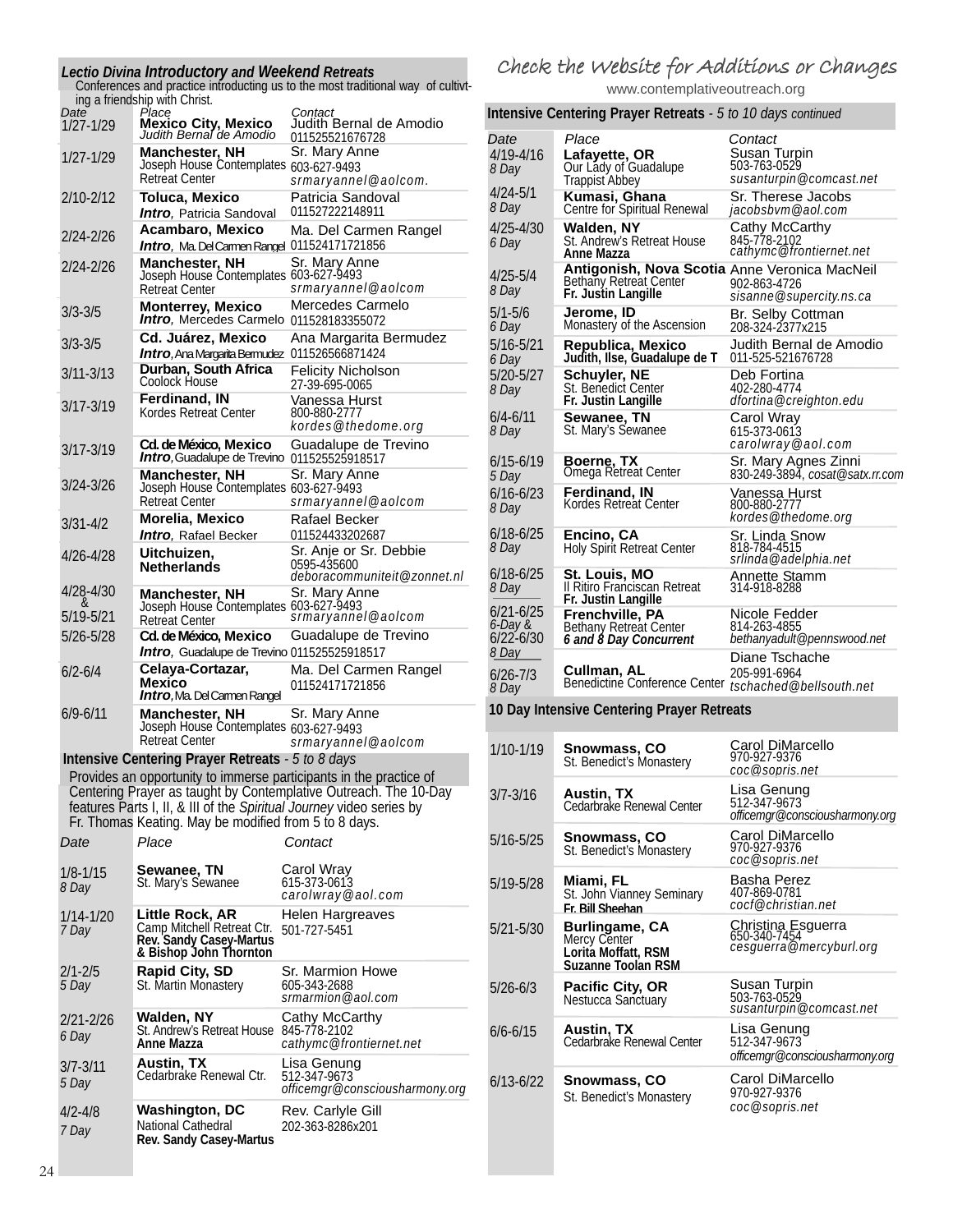#### **CALENDAR OF EVENTS**

#### **JANUARY- JUNE 2006**

#### **Post Intensive Centering Prayer Retreats**

Provides an opportunity for intensive Centering Prayer, Lectio Divina, solitude and silence in community. Prior Centering Prayer Retreat experience necessary. May be 5, 6, 7, 8, 9 or 10 day.

| Date<br>$1/8 - 1/15$<br>8 Day | Place<br>Sewanee, TN<br>St. Mary's Sewanee                             | Contact<br>Carol Wray<br>615-373-0613<br>carolwray@aol.com    |
|-------------------------------|------------------------------------------------------------------------|---------------------------------------------------------------|
| 2/21-2/26<br>6 Day            | Walden, NY<br>St. Andrew's Retreat House<br>Anne Mazza                 | Cathy McCarthy<br>845-778-2102<br>cathymc@frontiernet.net     |
| $3/11 - 3/16$<br>6 Day        | Austin, TX<br>Cedarbrake Renewal Ctr.                                  | Lisa Genung<br>512-347-9673<br>officemgr@consciousharmony.org |
| 4/19-4/26<br><i>8 Day</i>     | Lafayette, OR<br>Our Lady of Guadalupe<br>Trappist Abbey               | Susan Turpin<br>503-763-0529<br>susanturpin@comcast.net       |
| $4/30 - 5/7$<br>8 Day         | <b>Washington, DC</b><br>National Cathedral<br>Rev. Sandy Casey-Martus | Rev. Carlyle Gill<br>202-363-8286x201                         |
| 5/20-5/27<br>8 Day            | Schuyler, NE<br>St. Benedict Center<br>Fr. Justin Langille             | Deb Fortina<br>402-280-4774<br>dfortina@creighton.edu         |
| $6/4 - 6/11$<br>8 Day         | <b>Sewanee, TN</b><br>St. Mary's Sewanee                               | Carol Wray<br>615-373-0613<br>carolwray@aol.com               |
| $6/16 - 6/23$<br>8 Day        | Ferdinand, IN<br>Kordes Retreat Center                                 | Vanessa Hurst<br>800-880-2777<br>kordes@thedome.org           |
| $6/18 - 6/25$<br>8 Day        | <b>St. Louis, MO</b><br>Il Ritiro Franciscan<br><b>Retreat Center</b>  | Annette Stamm<br>314-918-8288                                 |
| $6/26 - 7/3$<br>8 Day         | Cullman, AL<br>Benedictine Conference Center                           | Diane Tschache<br>205-991-6964<br>tschached@bellsouth.net     |

**Post Intensive Centering Prayer Retreats** *- 10 Days*

| $3/7 - 3/16$  | Amarillo, TX<br>Bishop DeFalco Retreat Ctr.<br><b>Waiting List Only</b>            | Carol DiMarcello<br>970-927-9376<br>coc@sopris.net            |
|---------------|------------------------------------------------------------------------------------|---------------------------------------------------------------|
| $3/19 - 3/28$ | Frenchville, PA<br>Bethany Retreat Center                                          | Nicole Fedder<br>814-263-4855                                 |
| $4/25 - 5/4$  | <b>Snowmass, CO</b><br>St. Benedict's Monastery<br>Waiting List Only               | Carol DiMarcello<br>970-927-9376<br>coc@sopris.net            |
| 5/19-5/28     | Miami. FL<br>St. John Vianney Seminary<br>Fr. Bill Sheehan                         | Basha Perez<br>407-869-0781<br>cocf@christian.net             |
| $5/21 - 5/30$ | Burlingame, CA<br>Mercy Center<br>Loritá Moffatt, RSM<br><b>Suzanne Toolan RSM</b> | Christina Esquerra<br>650-340-7454<br>cesguerra@mercyburl.org |
| $5/26 - 6/3$  | <b>Pacific City, OR</b><br>Nestucca Sanctuary                                      | Susan Turpin<br>503-763-0529<br>susanturpin@comcast.net       |

#### **10-Day Advanced Centering Prayer Retreats**

Provides an opportunity to deepen the practice of Centering Prayer in an atmosphere of silence and community support. The Advanced Intensive usually features Part IV of the "Spiritual Journey" videotape series by Fr. Thomas Keating. Prior Centering Prayer Retreat experience required.

| Date         | Place                                        | Contact                                                       |
|--------------|----------------------------------------------|---------------------------------------------------------------|
| $2/7 - 2/16$ | Snowmass, CO<br>St. Benedict's Monastery     | Carol DiMarcello<br>970-927-9376<br>coc@sopris.net            |
| $6/6 - 6/15$ | <b>Austin, TX</b><br>Cedarbrake Renewal Ctr. | Lisa Genung<br>512-347-9673<br>officemgr@consciousharmony.org |

#### **21 Day Centering Prayer Immersion Retreat**

**Presenters: Fr. Thomas Keating, Cynthia Bourgeault, Therese Saulnier June 3- 23:** Walden, NY, St. Andrew's Retreat House **Contact:** Cathy McCarthy, 845-778-2102, *cathymc@frontiernet.net* Unique opportunity for those already established in Centering Prayer to deepen the experience of living the commitment to the contemplative dimension of the Gospel in daily life. Different theme and presenter each week.

#### *Contact* **Holy Week Retreat**

The celebration of the contemplative dimension of the Easter Triduum. Includes silent meditation, periods of liturgies, silence, Lectio Divina, & sharing.

| $4/12 - 4/16$ | Walden, NY<br>St. Andrew's Retreat House<br>Fr. Carl Arico                 | Cathy McCarthy<br>845-778-2102<br>cathymc@frontiernet.net    |  |
|---------------|----------------------------------------------------------------------------|--------------------------------------------------------------|--|
| $4/13 - 4/16$ | <b>Burlingame, CA</b><br>St. Michael's Cathedral<br><b>Catherine Regan</b> | Chritina Esquerra<br>650-340-7454<br>cesguerra@mercyburl.org |  |

#### **Formation for Contemplative Outreach Service**

Training and practice in communicating the essential elements of an Introductory Workshop on Centering Prayer, and an opportunity to look at our own Centering Prayer practice in light of the Essentials. Prerequisites:prior attendance of 10 Day Intensive and daily practice of Centering Prayer. Includes Centering Prayer and presentations.

| Date<br>$2/19 - 2/24$ | Place<br>Burlingame, CA<br>Mercy Center<br>Rev. Sandy Casey-Martus | Contact<br>Christina Esguerra<br>650-340-7454<br>cesquerra@mercyburl.org |
|-----------------------|--------------------------------------------------------------------|--------------------------------------------------------------------------|
| $3/24 - 3/31$         | Walden, NY<br>St. Andrew's Retreat House                           | Cathy McCarthy<br>845-778-2102,<br>cathymc@frontiernet.net               |
| $6/5 - 6/9$           | Boise, ID<br>St. Michael's Cathedral<br>Ken Ecklund                | Dianna Hood<br>208-375-3862                                              |

#### **Nine Month Courses: The Contemplative Living** *and* **Part II, A Deepening of Contemplative Living**

An ongoing process of formation enabling participants to create their own unique contemplative lifestyle in the contemporary world. Commitment is one weekend a month for nine months. Prayer, contemplative living and the integration of contemplation and activity are cultivated; the process is aided by the development of relational prayer through contemplative prayer practices. For information contact:

**Walden, NY,** Cathy McCarthy, 845-778-2102, *cathymc@frontiernet.net* **Denver, CO,** Rose Meyler, 303-863-0932 **Frenchville, PA** Nicole Fedder, 814-263-4855

#### **Parish Missions/Retreats by Fr. Carl Arico**

| Contact: C.O. International Office (973) 838-3384 |                                        |                                |  |
|---------------------------------------------------|----------------------------------------|--------------------------------|--|
| Date                                              | Place                                  | Event                          |  |
| $1/6 - 1/8$                                       | Boerne, TX                             | Night of St. John of the Cross |  |
| 1/14                                              | Omega Retreat House<br>Long Island, NY | Wisdom of Basil Pennington     |  |
| 2/4                                               | St. Walburga, NJ                       | Spirituality of Money          |  |
| 2/10-2/12                                         | Denver, CO                             | <b>Commuter Retreat</b>        |  |
| 2/18-2/21                                         | State College, PA<br>Good Shephard     | Parish Mission                 |  |
| 2/24-2/26                                         | Oregon                                 | Weekend Retreat                |  |
| 2/25-2/28                                         | Beaverton, OR<br>Holy Trinity          | Parish Mission                 |  |
| $3/4 - 3/8$                                       | Cedar Grove, NJ<br>St. Catherine       | Parish Mission                 |  |
| $3/11 - 3/14$                                     | Mercerville, NJ                        | Parish Mission                 |  |
| 3/18-3/21                                         | Our Lady of Sorrows<br>Walpole, MA     | Parish Mission                 |  |
|                                                   | <b>Blessed Sacrament</b>               |                                |  |
| $3/25 - 3/28$                                     | Huntley, IL<br>St. Mary's              | Parish Mission                 |  |
| $4/1 - 4/4$                                       | Farmingdale, NY                        | Parish Mission                 |  |
| 4/12-4/16                                         | St. Kilian<br>Walden, NY               | Holy Week                      |  |
|                                                   | St. Andrew's                           |                                |  |
| 4/21-4/23                                         | Walden, NY<br>St. Andrew's             | Contemplative Living II        |  |
| 5/26-5/28                                         | Walden, NY                             | Cloud of Unknowing             |  |
| $6/7 - 6/14$                                      | St. Andrew's<br>Freemont, OH           | Weekend Retreat                |  |
|                                                   | Our Lady of the Pines                  |                                |  |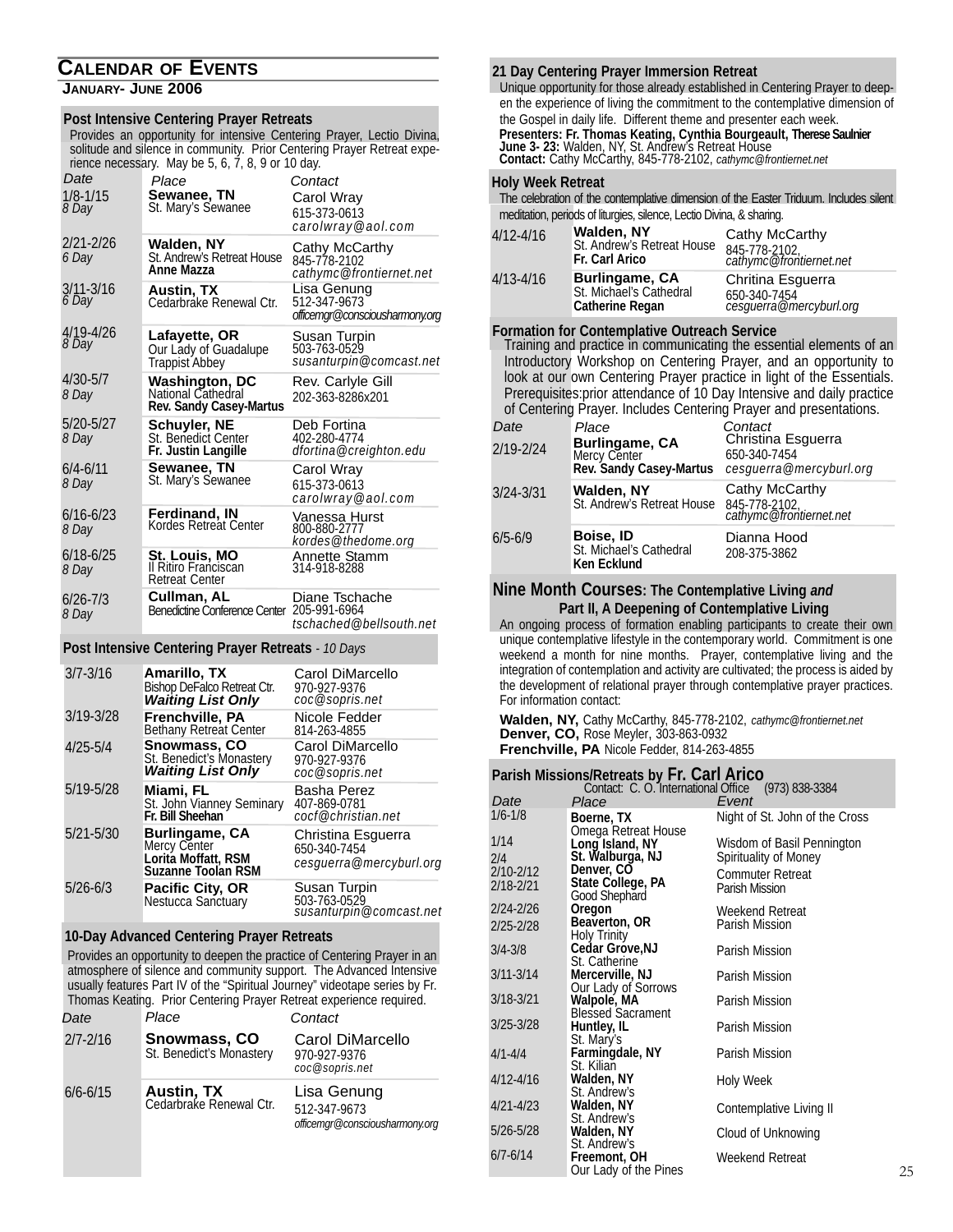#### For Information About Contemplative Outreach in the United States

**Anchorage Kess Frey 907-338-2894**<br>**Chugiak** Rev. Steven Lambert 907 **AK AL** Birmingham **AZ CA CO CT**<br>Litchfield **DC** Washington **FL** Altamonte Sprgs **GA H**immolulu **IA** Coralville **ID IL** Belleville **IN** Chesterton **KS** Chanute **KY LA** Baton Rouge

**Chugiak** Rev. Steven Lambert **907-696-2353** SSLambert@aol.com Fr. Thomas Weise **907-209-7307**<br>Aloysius Golden 205-592-3930 *aegolden@bellsouth.net* **Birmingham** Aloysius Golden **205-592-3930** aegolden@bellsouth.net Diana Tschache **205-991-6964** tschached@bellsouth.net<br>Therese Wagner 602-276-6418 suggow@cox.net Phoenix Therese Wagner 602-276-6418<br>Tucson Frank Tuoti 520-749-3443 **Camarillo** Kate LeBlanc **805-388-2455** kate-leblanc@earthlink.net **Eureka** Rev. Ken Meece **707-269-4245** amortal@earthlink.net **Fairfield** Deni Harding **707-425-8138** dharding2@earthlink.net **Hermosa Bch** Rev. Paul Lawson **310-376-8989** olot@aol.com LaCanada Sr. Catherine Marie Bazar 626-685-8559 catherinem@msjdominicans.org<br>LaVerne Sr. Michele Harnett 909-599-3113 michelessl@netzero.net LaVerne<br>
LaVerne<br>
La Quinta<br>
Evie Connell 760-564-1899 La Quinta **Evie Connell 760-564-1899** conair@gte.net Long Beach Barbara B. Thompson 562-433-7901 barbmcbrown@charter.net<br>Marina Del Rey Marie Howard 310-823-5863 MRHfamlife@aol.com Marina Del Rey Marie Howard 310-823-5863<br> **Carry Construct David & Sharon Hoover 714-456-9891** *MRHamlife@aol.com* **Orange** David & Sharon Hoover **714-456-9891** dhoover@csjorange.org **Palo Alto** Jean Ramacciotti OPL 650-326-5256<br>Pasadena Brian O'Neil 626-792-6183 **Pasadena** Brian O'Neil 626-792-6183<br>**Piedmont** Eileen Halliburton 510-763-1829 Piedmont Eileen Halliburton 510-763-1829 eileen.halliburton@sbcglobal.net Sacramento Liberty Kovacs **916-452-0483** libby@accessbee.com<br>
San Diego Chris & Sue Hagen 760-745-8860 *sue.hagen@sbcglobal.net* **San Diego** Chris & Sue Hagen **760-745-8860**<br>**San Francisco** Mary English 415-282-8076 San Francisco Mary English 415-282-8076<br>
San Francisco Mark Lodico 415-252-1667<br>
mark @ thecentering.org mark@thecentering.org Mark Lodico 415-252-1667<br>San Gabriel Rev. Catherine Gregg 626-282-5147x33 *cgregg@churchofoursaviour.org*<br>San Rafael Richard Flout 415-499-1420 rathout@earthlink.net **Shasta** George Wilkins **530-246-4277**<br>**Sherman Oaks** Sr. Linda Snow 818-784-4515 **Sheriffs** Snow **818-784-4515** Boulder **Barbara Hayden 303-494-2845** mg329Hayden@aol.com<br>Breckenridge Jim Bernlohr 970-453-6003 mbernlohr@yahoo.com Breckenridge Jim Bernlohr **970-453-6003** in Bernlohr **970-453-6003** in Bernlohr **970-453-6003** jimbernlohr@yahoo.com<br>Carbondale Pat Johnson **970-963-1258** piconout@rof.net Carbondale Pat Johnson **970-963-1258** pjessetted product and product and product colorado Sprgs David Salamon 719-475-7011 binding the colorado Sprgs Sr. Therese O'Grady 719-633-0655 stoges benever and product colorado Spr **Colorado Sprgs David Salamon 719-475-7011**<br>Colorado Sprgs Sr. Therese O'Grady 719-633-0 **Colorado Sprgs** Sr. Therese O'Grady **719-633-0655** stogosb@gbronline.com **Denver** John Congdon **303-355-1731** jcongdon@att.net **Denver** Rev. David Morgan **303-832-7309** occminc@earthlink.net<br>Denver Sr. Bernadette Teassdale **303-698-7729** sto @contemplativeoutreach-co.org Denver Sr. Bernadette Teasdale 303-698-7729 *srb@contemplativeoutreach-co.org* NE Estes Park Mary Ann Kundtz **970-586-1779 marleek@charter.net**<br>Fort Collins Rosemary Kisling 970-225-6359 *manateekm@hotmail.com* **Fort Collins Rosemary Kisling 970-225-6359** manateefrn @hotmail.com<br>
Longmont Alice Anne Pilkington 303-772-7804 manateefrn @htm.us **Longmont** Alice Anne Pilkington 303-772-7804 *wepilk@fhtm.us*<br>Snowmass Carol DiMarcello 970-927-9376 **Snowmass** Bonnie J. Shimizu **970-927-0331** bjs@rof.net Elizabeth Gallagher **860-567-8645** *picassol 944@yahoo.com*<br>Gigi Ross 202-483-6588 *bicrumfire@earthlink.net* **Gigi Ross 202-483-6588 Altamonte Sprgs** Ilse Reissner **407-767-8271** ireissner@juno.com Anna Maria **Canadia in the Robert Fasulo 941-778-3091** results and the marginal plant of the Eustis Control Mary Ann Blubach 352-735-0201 **Eustis** Mary Ann Blubach **352-735-0201**<br>
Longwood Basha Perez 407-869-0781 **Longwood** Basha Perez **407-869-0781 Lutz** Camille Caldwell **813-949-5792** camille@tampabay.rr.com **Miami** Ricardo & Maria Lopez **305-223-7329** mariamlop@bellsouth.net **Miami Beach** Isabel Castellanos **305-673-6206**<br>
Naples Vincent Cinque 239-566-2937 **Naples** Vincent Cinque **239-566-2937 Satellite Beach** Rosemary Van Pelt **321-777-3389** rosmarvp@aol.com **Venice** Jane Stehn 941-485-0509<br>**Vero Beach** Sally Byrnes 772-231-106 **Vero Beach** Sally Byrnes 772-231-1068 Superversion Superversion Superversion Superversion Season Communisty Cont<br>
W. Palm Beach Ellen McCormack 561-840-7700 W. Palm Beach Ellen McCormack 561-840-7700 allenkmc@msn.com<br>Carrollton **Beach Research Havird 678-796-9158** earthlink.net Roseanne Havird 678-796-9158 **rmaryh@earthlink.net**<br>Roberta Oster 404-299-2670 *robertaoster@bellsouth.net* **Decatur** Roberta Oster **404-299-2670** robertaoster@bellsouth.net Vernon & Mary Dixon **706-896-8275** vandmjdixon@alltel.net<br>Cathie Jordan 808-536-6090 Cathie Jordan **808-536-6090** cohi@lava.net<br>Cathy Chenard **319-354-2414** freenow@avalon.net **Coralville Cathy Chenard 319-354-2414<br>Clarksville Rev. David Walters 319-278-4 Clarksville** Rev. David Walters **319-278-4224** paddws@netins.net **Des Moines** Kathy Reardon **515-280-3861** kathyreardon@juno.com **Fairfield Rev Stephen Page 641-472-3179x3** *smrevoff@iowatelecom.net*<br>Cong Grove Lolita Dierickx 563-285-7242 Long Grove Lolita Dierickx 563-285-7242<br>Waterloo Jean Neibauer 319-233-4348 Jean Meibauer 319-233-4348 Jean Meibauer 319-233-4348 Ken Eklund **208-343-0413 Belleville** Marsha Hatfield-Baker **314-265-8084** Hatfield-Baker@earthlink.net **Bloomington** Florrie Dammers **309-664-5921** fadammers **@mac.com**<br> **Bolingbrook** Robert Gordon 630-679-1797 *chaplain-bob @comcast.net* **Bolingbrook** Robert Gordon 630-679-1797<br>Chicago Rev. Ted Curtis 773-398-5728 **Chicago** Rev. Ted Curtis **773-398-5728** Transformation Chicago.org Chicago.org Chicago.org Chicago.org Chicago.org Chicago (NW) Margie Tomlinson **847-391-0997** matomlinson **@**comcast.net<br>
Chicago (W) Sr. Benita Jasurda 63 Chicago (W) Sr. Benita Jasurda 630-725-6011 **bilasurda @shmlisle.org Chicago (Korean)** Patrick Uhm 847-676-3981 moouhm@yahoo.co.kr<br>
Evergreen Park Fr. Joseph Ruiz 708-771-3469 moouhm@earthlink.net Evergreen Park Fr. Joseph Ruiz 708-771-3469 *jbrmhr@earthlink.net*<br>Moline Sr. Audrey Cleary 563-333-6189 *dearyaudrey@sau.edu* Sr. Audrey Cleary **563-333-6189** clearyaudrey @sau.edu<br>George Cairns 219-395-9347 clearyaudres exams **compast.net** Chesterton Ceorge Cairns **219-395-9347**<br>
Ferdinand Sr. Kristine Harpeneau 812-367-1411x2656 *krish@thedome.org*<br>
Ferdinand Sr. Kristine Harpeneau 812-367-1411x2656 *krish@thedome.org* Ferdinand Sr. Kristine Harpeneau 812-367-1411x2656 *Krish@thedome.org*<br>Ferdinand Vanessa Hurst 812-367-2777x2907 vanessah@thedome.org **Ferdinand** Vanessa Hurst **812-367-2777x2907** vanessah@thedome.org Laurel Simon **317-876-0147 Chanute** Greg Merrill **620-431-6767** gmerrill@tvds.org **Lenexa** Rev. Robert Carr **913-438-5821** crc9@earthlink.net Robert DuBois **785-267-3111** Lexington Janis Carter 859-335-8391<br>Louisville Millie Clements McElroy 50 **Louisville** Millie Clements McElroy **503-244-0878** i.mcelroy@insightbb.com Sr. Micki Martin 859-441-0679x321 mickimartin<sup>77</sup>@hotmail.com<br>Monica Freeman 225-924-3812 freemonica2003@yahoo.com Baton Rouge **Monica Freeman 225-924-3812** *freemonica2003@yahoo.com*<br>Houma **Back Schemen Schemen 1985-580-3444** *fquinn@htdiocese.org* Houma **The Communist Communist Communist Communist Communist Communist Communist Communist Communist Communist C<br>Lake Charles Barbara Tomme 337-855-4239 <b>for the United Communist Communist Communist Communist Communist Com** Lake Charles Barbara Tomme 337-855-4239 labotomme2@juno.com<br>New Orleans Vivien Michals 504-944-4000 **New Orleans** Vivien Michals **504-944-4000**<br>**Shreveport** Alan Prater 318-797-8721

**Alan Prater 318-797-8721** 

kessfrey@gci.net MABOxborough<br>SSLambert@aol.com Lowell *tschached* @ bellsouth.net **MD** Annapolis rdflout @ earthlink.net **MS** Clinton wilkinscenter@digital-star.com Tupelo mg329Hayden@aol.com NG Advance coc@sopris.net **NJ**Bayonne ireissner@juno.com WMAIbuquerque **NV NY** amortal@earthlink.net MIBloomfield Hills paddws@netins.net **OH**Cincinnati weklund@juno.com OK Broken Arrow Hatfield-Baker@earthlink.net OR Beaverton

 $\frac{1}{\text{2}}$  aiprater  $\omega$  bellsouth.net  $\blacksquare$  Austin

**NH** Manchester **PA** Clarks Summit **SD** gmerrill@ tvds.org SC Greenville **TN**

Kathleen Long **978-263-1319** klong@saintfrancis.net<br>Fr. William Sheehan 978-454-0039 **klong@sail.com** Lowell Ter. William Sheehan **978-454-0039** sheomi@aol.com<br>Rockport Robert Hope **978-546-6044** selbhope@gis.net **Rockport** Robert Hope **978-546-6044** gelbhope@gis.net Ethel Fraga 508-822-2410<br>Carol Leach 410-263-1752<br>*Carol Leach 410-263-1752* earnward carolleach@aol.com **Annapolis** Carol Leach **410-263-1752** carollleach@aol.com Ronald Barnett **240-401-3068** rbarnett @mindspring.com<br>Guy & Dana Semmes 301-983-1857 thesemmes @comcast.net **Potomac** Guy & Dana Semmes 301-983-1857 *thesemmes @comcast.net* Compact Guy & Dana Semmes 301-983-1857 *thesemmes @comcast.net* adele782 **Cold Orcherd Beach Adéle Millette 207-937-2313** *adele782@gwi.net*<br>
Bloomfield Hills John Fischer 248-258-5973 *john@jkfischer.com*<br>
Elk Rapids Pat Yamaguchi 231-264-6747 *patmatusky@cs.com* Elk Rapids Pat Yamaguchi 231-264-6747 **patmatusky@cs.com**<br>Grand Rapids Rev. David Muyskens 616-452-2234 *jdavidmuyskens@cs.com* Grand Rapids Rev. David Muyskens **616-452-2234** jdavidmuyskens@cs.com<br>Grosse Pt Bernadette Thibodeau 313-882-4824 bjthibo@aol.com Grosse Pt Bernadette Thibodeau 313-882-4824 *bjthibo@aol.com*<br>Saginaw Nan Spence 989-791-7079 **Saginaw** Nan Spence **989-791-7079** nsp345@cs.com **Cohasset** Nicholas Eltgroth **218-328-6396** neltgroth@mchsi.com **Duluth** Meridith Schifsky **218-525-9363** mschifsk@css.edu **Mendota Hts** Yong-Chin Denn **651-306-0348** yong-chin.denn@stpaul.com **St Joseph** Sr. Katherine Howard **320-363-7187** (*howard@cbsju.edu*<br>
St. Paul Sr. Virginia Matter 651-777-7251 (*virginia@benedictctr.org* **St. Paul** Sr. Virginia Matter **651-777-7251** virginia@benedictctr.org **Staples** Carol Weber **218-894-3631** rcwebers@brainerd.net **Ava** Matthew Flatley 417-683-5905<br>
Matthew Flatley 417-683-5905<br>
Jefferson City Sr. Laura Magowan 573-893-4776 *laura.magowan@amotmeus.org* Jefferson City Sr. Laura Magowan 573-893-4776 *laura.magowan@amotmeus.org*<br>Nixa Gary Johnson 417-724-9598 *garyjohnson@cebridge.net*<br>Springfield Mary Fromme 417-823-8359 *cospr@earthlink.net* **St. Louis** James McElroy **314-725-7944** jmac150@aol.com **Wentzville** Susan Komis **888-350-5088** susankomis@charter.net Tom Lewis **601-955-4743 Consuming the Consumer Section Consumer**<br>Nancy Bridges **662-844-7226 the object of the object of the consumption Tupelo** Nancy Bridges **662-844-7226** nbridges@bridgesdental.com **Missoula** Jean Woessner **406-721-3540** jwoessner@bigsky.net **Advance** Joan Ricci Hurst **336-940-6527** joanrhurst@webitxpress.com **Boone** Paul Supina **828-265-5335** psupina@earthlink.net **Cary** John Kelsey **919-467-0045** jkelsey@bellsouth.net **Chapel Hill** Jim Biggins **919-969-9604** JBiggins@nc.rr.com **Raleigh** Alice Stanford **919-781-5860** astanford@nc.rr.com **Raleigh** Betty Stoddard **919-782-2599** bets415@yahoo.com Rev. Thomas Morris 336-667-4231 *stpaulrector@earthlink.net*<br>Joe & Pat Masek 308-436-8215 *jeemasek@yahoo.com* **Gering** Joe & Pat Masek **308-436-8215** joemasek@yahoo.com **Omaha** Deborah Fortina **402-280-4774** dfortina@creighton.edu **Omaha** Bob Ginn **email only please** rwginn@cox.net **Manchester** Sr. Mary Anne Laughlin **603-627-9493** Srmaryannel@aol.com **Bayonne** Therese Saulnier **201-436-8256** lectio844@hotmail.com Lincroft Barbara Woodzell **732-842-3876**<br>
Medford Doris Curley 609-654-3417 **Barbara Construction** Barbara Barbara Barbara Barbara Barbara Barbara Barbara Medford **Doris Curley 609-654-3417**<br>Rancocas Sr. Marcy Springer 609-877-0509 *FHOP@pics.com*<br>Albuquerque Sr. Amata Dawson 505-877-4211 *domreths@juno.com* **Sante Fe** Susan Rush **505-466-4527** susrush@aol.com **Boulder City** Gard Jameson **702-271-3409** gardj@attglobal.net **Albany/Hillsdale** Bruce Gardiner **518-325-5546** brucegardiner@yahoo.com **Albany/Hillsdale** Bruce Gardiner 518-325-5546 *brucegardiner@yahoo.com*<br>
Bronx Dr. William Fredrickson 718-601-3360<br>
East Meadow Anne Mazza 516-794-8233 East Meadow Anne Mazza 516-794-8233<br> **Eastchester** Rose Vermette 914-961-1559 maanne *wermetterd@aol.com* **Eastchester** Rose Vermette **914-961-1559** vermettercd@aol.com<br> **Franklin Square** Barbara Sullivan 516-481-0472 *sullivn2@adelphi.edu* **Franklin Square** Barbara Sullivan **516-481-0472** sullivn2@adelphi.edu **Manhattan Anne Simpkinson 917-492-8626** asimpkinson **ability assumption Anne Simple Constant Anne Simple Constant Anne Simple Constant Constant Constant Constant Constant Report of Manhattan <b>Anne Simple Constant Cons** Manhattan Rebecca Barnes **212-222-8109**<br>Middletown Ray Romaine 845 343-7423 **Middletown** Ray Romaine **845 343-7423 Newburgh 1988** Nancy Behanna **845-564-0247** n.behanna *@verizon.net*<br>
Rewburgh 1988 Nancy Behanna 845-564-0247 *n.behanna @verizon.net* Rye Stephanie Iachetta **914-921-3264** stereo stereo steffe and continuous Stephanie Stephanie Stephanie Stephanie Stephanie Stephanie Stephanie Stephanie Stephanie Stephanie Stephanie Stephanie Stephanie Stephanie Stephani **Stony Point** Judy O'Toole **845-942-0505** jotps46@verizon.net **Walden** Cathy McCarthy **845-778-2102** cathymc@frontiernet.net **Whitestone** Rev. Robert Cheesman **718-321-1096 Yonkers** Diane Harkin **914-423-4888** Diharkin@aol.com **Cincinnati** Susan Deye **513-451-5420**<br>Cleveland Barbara Grants 216-341-5722 *barbaragrants@yahoo.com* **Cleveland** Barbara Grants **216-341-5722** barbaragrants@yahoo.com Cleveland Kay Powers 216-932-8911 kaypo\_44118@yahoo.com<br>Dayton Barbara Lobbestael 937-436-3188 *bbbbestael@aol.com* **Dayton** Barbara Lobbestael **937-436-3188** blobbestael@aol.com **Mansfield** Anita Donnan **419-525-3243** anitadonnan@aol.com Barbara Schneeberg **918-252-2966**<br>
Barbara Schneeberg **918-252-2966** Mourningglory.calm@juno.com<br>
Gini Graham 503-645-3448 *gining@comcast.net*<br>
Jerry Weick 541-382-0086 **Beaverton**<br> **Beaverton**<br> **Bend Bend Bend Beaverton Cini Graham 503-645-3448 Bend** Jerry Weick 541-382-0086<br> **Corvallis** Morman Carlson 541-754-9945 *ndcarlson* @msn.com **Corvallis** Norman Carlson **541-754-9945** ndcarlson@msn.com Susan Turpin 503-763-0529<br>Christine Kessen 570-587-2223 **susanturpin@marywood.edu Clarks Summit** Christine Kessen **570-587-2223** Kessen Wessen Christine Kessen Kessen Christian Christian Christian<br>Erie Kessen Mary Dwyer 814-838-6469 **Erie** Mary Dwyer **814-838-6469** sycamore@velocity.net **Erie** Sr. Rita Panciera **814-456-1802**<br>**Frenchville** Sr. Therese Dush 814-263-4855 **Frenchville** Sr. Therese Dush 814-263-4855<br>**Gibsonia** Mark Nowak 724-625-6474 Frenchville First Schware Schware Schware Schware Schware Schware Schware Schware Chrome Content<br>
Gibsonia Mark Nowak **724-625-6474** mnowak@thorpreed.com<br>
Greensburg Sr. Margaret Ann Calcutta **724-834-8073** macalcutta@aol. **Greensburg Sr. Margaret Ann Calcutta 724-834-8073**<br>**Greensburg Judy Molter 724-834-4374** Greensburg Judy Molter 724-834-4374<br>Immaculata Sr. Margaret Gradl 610-64 **Immaculata** Sr. Margaret Gradl **610-647-6630** tantemargo@worldnet.att.net **Pittsburgh** Jeane Kish **412-343-4455** jeanekish@adelphia.net **Greenville** Sula Hurley 864-329-9740<br>
Greenville Wanda Meade 864-235-5060 *hurleysjh@aol.com*<br> *Greenville* Wanda Meade 864-235-5060 *meadews@charter.net* **Greenville** Wanda Meade **864-235-5060** meadews@charter.net **Greenville** Judy Lineback **864-246-3973** judylineback@charter.net **Rapid City** Sr. Marmion Howe **605-343-2688** srmarmion@aol.com<br>Rev. Margaret Marshall 423-757-9580 sremcm@comcast.net **Chattanooga** Rev. Margaret Marshall **423-757-9580** revmcm@comcast.net **Jackson** Dr. Elizabeth Vaughn-Neely **731-421-1669** rufusanne@bellsouth.net **Knoxville** Bettina Hanson 865-584-5911 ehanse@aol.com<br>Memphis Mike Potter 901-274-3488 https://www.mikep@bellsouth.net **Memphis** Mike Potter **901-274-3488** mikep@bellsouth.net<br>**Mashville** Carol Wray 615-373-0613 carolwray@aol.com **Nashville** Carol Wray **615-373-0613** carolwray@aol.com Rev. Tom Ward **931-598-5088** tward@sewanee.edu<br>Sylvia Wedward 512-506-8877 swedward@austin.rr.com Sylvia Wedward **512-506-8877**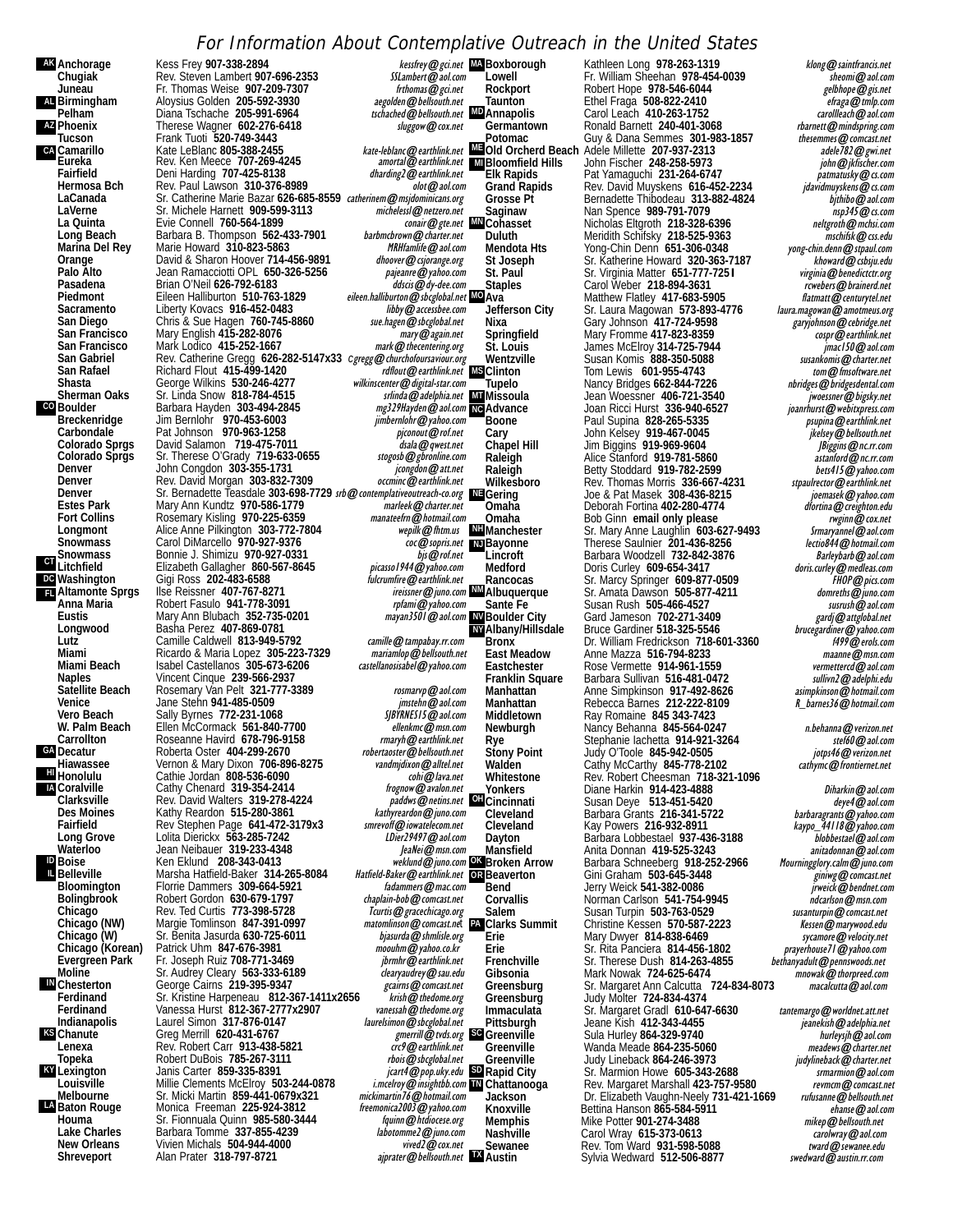**TX UT** Ogden **VA WA** Longview **WY WI** Madison **WV** Parkersburg

**Austin** Vicki McClure **512-863-4859** clanmcclure@yahoo.com<br> **Boerne** Cleo Tamez 210-286-4320 cosat@satx.rr.com **Boerne** Cleo Tamez **210-286-4320** cosat@satx.rr.com **Dallas Area** Sandra & Ed Guancial **972-722-6029** CODallas @ CellOfPeace.com<br>**Fort Worth** Fr. Tim Thompson 817-284-5516 *thompson @ sitanrh.com* Fr. Tim Thompson 817-284-5516 tthompson@sjtanrh.com<br>Timothy Koock 830-997-9554 woolsacks@beecreek.net **Fredericksburg Timothy Koock 830-997-9554**<br>**Houston (Prison/Homeless)** Fred Eckart Jr. 888-526-9186 *Eckartl@ix.netcom.com* **Houston** Fr. Bill Fickel **713-661-3958** WMFICKEL@aol.com **Houston** Robert Hesse **281-752-9786** rjh@houston.rr.com **Houston** Kim Kehoe **713-348-6267** kehoemck@rice.edu **Rockport** Savario Mungo **361-729-2139** sfmpast60@aol.com **San Antonio** Rev. Homer Bain **210-492-1306** hbain@satx.rr.com San Antonio Rev. Homer Bain 210-492-1306 **blain@satx.rr.com**<br>Ogden Sr. Danile Knight 801-392-9231 *olmrh@konnections.net*<br>Alexandria Laurel LaCivita 202-482-4243 *laurel\_lacivita@ita.doc.gov* **Alexandria** Laurel LaCivita **202-482-4243** laurel\_lacivita@ita.doc.gov **Charlottesville** Susan Clark **434-973-8475** scclark@cstone.net **Richmond** Henry Burke **804-288-9494** hburke4@compuserve.com **Virginia Beach** Mancy Hess 757-468-9256<br>Charlottesville Susan Clark 434-973-8475 scclark@cstone.net **Woodbridge** Robert Gullo **703-590-3334** ragelk@earthlink.net **Longview** Rev. Richard Green **360-578-2085** frrichard@adelphia.net **Olympia** Miguel Perez-Gibson **360-259-7790** miguelpg@earthlink.net **Seattle** Paul Peterhans **206-722-9400** mpcd4730@yahoo.com **Seattle** Gay Marcontell **206-322-7482** margayte@nwlink.com **Spokane** Gary/Lynnette Meisen-Vehrs **509-325-1909** tmvehrs@comcast.net **Walla Walla** Pamela Jarboe **509-525-2512** pjarboe@mailstation.com **Madison** Eugenia Sherman Brown **608-233-9188** EugeniaSB@aol.com **Milwaukee** Sr. Kathryn Ann Kobelinski **414-282-7310** kkobelinski@ssnd-milw.org mbauer @ssjcharitablefund.org **Alta** Susan Chernak 208-354-7711<br> **Gillette** Sr. Therese Steiner 307-682-Sr. Therese Steiner **307-682-3319** sthomespirit@intrq.com

#### **For Information Outside of the U.S**.

#### **Australia**

| Claremont             | Fr. Doug Conlan 61-0-8-9389-7542                                   | dougconlan@yahoo.com         |
|-----------------------|--------------------------------------------------------------------|------------------------------|
| East Warburton        | Fr. Michael Mifsud 61-0-3-5966-2049 frmichaelmifsud@yahoo.com.au   |                              |
| Wilberforce           | Sr. Sheila Normoyle61-0-2-4575-3059                                | normoyle@mercyorg.au         |
| Victoria              | Chris Morris 61-0-3-9386-6671                                      | cwmorris I @ bigpond.com     |
| Nassau                | <b>Bahamas</b><br>Sr. Annie Thompson 242-323-5517                  | annieliza21@yahoo.com        |
|                       | <b>Brazil</b>                                                      |                              |
| <b>Belo Horizonte</b> | Jandira Soares Pimental 011-55-31-3241-8129                        |                              |
|                       |                                                                    | oracaocentrante@yahoo.com.br |
| Rio de Janeiro        | Sergio de Azevedo Morais                                           | smorais@attglobal.net        |
| Sao Paulo             | Marcio Luis de Oliveira 55-11-69738097                             | mlo2002@uol.com.br           |
|                       | Canada                                                             |                              |
| British Columbia      | Anita Boyd 604-590-8080                                            | avboyd@shaw.ca               |
| <b>Edmonton AB</b>    | Fr. Raymond Sevigny 780-469-4375                                   | rsevigny@aquin.ca            |
|                       | Gjoa Haven, Nunavut (NW) Sr. Dorica Sever 867-260-6020             | dorica@polarnet.ca           |
| Halifax, NS           | Sr. Anne Veronica MacNeil 902-425-2701                             | sisanne@supercity.ns.ca      |
| Sherbrooke, QC        | Fr. Bernard Dionne 819-563-3978                                    | bdionne000@sympatico.ca      |
| Toronto, ON           | Carolyn Gratton 416-922-6451                                       | quid@sympatico.ca            |
| Winnipeg, MT          | Sr. Catherine Labinowich 204-338-4601                              | stbens@mts.net               |
| Windsor, ON           | Rose-Marie McIsaac 519-734-7241                                    | rmco499@hotmail.com          |
|                       | Costa Rica                                                         |                              |
| San Jose              | Doris Barboza                                                      | dorisbm@costarricense.cr     |
|                       | Cuba                                                               |                              |
| Havana                | P. Gilberto Walker 011-537-861-8606                                | GRWCM@enet.cu                |
|                       | Dominican Republic                                                 |                              |
| Santo Domingo         | Vicky Acra 809-562-2214                                            | lic.acra@verizon.net.do      |
|                       | <b>El Salvador</b>                                                 |                              |
| San Salvador          | Leila de Membreño 11-50-3263-3402                                  | bairesr@yahoo.com            |
|                       | England                                                            |                              |
| Nr Preston            | Pat & Joe Finn 011-44-1772-813421                                  |                              |
| Preston               | Elizabeth Smith 011-44-177-262-0746                                | esmith.couk@virgin.net       |
| W. Yorkshire          | Ann O'Donnell 011-44-113-226-1396 ann.odonnell @ ntlwold.com.uk    |                              |
|                       | France                                                             |                              |
| Barzy-sur-Marne       | Alan Masek 011-33-323-70-4354                                      | alanmasek@hotmail.com        |
| Paris                 | Robert McKeon 011-33-686-95-1889                                   | robert.mckeon@wanadoo.fr     |
|                       | <b>Ghana</b>                                                       |                              |
| Kumasi                | Sr. Therese Jacobs 011-233-51-29707                                | jacobsbym@aol.com            |
|                       | <u>Guam</u>                                                        |                              |
| Dededo                | Sr. Bernadette M. L. Guerrero 671-646-7246x308 bernielg3@yahoo.com |                              |

**Ireland Co. Wexford** Fr. Tom Dalton **011-35-354-47814** tom.dalton@indigo.ie Ferns Co. Wexford Sr. M. Dolores 011-35-354-66634 staidansferns@eircom.net Kilrane Co. Wexford Sr. Ita Miller 011-35-353-20014 solasde@eircom.net **Israel Ramle** Br. Elia Beaver **Example 3 Example 3 Example 3 Example 3 Example 3 Example 3 Example 4 Example 3 Example 4 Example 4 Example 4 Example 4 Example 4 Example 4 Example 4 Example 4 Example 4 Example 4 Example 4 Example Italy Rome** Fr. Joe Chalmers O Carm **011-39-0646201833** jchalmers@ocarm.org **Rome** Isabel/Rafael Marion-Landais **011-39-06-686-4048** isabelmesa2000@yahoo.com.mx **Pesaro** Antonio Pedretti **011-39-0721-23512** a.pedretti@gkb.com **Malaysia** Kuala Lumpur Lawrence Wong 6-03-2096-2549 *jitiy@pc.jaring.my* Kuala Lumpur **Philip Cheah 6-03-4107-3342** pcheah @streamyx.com Petaling Jaya Br. Peter Foo 6-03-79566-003 peterfoo@yahoo.com **Méjico Méjico City** Judith & Julio Bernal **55-2167-6728** Pelusa ju@hotmail.com **Merida** Fr. John Martin **52-999-938-1123** johnthep@msn.com **Netherlands Appingedam** Sr. Ange van der Pers **011-31-595-435600** deboracommuniteit@zonnet.nl. **Diemen** Anneke Smit **011-31-20-416-0233** smitboerma@tiscli.nl **Veendam** Dick Van Vliet **011-31-598-622731 Nicaragua** Managua **Managua** Aida M. Herdocia 505-278-0051 Herdocia@cablenet.com.ni **Philippines Makati MM** Grace Padilla **011-632-810-9573** gracepadilla@yahoo.com **Makati** Lita Salinas **011-632-810-8825 Makati City** Tess Colayco **011-632-817-9499** tesscolayco@mydestiny.net **Puerto Rico San Juan** Marilú Asón **787-753-0758** Mariluason@aol.com **Singapore** Singapore **Cecilia Ee 011-65-6241-2663** cebn@starhub.net.sg **South Africa Durban Norman McNally 031-201-5278** *nmcnally @iafrica.com* **Grahamstown** Wendy Sweetman **011-27-46-603-5819** w.sweetman@ru.ac.za Johannesburg **Donovan August 011-27-11-477-4082** isaacd@sterkinekor.com **Johannesburg** Ethne de Vasconcellos **011-27-11-888-4784** vas@namrad.co.za **Kommetjie** Urs & Dawn Geiges **011-27-21-783-4879** ugeiges@iafrica.com **Murrayfield** Peggy Pilliner **011-27-12-803-6866** peggycopta@lantic.net Pinelands **Brian Podesta 011-27-21-531-9114** brianp@isat.co.za Port Elizabeth Sue Burton 011-27-41-585-3933 *sue.burton@imaginet.co.za* Pretoria **Brian Aldworth 011-27-12-348-6840** stpeters@worldonline.co.za **Umtentweni** Felicity Nicholson **011-27-84-352-9930** hagar@saol.com **South Korea Seoul** Sr. Mary David Choi **011-822-920-9666**  Seoul Francis Kim 011-822-421-1968 koreacontout@dreamwiz.com **Switzerland Chambésy** Charles Christophi **011-41-22-758-0376**charles.christophi@birdnet.ch **West Indies Trinidad & Tobago** Sr. Paul D'Ornellas 868-624-8267 srpaul@tstt.net.tt **Virgin Island Christiansted** Sherry Trommer **340-773-1415** sherrytrommer@hotmail.com **Venezuela Barquisimeto** P. Antonio Estevez CM **011-58-251-253-0454**estevezantonio@yahoo.com Caracas **Belkina Gamboa** bgamboa **@interferro.comve**